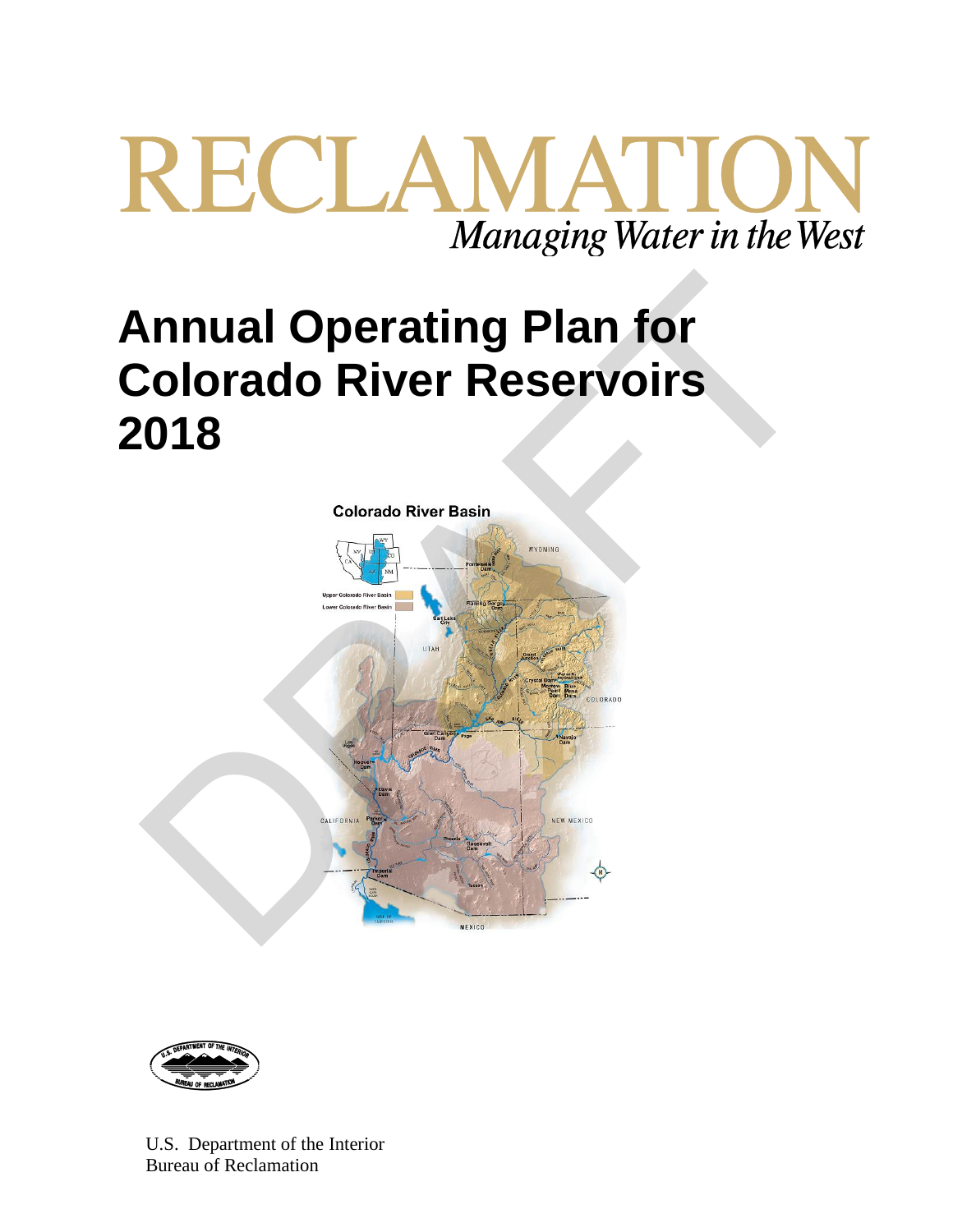## **TABLE OF CONTENTS**

| 2017 HYDROLOGY SUMMARY AND RESERVOIR STATUS  6                     |  |
|--------------------------------------------------------------------|--|
|                                                                    |  |
|                                                                    |  |
| SUMMARY OF RESERVOIR OPERATIONS IN 2017 AND PROJECTED 2018         |  |
| Blue Mesa, Morrow Point, and Crystal Reservoirs (Aspinall Unit) 15 |  |
|                                                                    |  |
|                                                                    |  |
|                                                                    |  |
|                                                                    |  |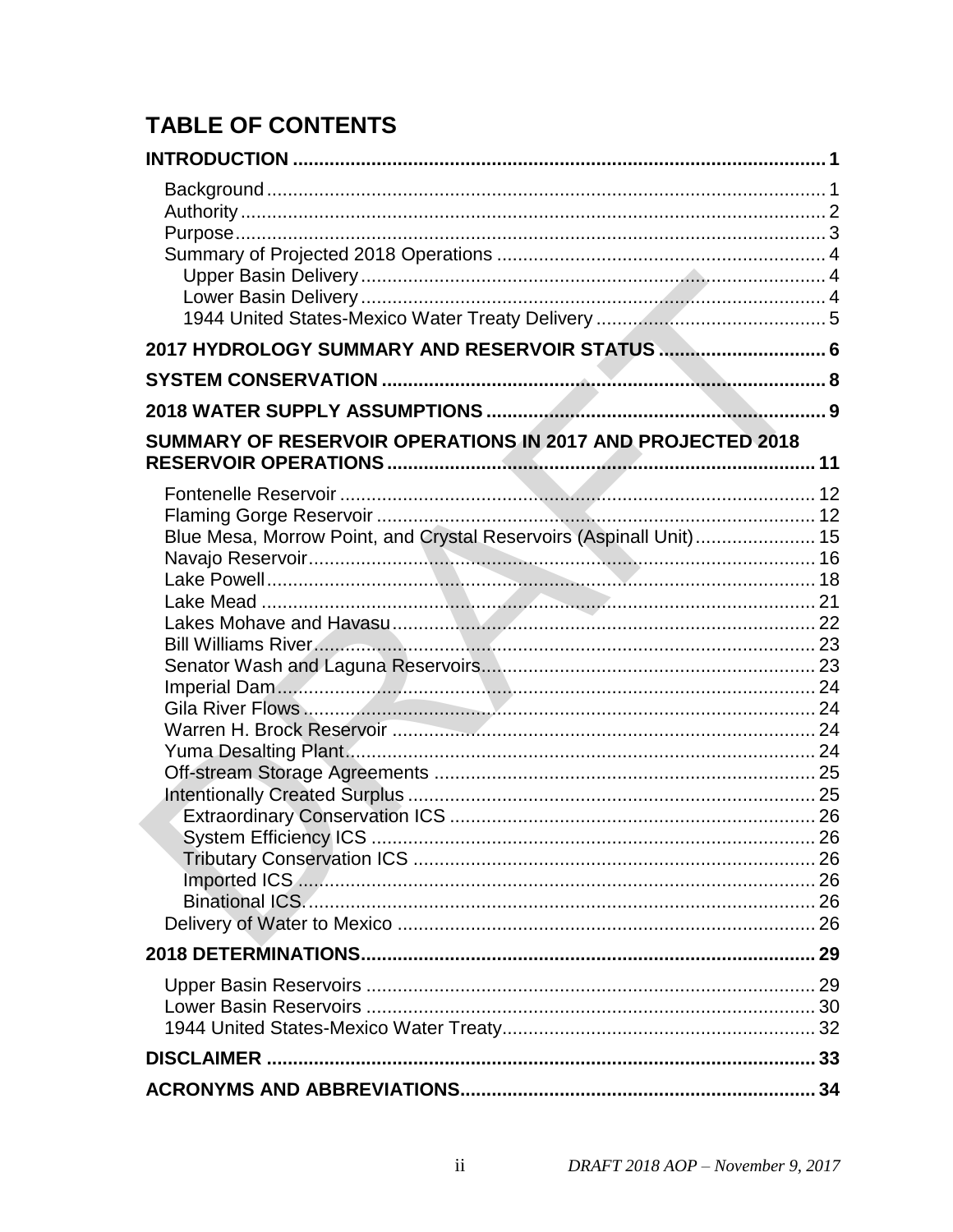## **LIST OF TABLES**

| Table 1. Reservoir Conditions on October 1, 2017 (English Units)7                |
|----------------------------------------------------------------------------------|
| Table 2. Reservoir Conditions on October 1, 2017 (Metric Units) 7                |
| Table 3. Projected Unregulated Inflow into Lake Powell for Water Year 2018<br>10 |
| Table 4. Projected Unregulated Inflow into Lake Powell for Water Year 2018<br>10 |
|                                                                                  |
|                                                                                  |
|                                                                                  |
|                                                                                  |
|                                                                                  |
|                                                                                  |
|                                                                                  |
|                                                                                  |
|                                                                                  |
|                                                                                  |
|                                                                                  |
|                                                                                  |
|                                                                                  |
|                                                                                  |
|                                                                                  |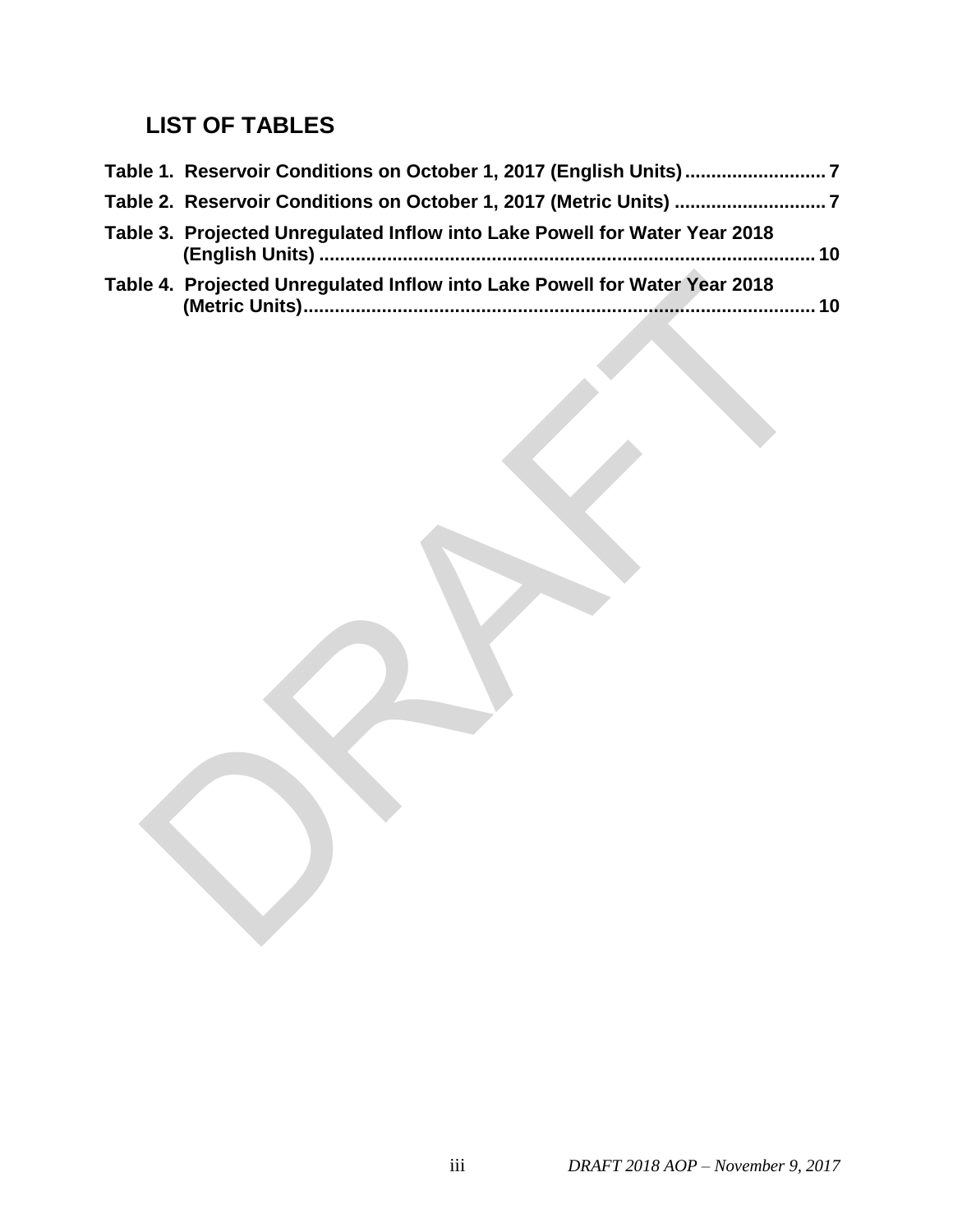### **INTRODUCTION**

#### **Background**

 $\overline{a}$ 

Each year's Annual Operating Plan (AOP) for Colorado River Reservoirs reports on both the past operations of the Colorado River reservoirs for the completed year as well as projected operations and releases from these reservoirs for the current (i.e., upcoming) year. Accordingly, this 2018 AOP reports on 2017 operations as well as projected operations for 2018. In recent years, additions to the Law of the River such as operational rules, guidelines, and decisions have been put into place for Colorado River reservoirs including the 1996 Glen Canyon Dam Record of Decision<sup>1</sup> (ROD), the Operating Criteria for Glen Canyon Dam,<sup>2</sup> the 1999 Off-stream Storage of Colorado River Water Rule (43 CFR Part 414),<sup>3</sup> the 2001 Interim Surplus Guidelines<sup>4</sup> addressing operation of Hoover Dam, the 2006 Flaming Gorge Dam ROD,<sup>5</sup> the 2006 Navajo Dam ROD<sup>6</sup> to implement recommended flows for endangered fish, the 2007 Interim Guidelines for the operations of Lake Powell and Lake Mead,<sup>7</sup> the 2012 Aspinall ROD, $8$  Minutes No. 319 $9$  and 323<sup>10</sup> of the International Boundary and Water Commission  $(BWC)$ ,<sup>11</sup> and the 2016 Glen Canyon Dam Long-Term Experimental and Management Plan past operations of the Colorado [R](https://www.usbr.gov/uc/rm/amp/pdfs/sp_appndxG_ROD.pdf)iver reservoirs for the completed year as well as projected<br>operations and relaces from these reservoirs for the current (i.e., upcoming) year.<br>[A](https://www.gpo.gov/fdsys/pkg/FR-1997-03-03/pdf/97-5144.pdf)ccordingly, this 2018 AOP reports on 2017 o

in effect in water year 2018 (available online at: https://www.usbr.gov/uc/water/crsp/studies/GCOC.pdf). <sup>3</sup> Off-stream Storage of Colorado River Water; Development and Release of Intentionally Created Unused

4 ROD for the Colorado River Interim Surplus Guidelines, January 16, 2001 (67 *Federal Register* 7772, January 25, 2001). Available online at: https://www.usbr.gov/lc/region/g4000/surplus/surplus\_rod\_final.pdf.

<sup>5</sup> ROD for the Operation of Flaming Gorge Dam, February 16, 2006. Available online at: https://www.usbr.gov/uc/envdocs/rod/fgFEIS/final-ROD-15feb06.pdf.

<sup>7</sup> ROD for Colorado River Interim Guidelines for Lower Basin Shortages and the Coordinated Operations for Lake Powell and Lake Mead (73 *Federal Register* 19873, April 11, 2008). The ROD adopting the 2007 Interim Guidelines was signed by the Secretary on December 13, 2007. Available online at: https://www.usbr.gov/lc/region/programs/strategies/RecordofDecision.pdf.

8 ROD for the Aspinall Unit Operations, Final Environmental Impact Statement, April 2012. Available online at: [https://www.usbr.gov/uc/envdocs/eis/AspinallEIS/ROD.pdf.](https://www.usbr.gov/uc/envdocs/eis/AspinallEIS/ROD.pdf) 

<sup>&</sup>lt;sup>1</sup> ROD for the Operation of Glen Canyon Dam, October 9, 1996. Available online at: https://www.usbr.gov/uc/rm/amp/pdfs/sp\_appndxG\_ROD.pdf.

<sup>2</sup> The 1997 Operating Criteria for Glen Canyon Dam (62 *Federal Register* 9447, March 3, 1997) were in effect in water year 2017 (available online at: https://www.gpo.gov/fdsys/pkg/FR-1997-03-03/pdf/97-5144.pdf). Following the implementation of the LTEMP ROD, the Glen Canyon Dam operating criteria were revised and are

Apportionment in the Lower Division States: Final Rule (43 CFR Part 414; 64 *Federal Register* 59006, November 1, 1999). Available online at: https://www.usbr.gov/lc/region/g4000/contracts/FinalRule43cfr414.pdf.

<sup>6</sup> ROD for Navajo Reservoir Operations, Navajo Unit – San Juan River, New Mexico, Colorado, Utah, July 31, 2006. Available online at: https://www.usbr.gov/uc/envdocs/eis/navajo/pdfs/NavWaterOpsROD2006.pdf.

<sup>&</sup>lt;sup>9</sup> IBWC Minute No. 319, Interim International Cooperative Measures in the Colorado River Basin Through 2017 and Extension of Minute 318 Cooperative Measures to Address the Continued Effects of the April 2010 Earthquake in the Mexicali Valley, Baja California dated November 20, 2012. Available online at: https://www.ibwc.gov/Files/Minutes/Minute 319.pdf.

<sup>&</sup>lt;sup>10</sup> IBWC Minute No. 323, Extension of Cooperative Measures and Adoption of a Binational Water Scarcity Contingency Plan in the Colorado River Basin dated September 21, 2017. Available online at: [https://www.ibwc.gov/Files/Minutes/Min323.pdf.](https://www.ibwc.gov/Files/Minutes/Min323.pdf)

<sup>&</sup>lt;sup>11</sup> Upon its entry into force on September 27, 2017, IBWC Minute No. 323 superceded IBWC Minute No. 319 except for those provisions of Section III.6 of IBWC No. Minute 319 that are not consistent with IBWC Minute No. 323. These provisions remain in effect through December 31, 2017.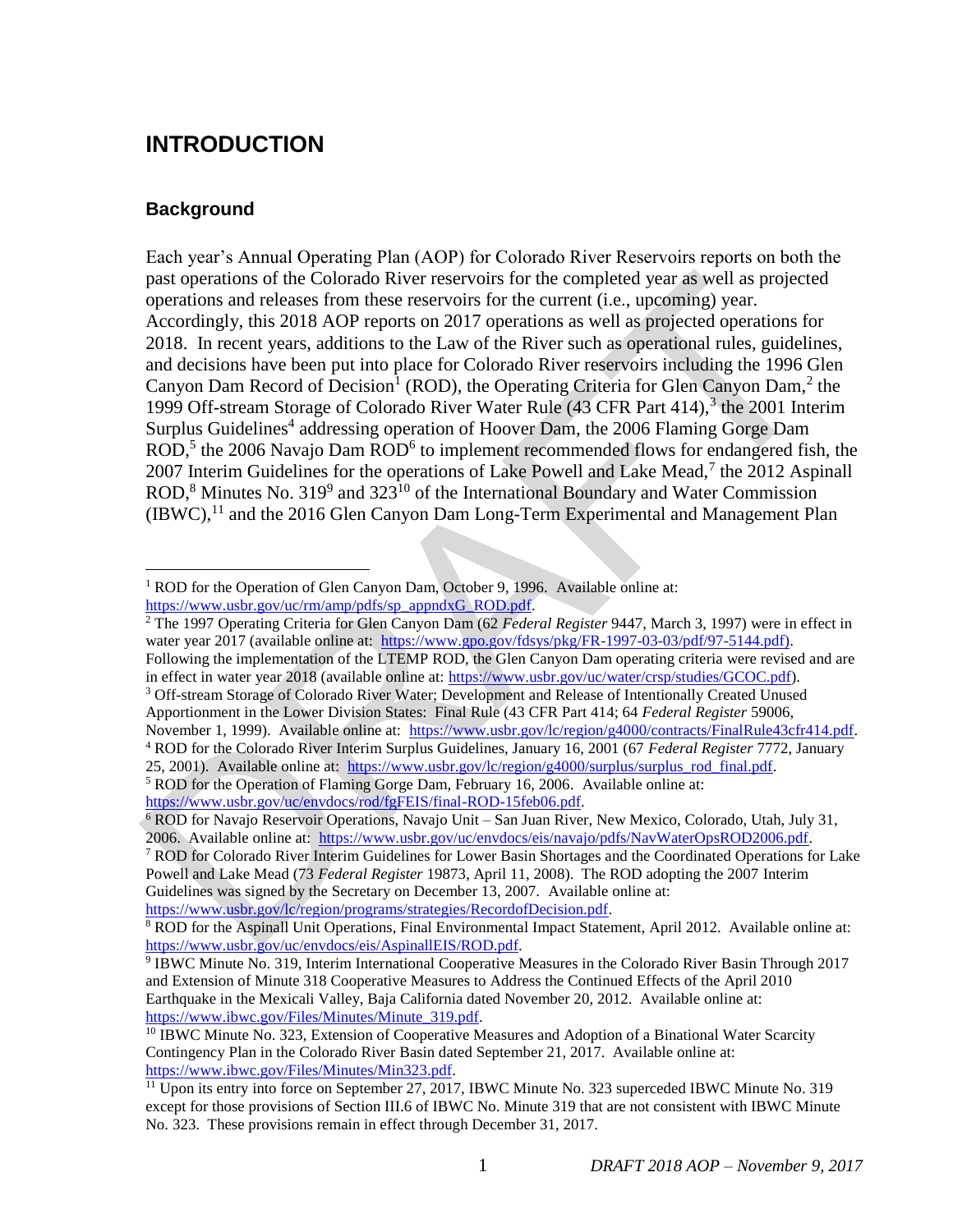(LTEMP) ROD.<sup>12</sup> Each AOP incorporates these and other rules, guidelines, and decisions, and reports on how the criteria contained in the applicable decision document or documents are implemented. Thus, the AOP makes projections and reports on how the Bureau of Reclamation (Reclamation) will implement these decisions in response to changing water supply conditions as they unfold during the upcoming year, when conditions become known. Congress has charged the Secretary of the Interior (Secretary) with stewardship and responsibility for a wide range of natural, cultural, recreational, and tribal resources within the Colorado River Basin. The Secretary has the authority to operate and maintain Reclamation facilities within the Colorado River Basin addressed in this AOP to help manage these resources and accomplish their protection and enhancement in a manner fully consistent with applicable provisions of Federal law including the Law of the River, and other project-specific operational limitations.

The Secretary recognized in the 2007 Interim Guidelines that the AOP provides an integrated report on reservoir operations affected by numerous federal policies: *"The AOP is used to memorialize operational decisions that are made pursuant to individual federal actions (e.g., ISG* [the 2001 Interim Surplus Guidelines]*, 1996 Glen Canyon Dam ROD, this* [2007 Interim Guidelines] *ROD). Thus, the AOP serves as a single, integrated reference document required by section 602(b) of the CRBPA of 1968* [Colorado River Basin Project Act of September 30, 1968 (Public Law 90-537)]<sup>13</sup> *regarding past and anticipated operations."*  The Secretary has the authority to operate and manitan Reclamation factomes within the<br>Colorado River Basin addressed in this AOP to belp manage these resources and accompl<br>their protection and enhancement in a manner ful

#### **Authority**

 $\overline{a}$ 

This 2018 AOP was developed in accordance with the processes set forth in: Section 602 of the CRBPA; the Criteria for Coordinated Long-Range Operation of Colorado River Reservoirs Pursuant to the Colorado River Basin Project Act of September 30, 1968 (Public Law 90-537) (Operating Criteria), as amended, promulgated by the Secretary;<sup>14</sup> and Section 1804(c)(3) of the Grand Canyon Protection Act of 1992 (Public Law 102-575).<sup>15</sup>

Section 602(b) of the CRBPA requires the Secretary to prepare and *"transmit to the Congress and to the Governors of the Colorado River Basin States a report describing the actual operation under the adopted criteria* [i.e., the Operating Criteria] *for the preceding compact water year and the projected operation for the current year."*

This AOP has been developed consistent with: the Operating Criteria; applicable Federal laws; the Utilization of Waters of the Colorado and Tijuana Rivers and of the Rio Grande, the Treaty Between the United States of America and Mexico, signed February 3, 1944 (1944 United States-Mexico Water Treaty);<sup>16</sup> interstate compacts; court decrees; the Colorado River Water

 $12$  ROD for the Glen Canyon Dam Long-Term Experimental and Management Plan Final Environmental Impact Statement, December 2016. Available online at: [http://ltempeis.anl.gov/documents/docs/LTEMP\\_ROD.pdf.](http://ltempeis.anl.gov/documents/docs/LTEMP_ROD.pdf) <sup>13</sup> Available online at: [https://www.usbr.gov/lc/region/pao/pdfiles/crbproj.pdf.](https://www.usbr.gov/lc/region/pao/pdfiles/crbproj.pdf)

<sup>&</sup>lt;sup>14</sup> Available online at: [https://www.usbr.gov/lc/region/g4000/lroc/frmar2905.pdf.](https://www.usbr.gov/lc/region/g4000/lroc/frmar2905.pdf)

<sup>&</sup>lt;sup>15</sup> Available online at: [https://www.usbr.gov/uc/rm/amp/legal/gcpa1992.html.](https://www.usbr.gov/uc/rm/amp/legal/gcpa1992.html)

<sup>&</sup>lt;sup>16</sup> Available online at: https://www.ibwc.gov/Files/1944Treaty.pdf.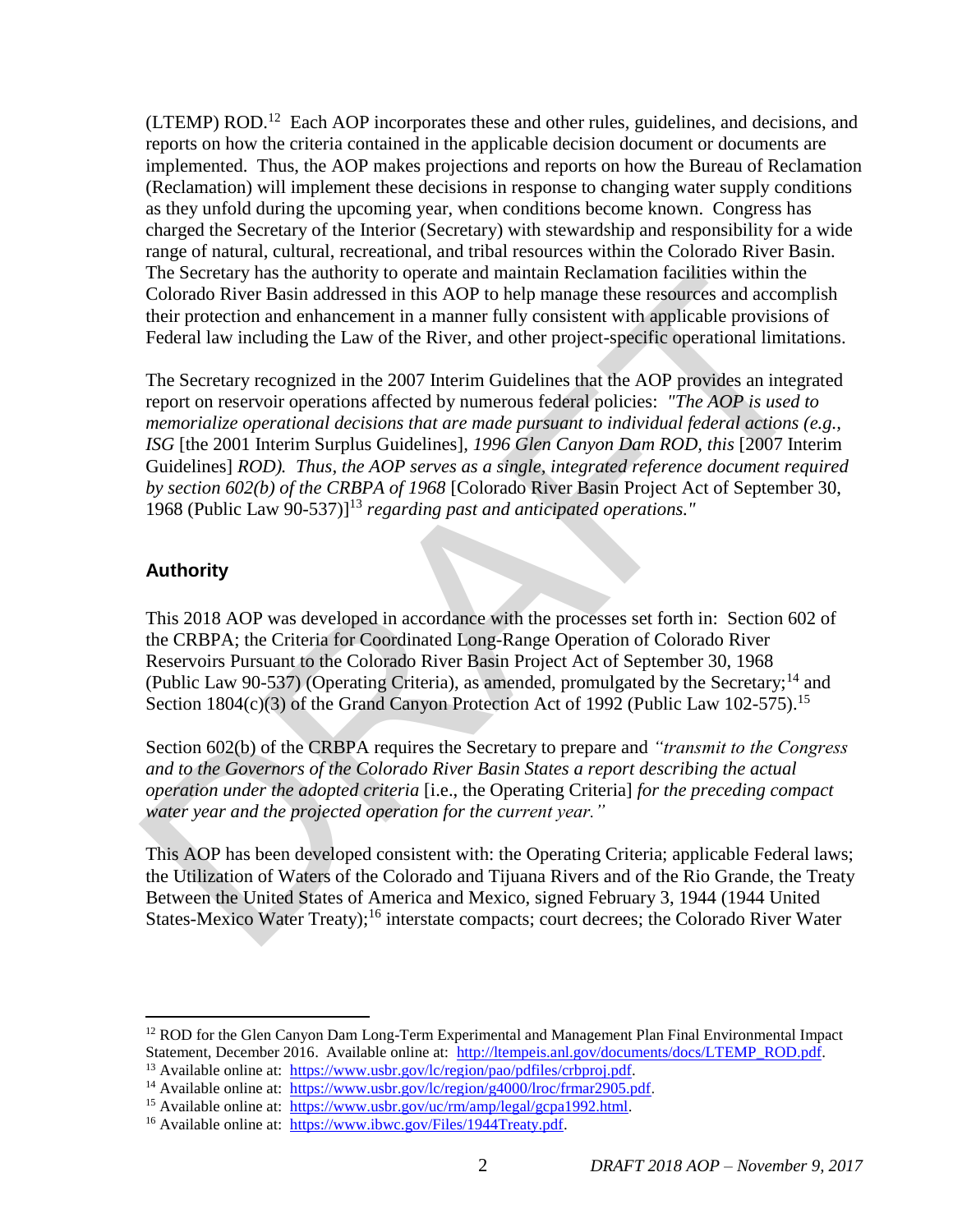Delivery Agreement;<sup>17</sup> the 2007 Interim Guidelines; and other documents relating to the use of the waters of the Colorado River, which are commonly and collectively known as the Law of the River.

The 2018 AOP was prepared by Reclamation on behalf of the Secretary, working with other Interior agencies and the Western Area Power Administration (WAPA). Reclamation consulted with: the seven Colorado River Basin States Governors' representatives; representatives from Mexico; the Upper Colorado River Commission; Native American tribes; other appropriate Federal agencies; representatives of academic and scientific communities; environmental organizations; the recreation industry; water delivery contractors; contractors for the purchase of Federal power; others interested in Colorado River operations; and the general public through the Colorado River Management Work Group.

Article I(2) of the Operating Criteria allows for revision of the projected plan of operation to reflect current hydrologic conditions with notification to the Congress and the Governors of the Colorado River Basin States of any changes by June of each year. The process for revision of the AOP is further described in Section 7.C of the 2007 Interim Guidelines. Any revision to the final AOP may occur only through the AOP consultation process as required by applicable Federal law.

#### **Purpose**

 $\overline{a}$ 

The purpose of the AOP is to report on the past year's operations and illustrate the potential range of reservoir operations that might be expected in the upcoming water year, and to determine or address: (1) the quantity of water considered necessary to be in storage in the Upper Basin reservoirs as of September 30, 2018, pursuant to Section 602(a) of the CRBPA; (2) water available for delivery pursuant to the 1944 United States-Mexico Water Treaty and Minutes No. 242,<sup>18</sup> 319, 322,<sup>19</sup> and 323 of the IBWC; (3) whether the reasonable consumptive use requirements of mainstream users in the Lower Division States will be met under a "Normal," "Surplus," or "Shortage" Condition as outlined in Article III of the Operating Criteria and as implemented by the 2007 Interim Guidelines; and (4) whether water apportioned to, but unused by one or more Lower Division States, exists and can be used to satisfy beneficial consumptive use requests of mainstream users in other Lower Division States as provided in the Consolidated Decree of the Supreme Court of the United States in *Arizona v. California*, 547 U.S. 150 (2006) (Consolidated Decree).<sup>20</sup> representatives from Mexico; the Upper Colorado Kiver Commission; Natroe American transportant peneral agencies; representatives of academic and scientific communities<br>invironmental organizations; the recreation industry;

Consistent with the above determinations and in accordance with other applicable provisions of the Law of the River, the AOP was developed with "appropriate consideration of the uses of

[https://www.ibwc.gov/Files/Minutes/Minute\\_322\\_1.pdf.](https://www.ibwc.gov/Files/Minutes/Minute_322_1.pdf)

<sup>&</sup>lt;sup>17</sup> Colorado River Water Delivery Agreement: Federal Quantification Settlement Agreement for Purposes of Section 5(B) of Interim Surplus Guidelines, October 10, 2003 (69 *Federal Register* 12202, March 15, 2004). Available online at: [https://www.usbr.gov/lc/region/g4000/crwda/crwda.pdf.](https://www.usbr.gov/lc/region/g4000/crwda/crwda.pdf)

<sup>&</sup>lt;sup>18</sup> IBWC Minute No. 242, Permanent and Definitive Solution to the International Problem of the Salinity of the Colorado River dated August 30, 1973. Available online at: [https://www.ibwc.gov/Files/Minutes/Min242.pdf.](https://www.ibwc.gov/Files/Minutes/Min242.pdf) <sup>19</sup> IBWC Minute No. 322, Extension of the Temporary Emergency Delivery of Colorado River Water for use in Tijuana, Baja California dated January 19, 2017. Available online at:

 $\frac{20}{20}$  Available online at: [https://www.usbr.gov/lc/region/pao/pdfiles/scconsolidateddecree2006.pdf.](https://www.usbr.gov/lc/region/pao/pdfiles/scconsolidateddecree2006.pdf)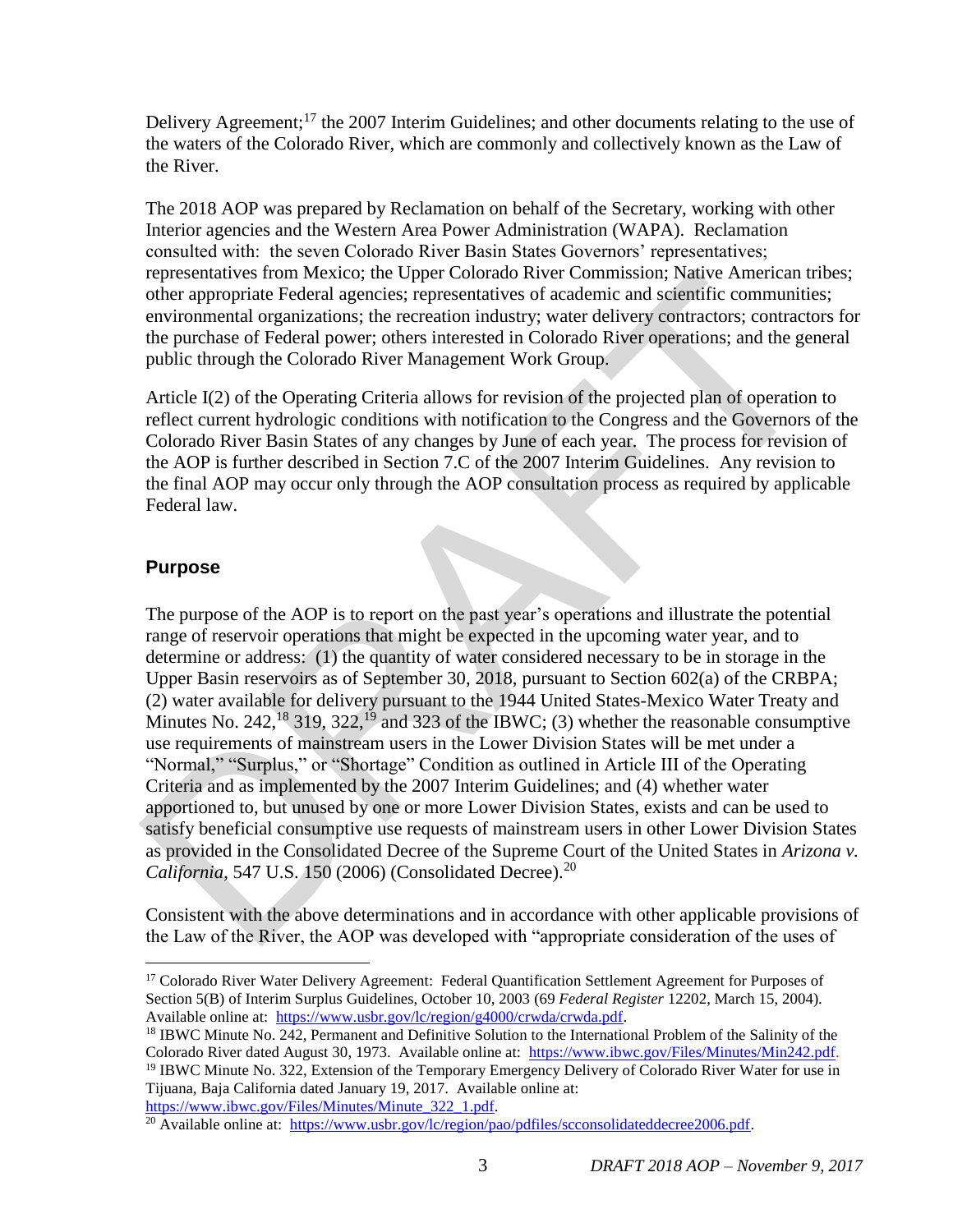the reservoirs for all purposes, including flood control, river regulation, beneficial consumptive uses, power production, water quality control, recreation, enhancement of fish and wildlife, and other environmental factors" (Operating Criteria, Article I(2)).

Since the hydrologic conditions of the Colorado River Basin can never be completely known in advance, the AOP presents projected operations resulting from three different hydrologic scenarios: the minimum probable, most probable, and maximum probable reservoir inflow conditions. Projected reservoir operations are modified during the water year as runoff forecasts are adjusted to reflect existing snowpack, basin storage, flow conditions, and as changes occur in projected water deliveries.

#### **Summary of Projected 2018 Operations**

 $\overline{a}$ 

**Upper Basin Delivery.** Taking into account (1) the existing water storage conditions in the  $\overline{basin}$ , (2) the August 2017 24-Month Study<sup>21</sup> projection of the most probable near-term water supply conditions in the basin, and (3) Section 6.B of the 2007 Interim Guidelines, the Upper Elevation Balancing Tier will govern the operation of Lake Powell for water year 2018. The August 2017 24-Month Study of the most probable inflow scenario projects the water year 2018 release from Glen Canyon Dam to be 9.00 million acre-feet (maf) (11,100 million cubic meters [mcm]). Given the hydrologic variability of the Colorado River System and based on actual 2017 water year operations, the projected water year release from Lake Powell in 2018 is likely to be in the estimated range of 8.23 maf (10,150 mcm) to 13.82 maf (17,050 mcm) or greater. conditions. Propeted reservoir operations are modified during the water year as runoff<br>conditions. Propeted reservoir operations are modified during the water year as runoff<br>chromess are adjusted to reflect existing snowp

For further information about the variability of projected inflow into Lake Powell, see the 2018 Water Supply Assumptions section and the Lake Powell section within the Summary of Reservoir Operations in 2017 and Projected 2018 Reservoir Operations, and Tables 3 and 4.

**Lower Basin Delivery.** Taking into account (1) the existing water storage conditions in the basin, (2) the most probable near-term water supply conditions in the basin, and (3) Section 2.B.5 of the 2007 Interim Guidelines, the Intentionally Created Surplus (ICS) Surplus Condition will govern the operation of Lake Mead for calendar year 2018 in accordance with Article III(3)(b) of the Operating Criteria and Article II(B)(2) of the Consolidated Decree.

No unused apportionment for calendar year 2018 is anticipated. If any unused apportionment becomes available after adoption of this AOP, Reclamation, on behalf of the Secretary, may allocate any such available unused apportionment for calendar year 2018. Any such allocation shall be made in accordance with Article II(B)(6) of the Consolidated Decree, the Lower Colorado Region Policy for Apportioned but Unused Water<sup>22</sup> (Unused Water Policy), and

 $21$  The 24-Month Study refers to the operational study conducted by Reclamation to project future reservoir operations. The most recent 24-Month Study report is available on Reclamation's Water Operations websites and is updated each month. Available online at: [https://www.usbr.gov/uc/water/crsp/studies/index.html a](https://www.usbr.gov/uc/water/crsp/studies/index.html)nd [https://www.usbr.gov/lc/region/g4000/24mo/index.html.](https://www.usbr.gov/lc/region/g4000/24mo/index.html)

 $22$  Lower Colorado Region Policy for Apportioned but Unused Water, February 11, 2010. Available online at: [https://www.usbr.gov/lc/region/g4000/UnusedWaterPolicy.pdf.](https://www.usbr.gov/lc/region/g4000/UnusedWaterPolicy.pdf)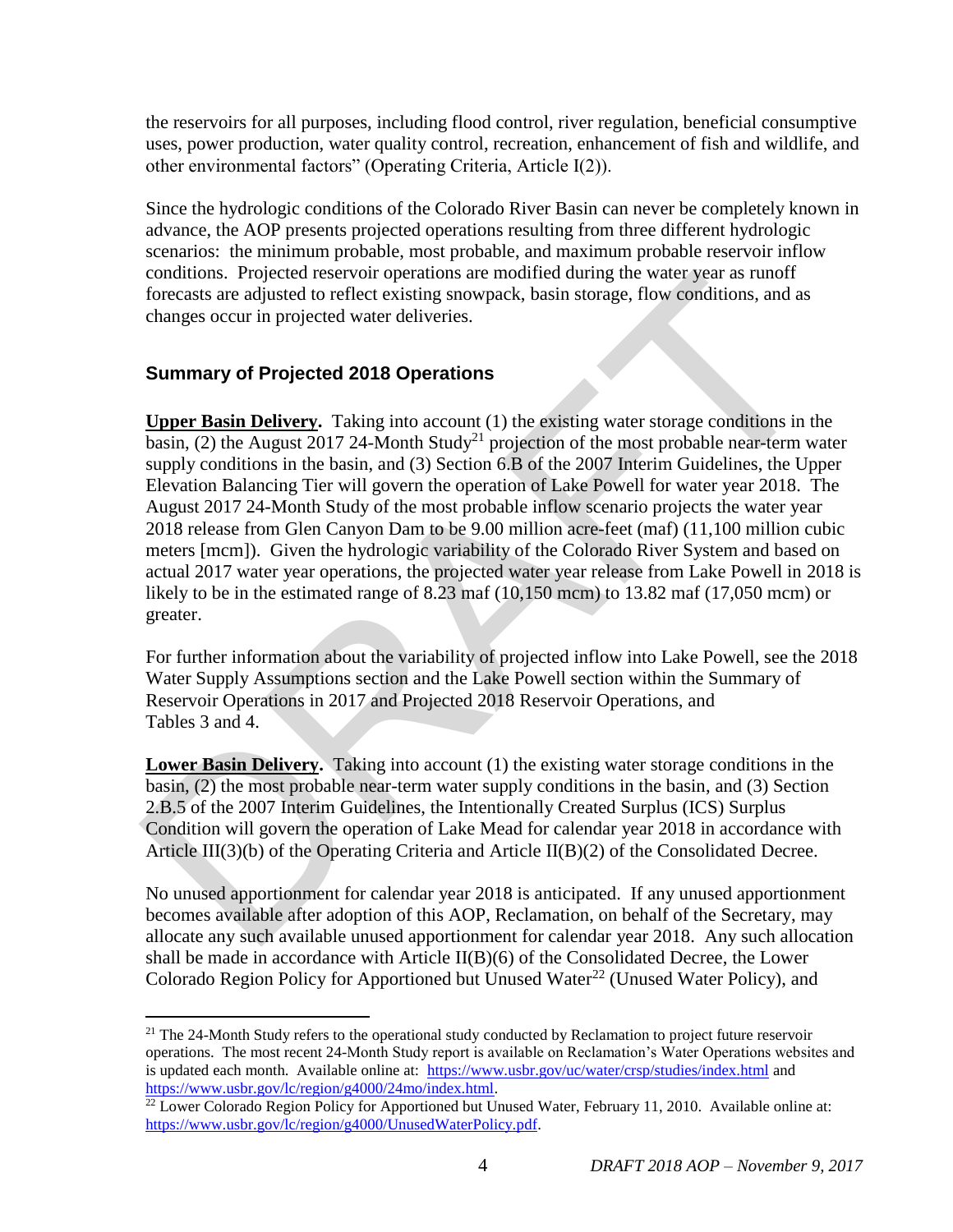giving further consideration to the water conservation objectives of the July 30, 2014 agreement for a pilot system conservation program  $(PSCP)^{23}$  and the December 10, 2014 Memorandum of Understanding (MOU) for Lower Basin Pilot Drought Response Actions.<sup>24</sup>

In calendar year 2018, Colorado River water may be stored off-stream pursuant to individual Storage and Interstate Release Agreements (SIRAs) and 43 CFR Part 414 within the Lower Division States. The Secretary shall make Intentionally Created Unused Apportionment (ICUA) available to contractors in Arizona, California, or Nevada pursuant to individual SIRAs and 43 CFR Part 414.

The Inadvertent Overrun and Payback Policy (IOPP),<sup>25</sup> which became effective January 1, 2004, will be in effect during calendar year 2018.

Conserved Colorado River water is anticipated to be added to system reservoirs pursuant to system conservation agreements in calendar year 2018.

The 2007 Interim Guidelines adopted the ICS mechanism that among other things encourages the efficient use and management of Colorado River water in the Lower Basin. ICS may be created and delivered in calendar year 2018 pursuant to the 2007 Interim Guidelines and applicable forbearance and delivery agreements.

**1944 United States-Mexico Water Treaty Delivery**. A volume of 1.500 maf (1,850 mcm) of water will be available to be scheduled for delivery to Mexico during calendar year 2018 in accordance with Article 15 of the 1944 United States-Mexico Water Treaty and Minutes No. 242 and 322 of the IBWC. In accordance with IBWC Minute No. 323, Mexico may create water for or take delivery of water from Mexico's Water Reserve pursuant to Section V of IBWC Minute No. 323. (ICDA) available to contractors in Arizona, California, or Nevada pursuant to individual X<br>and 43 CFR Part 414.<br>The Inadvertent Overrun and Payback Policy (IOPP),<sup>25</sup> which became effective January 1<br>2004, will be in effe

<sup>23</sup> Available online at:

[https://www.usbr.gov/lc/region/programs/PilotSysConsProg/PilotSCPFundingAgreement7-30-2014.pdf.](https://www.usbr.gov/lc/region/programs/PilotSysConsProg/PilotSCPFundingAgreement7-30-2014.pdf) <sup>24</sup> Available online at: [https://www.usbr.gov/lc/region/g4000/LB\\_DroughtResponseMOU.pdf.](https://www.usbr.gov/lc/region/g4000/LB_DroughtResponseMOU.pdf)

<sup>&</sup>lt;sup>25</sup> ROD for Implementation Agreement, Inadvertent Overrun and Payback Policy, and Related Federal Actions, Final Environmental Impact Statement, October 10, 2003 (69 *Federal Register* 12202, March 15, 2004). Available online at: [https://www.usbr.gov/lc/region/g4000/crwda/crwda\\_rod.pdf.](https://www.usbr.gov/lc/region/g4000/crwda/crwda_rod.pdf)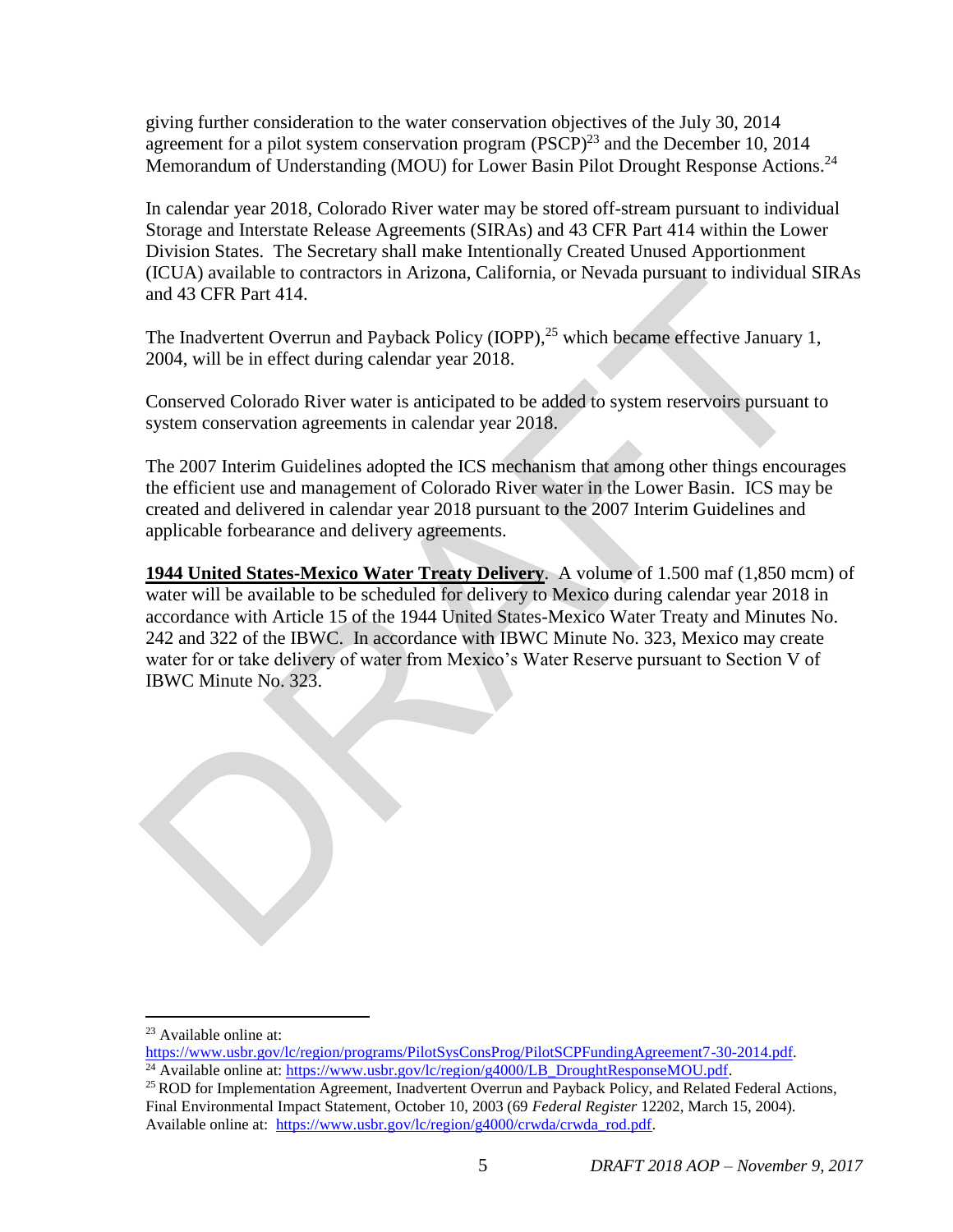## **2017 HYDROLOGY SUMMARY AND RESERVOIR STATUS**

Above to near average stream flows were observed throughout much of the Colorado River Basin during water year 2017. Unregulated<sup>26</sup> inflow to Lake Powell in water year 2017 was 11.90 maf (14,680 mcm), or 110 percent of the 30-year average<sup>27</sup> which is 10.83 maf (13,360) mcm). Unregulated inflow to Flaming Gorge, Blue Mesa, and Navajo Reservoirs was 217, 131, and 108 percent of average, respectively.

Precipitation in the Upper Colorado River Basin was above average<sup>28</sup> during water year 2017. On September 30, 2017, the cumulative precipitation received within the Upper Colorado River Basin for water year 2017 was 110 percent of average.

Snowpack conditions trended above average<sup>29</sup> across most of the Colorado River Basin throughout the snow accumulation season. The basin-wide snow water equivalent measured 122 percent of average on April 1, 2017. Total seasonal accumulation peaked at approximately 126 percent of average on March 10, 2017. On April 1, 2017, the snow water equivalents for the Green River, Upper Colorado River Headwaters, and San Juan River Basins were 157, 97, and 120 percent of average, respectively. Precipitation in the Upper Colorado River Basin was above average<sup>28</sup> during water year 201 September 30, 2017, the cumulative precipitation received within the Upper Colorado Basin for water year 2017 was 110 percent of

During the 2017 spring runoff period, inflows to Lake Powell peaked on June 13, 2017 at approximately 60,600 cubic feet per second (cfs) (1,710 cubic meters per second [cms]). The April through July unregulated inflow volume for Lake Powell was 8.17 maf (10,080 mcm) which was 114 percent of average.

Lower Basin tributary inflows above Lake Mead were near average for water year 2017. Tributary inflow from the Little Colorado River for water year 2017 totaled 0.130 maf (160 mcm), or 90 percent of average. Tributary inflow from the Virgin River for water year 2017 totaled 0.159 maf (196 mcm), or 88 percent of average.

Tributary inflows in the Lower Colorado River Basin below Hoover Dam were below average during water year 2017. Total tributary inflow for water year 2017 from the Bill Williams River was 0.022 maf (27 mcm), and total tributary inflow from the Gila River was 0.006 maf  $(7.4 \text{ mcm})^{30}$ 

The Colorado River total system storage experienced a net increase of 2.73 maf (3,370 mcm) in water year 2017. Reservoir storage in Lake Powell increased during water year 2017 by 1.84

<sup>&</sup>lt;sup>26</sup> Unregulated inflow adjusts for the effects of operations at upstream reservoirs. It is computed by adding the change in storage and the evaporation losses from upstream reservoirs to the observed inflow. Unregulated inflow is used because it provides an inflow time series that is not biased by upstream reservoir operations.

<sup>&</sup>lt;sup>27</sup> Inflow statistics throughout this document will be compared to the mean of the 30-year period 1981-2010, unless otherwise noted.

 $28$  Precipitation statistics throughout this document are provided by the National Weather Service's Colorado Basin River Forecast Center and are based on the mean for the 30-year period 1981-2010, unless otherwise noted. <sup>29</sup> Snowpack and snow water equivalent statistics throughout this document are provided by the Natural Resources

Conservation Service and are based on the median for the 30-year period 1981-2010, unless otherwise noted.

<sup>&</sup>lt;sup>30</sup> Tributary inflows from the Bill Williams River and Gila River to the mainstream are very sporadic. These flows occur very seldom and when they do they are typically of high magnitude.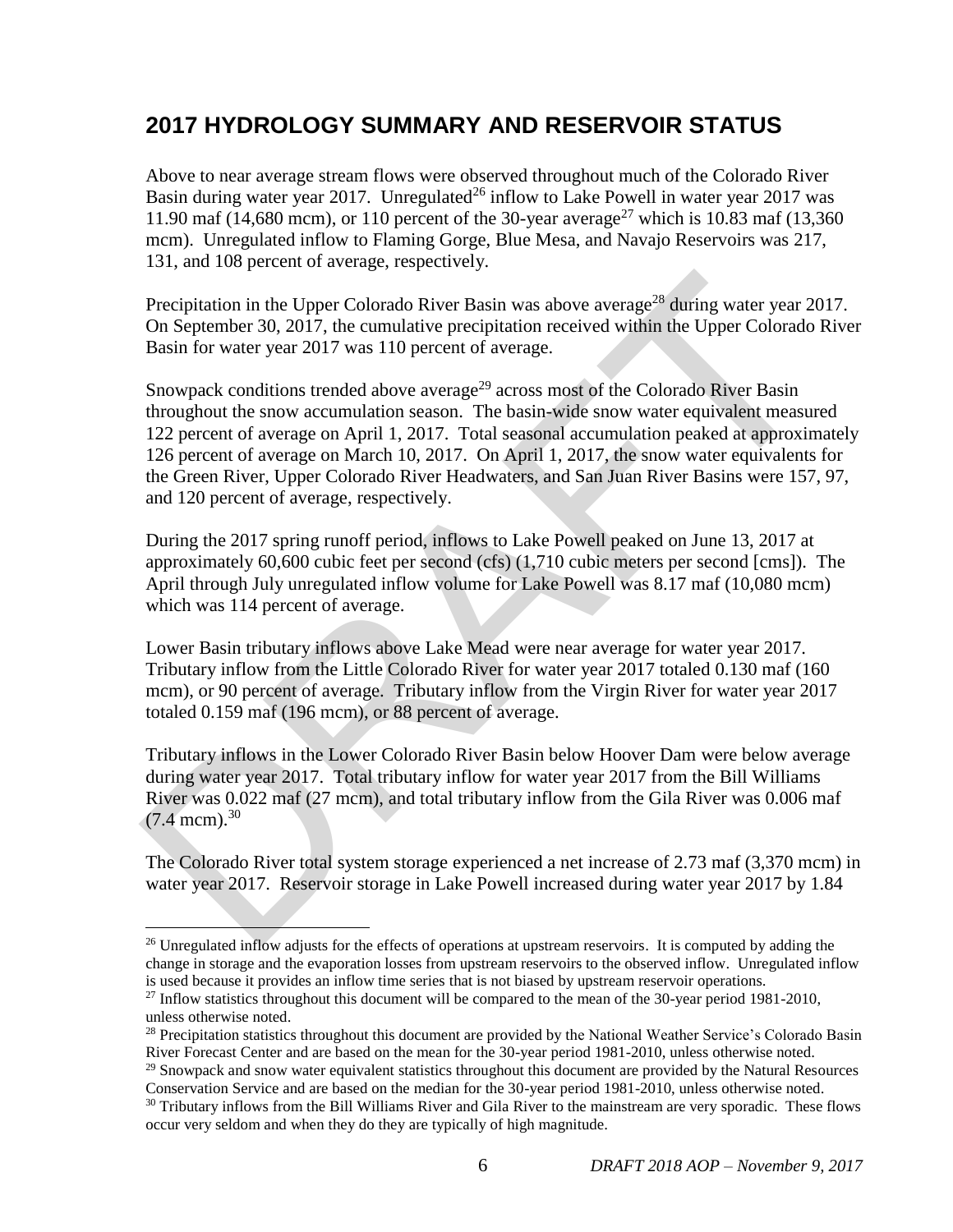maf (2,270 mcm). Reservoir storage in Lake Mead increased during water year 2017 by 0.562 maf (693 mcm). At the beginning of water year 2017 (October 1, 2016), Colorado River total system storage was 51 percent of capacity. As of September 30, 2017, total system storage was 55 percent of capacity.

Tables 1 and 2 list the October 1, 2017, reservoir vacant space, live storage, water elevation, percent of capacity, change in storage, and change in water elevation during water year 2017.

|                                                |                 |                 |                    | Table 1. Reservoir Conditions on October 1, 2017 (English Units) |                       |                         |
|------------------------------------------------|-----------------|-----------------|--------------------|------------------------------------------------------------------|-----------------------|-------------------------|
| Reservoir                                      | Vacant<br>Space | Live<br>Storage | Water<br>Elevation | Percent of<br>Capacity                                           | Change in<br>Storage* | Change in<br>Elevation* |
|                                                | (maf)           | (maf)           | (f <sub>t</sub> )  | (% )                                                             | (maf)                 | (f <sub>t</sub> )       |
| Fontenelle                                     | 0.082           | 0.263           | 6,495.2            | 76                                                               | 0.035                 | 5.0                     |
| <b>Flaming Gorge</b>                           | 0.259           | 3.49            | 6,033.6            | 93                                                               | 0.284                 | 7.4                     |
| <b>Blue Mesa</b>                               | 0.097           | 0.732           | 7,508.4            | 88                                                               | 0.067                 | 8.0                     |
| Navajo                                         | 0.412           | 1.29            | 6,055.3            | 76                                                               | $-0.021$              | $-1.7$                  |
| <b>Lake Powell</b>                             | 9.66            | 14.66           | 3,628.3            | 60                                                               | 1.84                  | 17.4                    |
| Lake Mead                                      | 15.94           | 10.18           | 1,082.1            | 39                                                               | 0.562                 | 6.8                     |
| Lake Mohave                                    | 0.207           | 1.60            | 639.5              | 89                                                               | $-0.023$              | $-0.9$                  |
| Lake Havasu                                    | 0.056           | 0.56            | 447.2              | 91                                                               | $-0.015$              | $-0.8$                  |
| <b>Totals</b>                                  | 26.70           | 32.79           |                    | 55                                                               | 2.73                  |                         |
| * From October 1, 2016, to September 30, 2017. |                 |                 |                    | Table 2. Reservoir Conditions on October 1, 2017 (Metric Units)  |                       |                         |
| Reservoir                                      | Vacant<br>Space | Live<br>Storage | Water<br>Elevation | Percent of<br>Capacity                                           | Change in<br>Storage* | Change in<br>Elevation* |
|                                                | (mcm)           | (mcm)           | (m)                | (% )                                                             | (mcm)                 | (m)                     |
| Fontenelle                                     | 101             | 324             | 1,979.7            | 76                                                               | 43                    | 1.5                     |
| <b>Flaming Gorge</b>                           | 319             | 4,310           | 1,839.1            | 93                                                               | 350                   | 2.2                     |
| <b>Blue Mesa</b>                               | 119             | 903             | 2,288.6            | 88                                                               | 83                    | 2.4                     |
| Navajo                                         | 509             | 1,590           | 1,845.6            | 76                                                               | $-26$                 | $-0.5$                  |

#### **Table 1. Reservoir Conditions on October 1, 2017 (English Units)**

|  |  |  |  |  | Table 2. Reservoir Conditions on October 1, 2017 (Metric Units) |
|--|--|--|--|--|-----------------------------------------------------------------|
|--|--|--|--|--|-----------------------------------------------------------------|

| Reservoir            | Vacant<br>Space | Live<br>Storage | Water<br>Elevation | Percent of<br>Capacity | Change in<br>Storage* | Change in<br>Elevation <sup>*</sup> |
|----------------------|-----------------|-----------------|--------------------|------------------------|-----------------------|-------------------------------------|
|                      | (mcm)           | (mcm)           | (m)                | (% )                   | (mcm)                 | (m)                                 |
| Fontenelle           | 101             | 324             | 1,979.7            | 76                     | 43                    | 1.5                                 |
| <b>Flaming Gorge</b> | 319             | 4,310           | 1,839.1            | 93                     | 350                   | 2.2                                 |
| <b>Blue Mesa</b>     | 119             | 903             | 2,288.6            | 88                     | 83                    | 2.4                                 |
| Navajo               | 509             | 1,590           | 1,845.6            | 76                     | $-26$                 | $-0.5$                              |
| Lake Powell          | 11,910          | 18,090          | 1,105.9            | 60                     | 2,270                 | 5.3                                 |
| Lake Mead            | 19,660          | 12,560          | 329.8              | 39                     | 693                   | 2.1                                 |
| Lake Mohave          | 255             | 1,980           | 194.9              | 89                     | $-29$                 | $-0.3$                              |
| Lake Havasu          | 69              | 696             | 136.3              | 91                     | $-19$                 | $-0.2$                              |
| Totals               | 32,930          | 40,450          |                    | 55                     | 3,370                 |                                     |

\* From October 1, 2016, to September 30, 2017.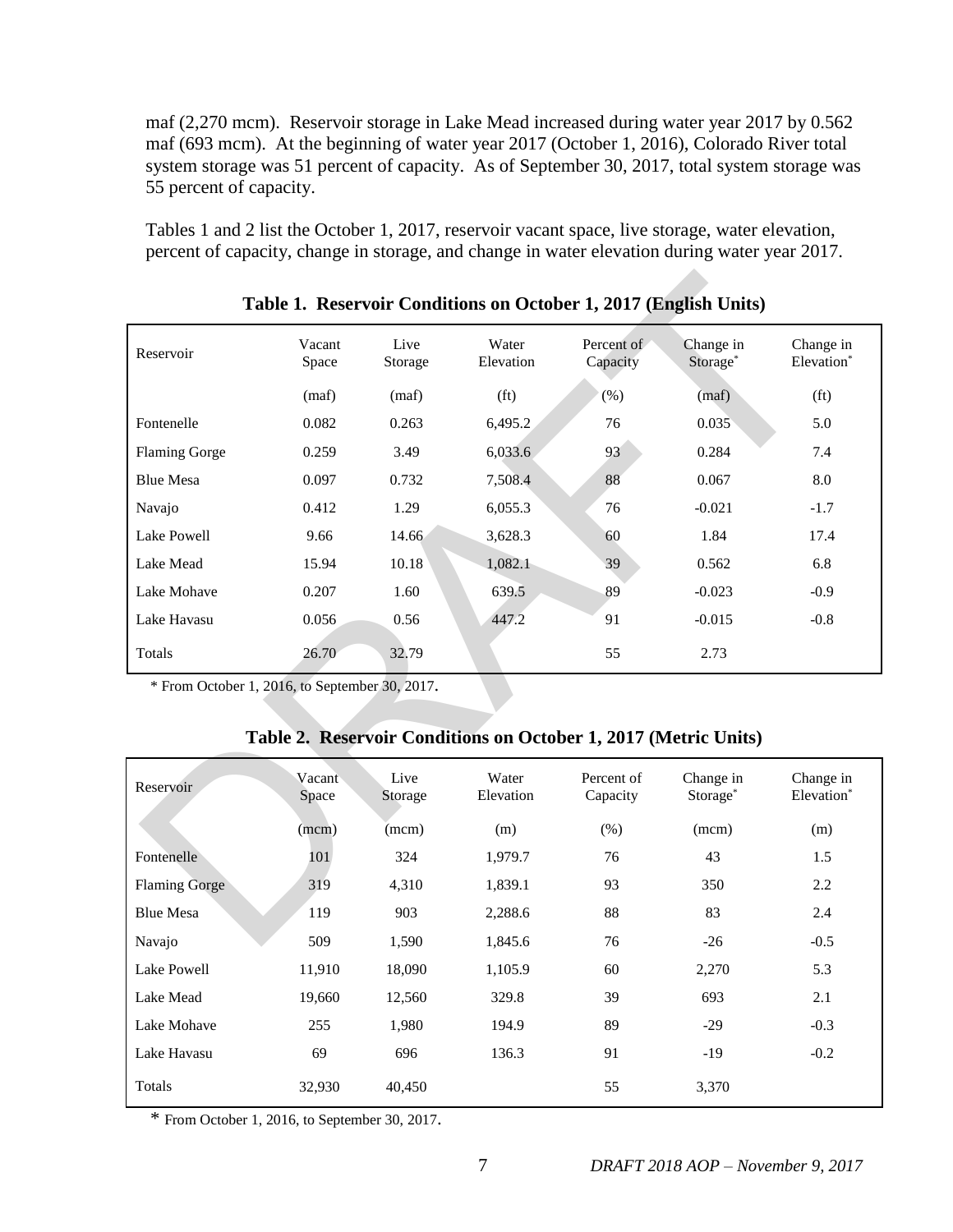## **SYSTEM CONSERVATION**

The Colorado River Basin is experiencing its worst drought in recorded history. Based on natural flow<sup>31</sup> on the Colorado River at Lees Ferry, Arizona, the period from 2000 through 2017 was the driest 18-year period in more than 100 years of record keeping. During this time, storage in Colorado River system reservoirs has declined from nearly full to about half of capacity. Entities that rely on Colorado River water are concerned with the ongoing drought and declining reservoir levels at Lake Powell and Lake Mead. In response, several programs are being implemented to help mitigate the impact of the ongoing drought.

System conservation agreements allow water users to participate in pilot projects designed to determine whether voluntary, temporary, and compensated programs to conserve or reduce consumptive use of Colorado River water can benefit the entire Colorado River system by mitigating the effect on declining storage levels in Colorado River reservoirs.

An agreement for system conservation was executed in 2014 among Reclamation, the Central Arizona Water Conservation District (CAWCD), The Metropolitan Water District of Southern California (MWD), Denver Water, and the Southern Nevada Water Authority (SNWA). This agreement established the PSCP<sup>32</sup> to fund the creation of Colorado River system water through voluntary water conservation actions and reductions in water use. For the period from 2015 through 2017, agreements for 45 projects were implemented in the Upper Basin resulting in approximately 21,600 acre-feet (26.6 mcm) of system water, and agreements for 10 projects were implemented in the Lower Basin resulting in approximately 117,000 acre-feet (144 mcm) of system water. Additional agreements may be implemented in 2018. and declining reservoir levels at Lake Powell and Lake Mead. In response, several progra<br>are being implemented to help mitigate the impact of the ongoing drought.<br>
System conservation agreements allow water users to parti

In addition to the PSCP, Reclamation, CAWCD, MWD, SNWA, and the Lower Division States signed an MOU on December 10, 2014 to use best efforts to implement further voluntary measures designed to add to storage in Lake Mead. Furthermore, Congress has provided authorization for additional funding through Reclamation for drought-related activities to increase Colorado River system water in Lake Mead, Lake Powell, and other Colorado River system reservoirs for the benefit of the system.<sup>33,34</sup> A report evaluating the effectiveness of the water conservation pilot projects is due to Congress in 2018, including a recommendation on whether the activities undertaken by the pilot projects should be continued.<sup>35</sup>

<sup>&</sup>lt;sup>31</sup> Natural flow represents the flow that would have occurred at the location had depletions and reservoir regulation not been present upstream of that location.

<sup>32</sup> More information about the PSCP can be found at: [https://www.usbr.gov/lc/region/programs/PilotSysConsProg/pilotsystem.html a](https://www.usbr.gov/lc/region/programs/PilotSysConsProg/pilotsystem.html)nd [http://www.ucrcommission.com/RepDoc/SCPilotP.html.](http://www.ucrcommission.com/RepDoc/SCPilotP.html) 

<sup>&</sup>lt;sup>33</sup> Explanatory Statement in Division D which accompanied H.R. 2029, Consolidated Appropriations Act, 2016 (Public Law 114-113) (December 18, 2015). More information on additional funding for western drought response in 2016 can be found at: [https://www.usbr.gov/newsroom/newsrelease/detail.cfm?RecordID=52587.](https://www.usbr.gov/newsroom/newsrelease/detail.cfm?RecordID=52587)

<sup>&</sup>lt;sup>34</sup> Explanatory Statement in Division D which accompanied H.R. 244, Consolidated Appropriations Act, 2017 (Public Law 115-31) (May 4, 2017). More information on additional funding for western drought response in 2017 can be found at: [https://www.usbr.gov/newsroom/newsrelease/detail.cfm?RecordID=59916.](https://www.usbr.gov/newsroom/newsrelease/detail.cfm?RecordID=59916)

<sup>35</sup> Consolidated and Further Continuing Appropriations Act, 2015 (Public Law 113-235, Div. D., Secs. 204-206) (December 16, 2014).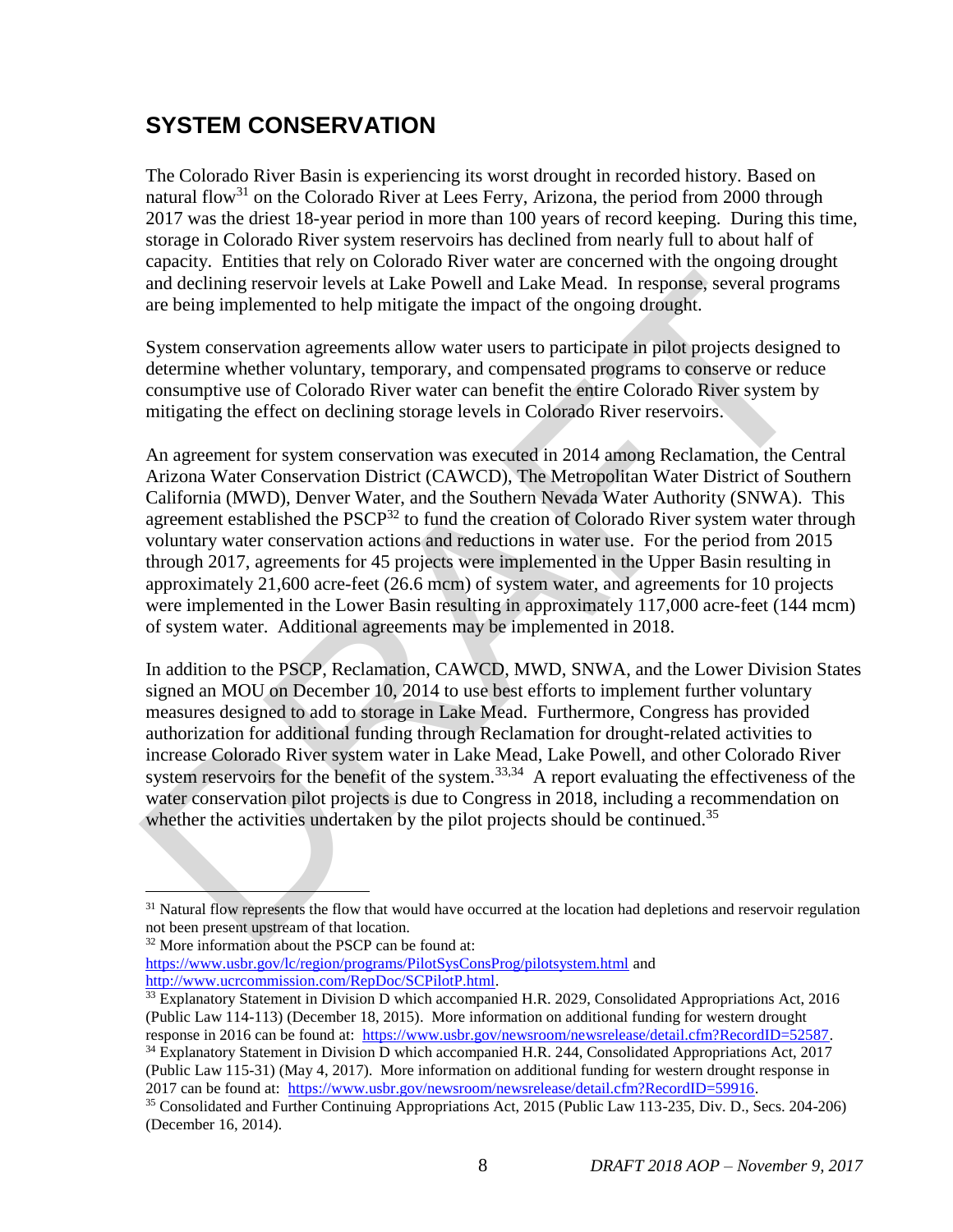## **2018 WATER SUPPLY ASSUMPTIONS**

For 2018 operations, three reservoir unregulated inflow scenarios were developed and analyzed: minimum probable, most probable, and maximum probable.

There is considerable uncertainty associated with streamflow forecasts and projections of reservoir operations made a year in advance. The National Weather Service's Colorado Basin River Forecast Center (CBRFC) forecasts the inflow for the minimum probable (90 percent exceedance), most probable (50 percent exceedance), and maximum probable (10 percent exceedance) inflow scenarios using an Ensemble Streamflow Prediction model. Based upon the August CBRFC forecast, the range of unregulated inflows is projected to be as follows:

- The forecasted minimum probable unregulated inflow to Lake Powell in water year 2018 is 6.00 maf (7,400 mcm), or 55 percent of average.
- The forecasted most probable unregulated inflow to Lake Powell in water year 2018 is 9.76 maf (12,040 mcm), or 90 percent of average.
- The forecasted maximum probable unregulated inflow to Lake Powell in water year 2018 is 17.50 maf (21,590 mcm), or 162 percent of average.

Projected unregulated inflow volumes into Lake Powell for specific time periods for these three forecasted inflow scenarios are shown in Tables 3 and 4.

Inflows to the mainstream from Lake Powell to Lake Mead, Lake Mead to Lake Mohave, Lake Mohave to Lake Havasu, and below Lake Havasu are projected using historic data over the five-year period of January 2012 through December 2016, inclusive. These five years of historic data are representative of the most recent hydrologic conditions in the Lower Basin. The most probable side inflows into each reach are estimated as the arithmetic mean of the five-year record. The maximum probable and minimum probable projections for each reach are the 10 percent and 90 percent exceedance values, respectively, of the five-year record. For the reach from Lake Powell to Lake Mead, the minimum probable inflow during water year 2018 is 0.682 maf (841 mcm), the most probable inflow is 0.757 maf (934 mcm), and the maximum probable inflow is 0.831 maf (1,030 mcm). River Forecast Center (CBRFC) forecasts the inflow for the minimum probable (90 percet<br>execedance) mstorpolable (50 percent scxeedance) inflow scenarios using an Ensemble Streamflow Prediction model. It opercent<br>exceedanc

The projected monthly volumes of inflow were input into the 24-Month Study and used to project potential reservoir operations for 2018. Starting with the August 2017 24-Month Study projection of the October 1, 2017 reservoir storage conditions, the projected monthly releases for each reservoir were adjusted until release and storage levels best accomplished project purposes and applicable operational objectives.

For the latest monthly projections for the major reservoirs in the Colorado River system, please see the most recent 24-Month Study report available on these Reclamation websites: [https://www.usbr.gov/uc/water/crsp/studies/index.html,](https://www.usbr.gov/uc/water/crsp/studies/index.html) or <https://www.usbr.gov/lc/region/g4000/24mo/index.html>.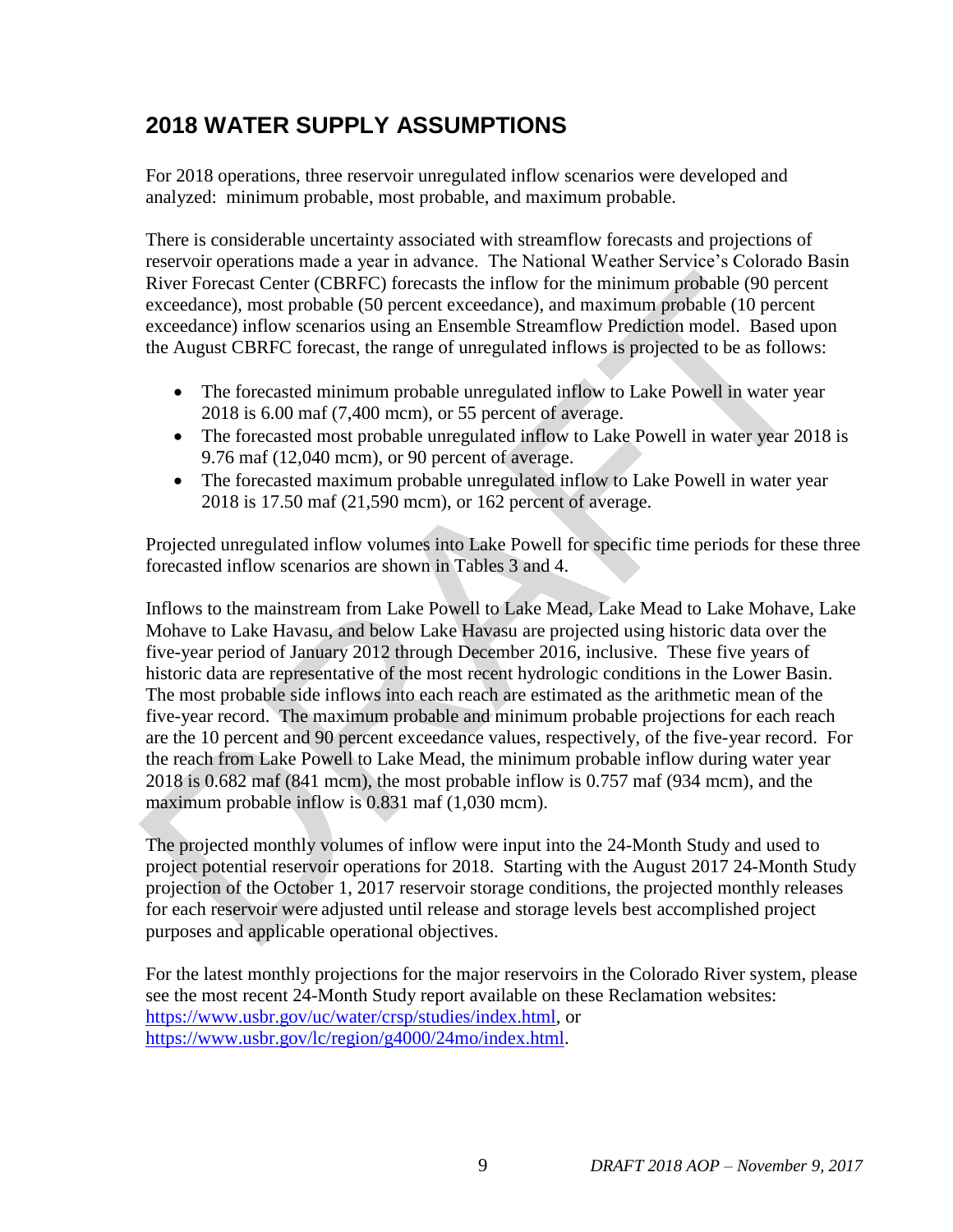| Time<br>Period      | Minimum<br>Probable<br>(maf) | Most<br>Probable<br>(maf) | Maximum<br>Probable<br>(maf) |
|---------------------|------------------------------|---------------------------|------------------------------|
| $10/2017 - 12/2017$ | 1.12                         | 1.37                      | 1.85                         |
| $1/2018 - 3/2018$   | 1.32                         | 1.34                      | 1.78                         |
| $4/2018 - 7/2018$   | 3.19                         | 6.30                      | 12.35                        |
| $8/2018 - 9/2018$   | 0.37                         | 0.75                      | 1.52                         |
| $10/2018 - 12/2018$ | 1.09                         | 1.28                      | 1.74                         |
| WY 2018             | 6.00                         | 9.76                      | 17.50                        |
| CY 2018             | 5.97                         | 9.67                      | 17.39                        |

**Table 3. Projected Unregulated Inflow into Lake Powell for Water Year 2018 (English Units)<sup>36</sup>**

**Table 4. Projected Unregulated Inflow into Lake Powell for Water Year 2018 (Metric Units)** 

| $10/2017 - 12/2017$                                                        | 1.12                         | 1.37                      | 1.85                         |
|----------------------------------------------------------------------------|------------------------------|---------------------------|------------------------------|
| $1/2018 - 3/2018$                                                          | 1.32                         | 1.34                      | 1.78                         |
| $4/2018 - 7/2018$                                                          | 3.19                         | 6.30                      | 12.35                        |
| $8/2018 - 9/2018$                                                          | 0.37                         | 0.75                      | 1.52                         |
| $10/2018 - 12/2018$                                                        | 1.09                         | 1.28                      | 1.74                         |
| WY 2018                                                                    | 6.00                         | 9.76                      | 17.50                        |
| CY 2018                                                                    | 5.97                         | 9.67                      | 17.39                        |
|                                                                            |                              |                           |                              |
| Table 4. Projected Unregulated Inflow into Lake Powell for Water Year 2018 | (Metric Units)               |                           |                              |
| Time<br>Period                                                             | Minimum<br>Probable<br>(mcm) | Most<br>Probable<br>(mcm) | Maximum<br>Probable<br>(mcm) |
| $10/2017 - 12/2017$                                                        | 1,380                        | 1,690                     | 2,280                        |
| $1/2018 - 3/2018$                                                          | 1,630                        | 1,650                     | 2,200                        |
| $4/2018 - 7/2018$                                                          | 3,930                        | 7,770                     | 15,230                       |
| $8/2018 - 9/2018$                                                          | 460                          | 930                       | 1,870                        |
| $10/2018 - 12/2018$                                                        | 1,340                        | 1,580                     | 2,150                        |
| WY 2018                                                                    | 7,400                        | 12,040                    | 21,590                       |

<sup>36</sup> All values in Tables 3 and 4 are projected inflows based upon the August 2017 CBRFC forecast with the exception of the values for 10/2018-12/2018. The values for 10/2018-12/2018 are based upon average unregulated inflow from 1981-2010. The calendar year totals in Tables 3 and 4 also reflect average values for the 10/2018- 12/2018 time period. The CBRFC Most Probable forecast is issued as monthly values. The CBRFC Minimum and Maximum Probable forecasts are issued as water year totals, which Reclamation disaggregates to monthly values using monthly proportions of the  $10<sup>th</sup>$  and  $90<sup>th</sup>$  percentiles, respectively, of the  $1981-2010$  unregulated inflow.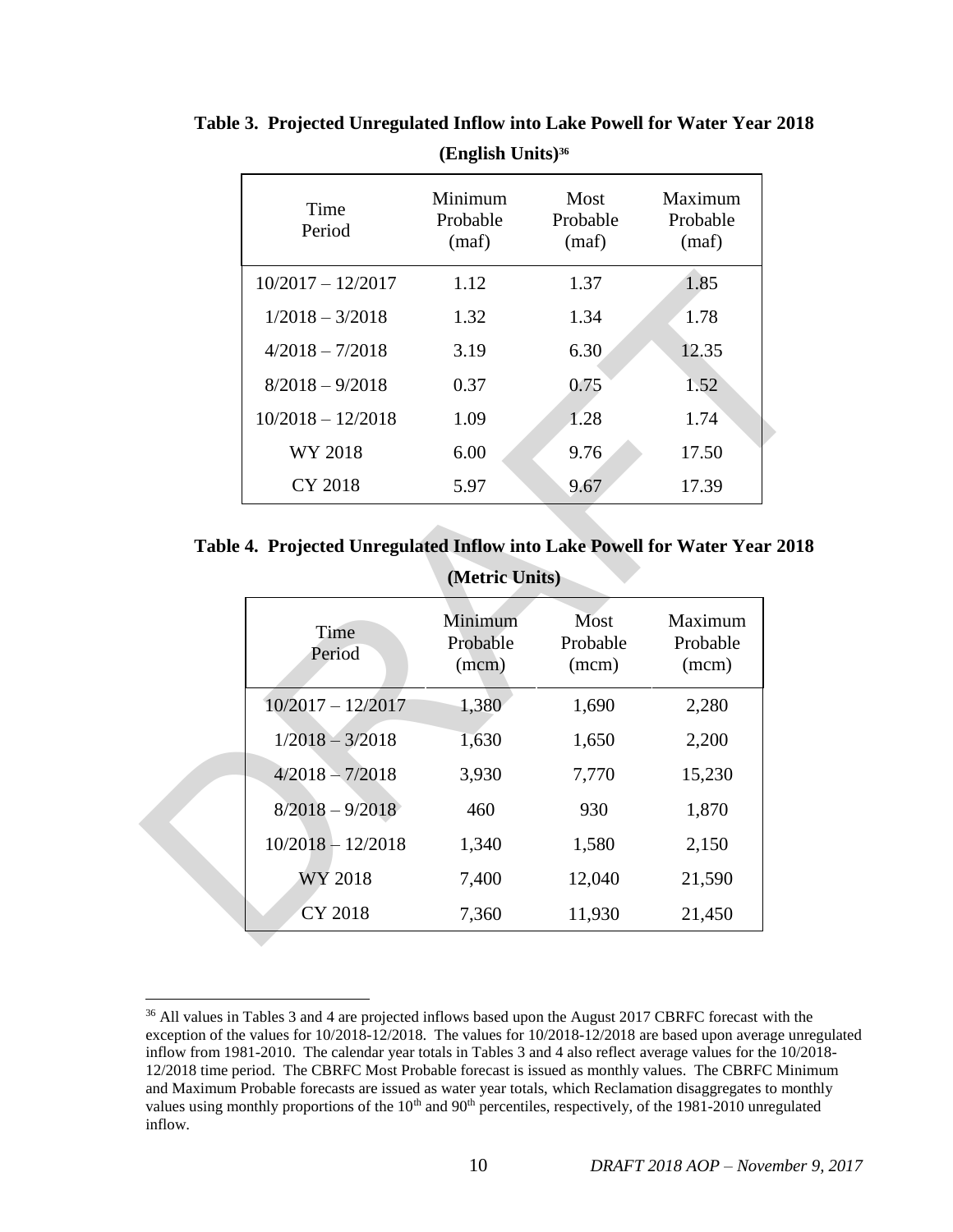## **SUMMARY OF RESERVOIR OPERATIONS IN 2017 AND PROJECTED 2018 RESERVOIR OPERATIONS**

The operation of the Colorado River reservoirs has affected some aquatic and riparian resources. Controlled releases from dams have modified temperature, sediment load, and flow patterns, resulting in increased productivity of some riparian and non-native aquatic resources and the development of economically significant sport fisheries. However, these same releases can have detrimental effects on endangered and other native species. Operating strategies designed to protect and enhance aquatic and riparian resources have been established after appropriate National Environmental Policy Act (NEPA) compliance at several locations in the Colorado River Basin.

In the Upper Basin, public stakeholder work groups have been established at Fontenelle Dam, Flaming Gorge Dam, the Aspinall Unit, and Navajo Dam. These work groups provide a public forum for dissemination of information regarding ongoing and projected reservoir operations throughout the year and allow stakeholders the opportunity to provide information and feedback with respect to ongoing reservoir operations. Additionally, the Glen Canyon Dam Adaptive Management Work Group  $(AMWG)^{37}$  was established in 1997 as a chartered committee under the Federal Advisory Committee Act of 1972 (Public Law 92-463).

Modifications to projected operations are routinely made based on changes in forecasted conditions or other relevant factors. Within the parameters set forth in the Law of the River and consistent with the Upper Colorado River Endangered Fish Recovery Program (UCRIP),<sup>38</sup> the San Juan River Basin Recovery Implementation Program (SJRIP),  $39$  Section 7 consultations under the Endangered Species Act, and other downstream concerns, modifications to projected monthly operations may be based on other factors in addition to changes in streamflow forecasts. Decisions on spring peak releases and downstream habitat target flows may be made midway through the runoff season. Reclamation will conduct meetings with Recovery Program participants, the U.S. Fish and Wildlife Service (Service), other Federal agencies, representatives of the Basin States, and with public stakeholder work groups to facilitate the discussions necessary to finalize site-specific projected operations. and the co-topinality of consultant spontations of the case and a have detrimental effects on endangered and other native species. Operating strategies can have detrimental effects on endangered and other native species. O

The following paragraphs discuss reservoir operations in 2017 and the range of probable projected 2018 operations of each of the reservoirs with respect to applicable provisions of compacts, the Consolidated Decree, statutes, regulations, contracts, and instream flow needs for maintaining or improving aquatic and riparian resources where appropriate.

 $37$  Information on the AMWG can be found at: [https://www.usbr.gov/uc/rm/amp/index.html.](https://www.usbr.gov/uc/rm/amp/index.html)

<sup>38</sup> Information on the UCRIP can be found at: [http://coloradoriverrecovery.org.](http://coloradoriverrecovery.org/)

<sup>&</sup>lt;sup>39</sup> Information on the SJRIP can be found at: [https://www.fws.gov/southwest/sjrip.](https://www.fws.gov/southwest/sjrip)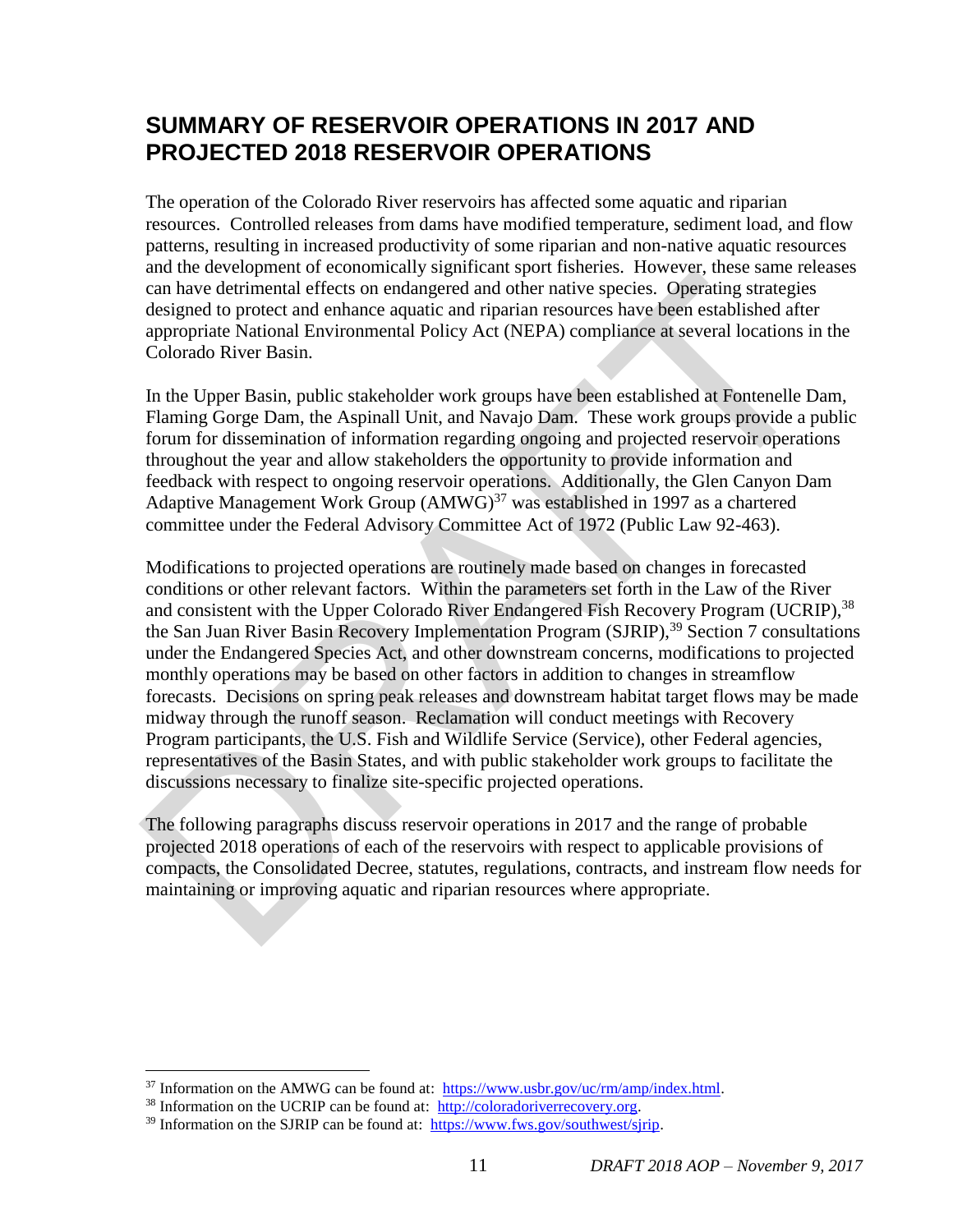#### **Fontenelle Reservoir**

Reservoir storage in Fontenelle increased during water year 2017. At the beginning of water year 2017, Fontenelle storage was 66 percent of live capacity at elevation 6,490.22 feet (1,978.22 meters), with 0.229 maf (282 mcm) in storage. The unregulated inflow to Fontenelle during water year 2017 was 2.32 maf (2,860 mcm) which is 214 percent of average. At the end of the water year, September 30, 2017, Fontenelle storage was at 76 percent of live capacity at elevation 6,495.21 feet (1,979.74 meters), with 0.263 maf (324 mcm) resulting in a net increase during water year 2017 of 0.035 maf (43 mcm).

Hydrologic conditions in the Upper Green River Basin were above average in water year 2017. Snowpack development tracked above median with wet fall conditions increasing soil moisture resulting in above average runoff forecasts. Peak snow water equivalent reached 161 percent of seasonal median on April 11, 2017. The April forecast for the April through July inflow to Fontenelle Reservoir was 1.68 maf (2,070 mcm), or 232 percent of average. The observed inflow during the April to July season was 1.72 maf (2,120 mcm), or 237 percent of average.

Fontenelle Reservoir filled in water year 2017. The reservoir elevation peaked at 6,505.93 feet (1,983.01 meters) on July 23, 2017, which was 0.07 feet (0.02 meters) below the spillway crest. Inflow peaked at 15,995 cfs (453 cms) on June 11, 2017. Reservoir releases were made to balance downstream water resources needs and power production, while also allowing for filling the reservoir to maintain sufficient water in storage for use through the fall and winter months. Releases peaked at 9,775 cfs (277 cms) on June 26, 2017 and were reduced to 1,300 cfs (36.8 cms) in September.

Based on the August 2017 24-Month Study, the most probable April through July inflow scenario for Fontenelle Reservoir during water year 2018 is 0.743 maf (916 mcm), or 100 percent of average. This volume far exceeds the 0.345 maf (426 mcm) storage capacity of Fontenelle Reservoir. For this reason, the most probable and maximum probable inflow scenarios would require releases during the spring that exceed the capacity of the powerplant to avoid uncontrolled spills from the reservoir. It is likely that Fontenelle Reservoir will fill during water year 2018. In order to minimize high spring releases and to maximize downstream water resources and power production, the reservoir will most likely be drawn down to about elevation 6,468.00 feet (1,971.45 meters) by early April 2018, which is 5.00 feet (1.52 meters) above the minimum operating level for power generation, and corresponds to a volume of 0.111 maf (137 mcm) of live storage. elevation 6.495.21 feet (1.979.74 meters), with 0.263 maf (324 mcm) resulting in a net in<br>during water year 2017 of 0.035 maf (43 mcm).<br>Hydrologic conditions in the Upper Green River Basin were above we<br>reage in water yea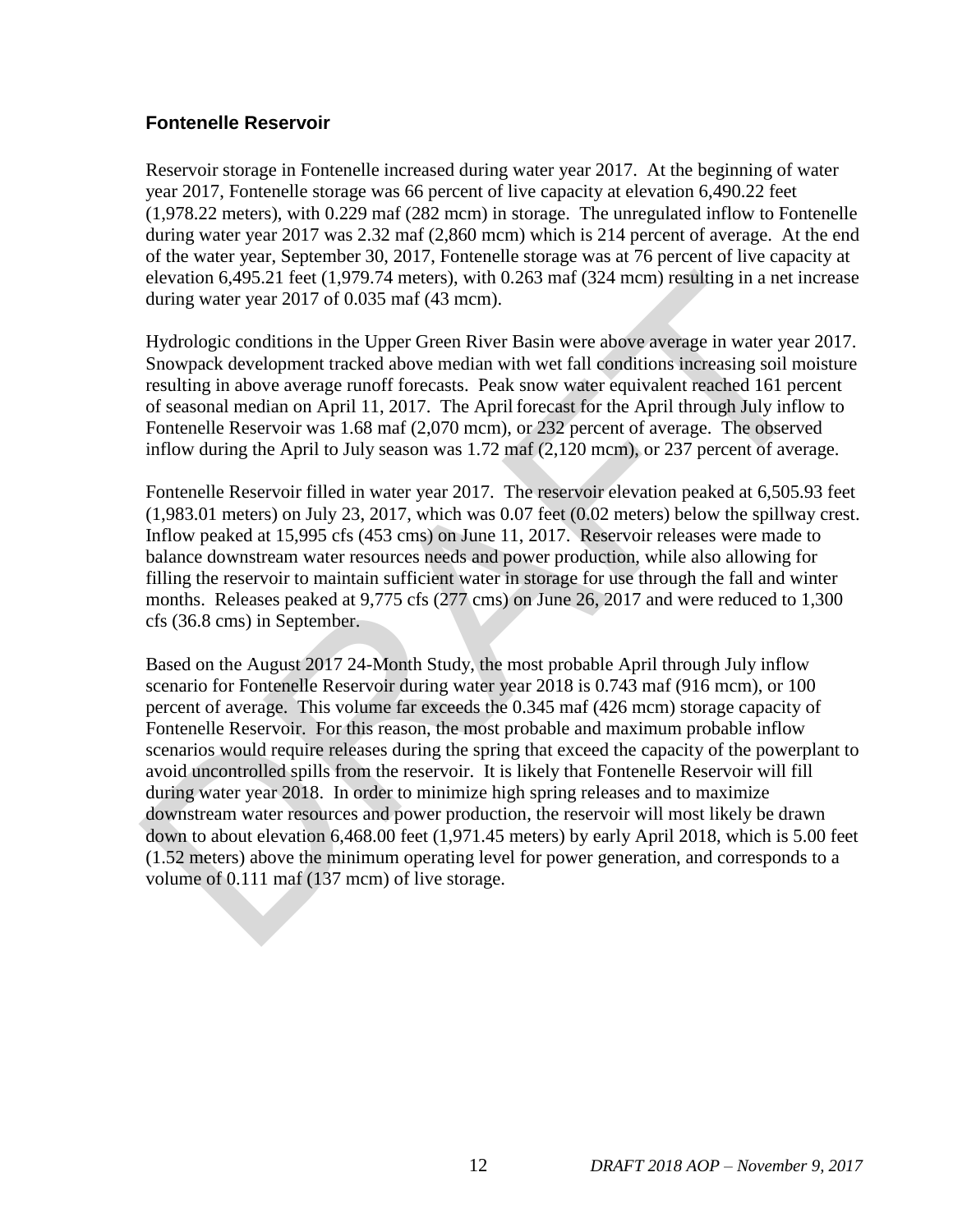#### **Flaming Gorge Reservoir**

 $\overline{a}$ 

Reservoir storage in Flaming Gorge increased during water year 2017. At the beginning of water year 2017, Flaming Gorge storage was 85 percent of live capacity at elevation 6,026.27 feet (1,836.81 meters), with 3.21 maf (3,960 mcm) in storage. The unregulated inflow to Flaming Gorge during water year 2017 was 3.15 maf (3,890 mcm) which is 217 percent of average. At the end of the water year, Flaming Gorge storage was at 94 percent of live capacity at elevation 6,033.63 feet (1,839.05 meters), with 3.49 maf (4,300 mcm) resulting in a net increase during water year 2017 of 0.284 maf (350 mcm).

Flaming Gorge Dam operations in 2017 were conducted in compliance with the 2006 Flaming Gorge ROD. Reclamation convened the Flaming Gorge Technical Working Group (FGTWG) comprised of Service, WAPA, and Reclamation personnel. The FGTWG proposed that Reclamation manage releases to the Green River to meet the commitments of the 2006 Flaming Gorge ROD and, to the extent possible, meet the experimental design parameters outlined in the UCRIP Larval Trigger Study Plan (LTSP).<sup>40</sup> The significant snow accumulation and record forecast volumes required Reclamation to focus on operations for wet hydrologic conditions. Larvae were detected on June 3, 2017. After public notification, releases from Flaming Gorge were increased to full powerplant capacity and additional bypass on June 5, 2017 (in combination, the peak release was approximately 8,600 cfs [243 cms]) for a total of 29 days. Flaming Gorge Dam released powerplant capacity releases of 4,600 cfs (130 cms) for 122 days and above powerplant capacity for a total of 103 days during the April through July runoff period. Yampa River flows at the Deerlodge gage peaked twice during the spring runoff season, at 10,600 cfs (300 cms) on May 15, 2017 and at 9,980 cfs (282 cms) on June 9, 2017. The first peak resulted from increased temperatures in the basin during May and the second from the remaining high elevation snowmelt. The peak release from Flaming Gorge occurred during the second Yampa River peak flows and supported larval entrainment and reservoir management during high spring inflows. Deerlodge flows were less than or equal to 9,980 cfs (282 cms) when Flaming Gorge releases were at powerplant capacity with additional bypass. Flows measured on the Green River at Jensen, Utah reached levels at or above 14,000 cfs (396 cms) for 12 days between June 4 and 15, 2017 with a peak of 17,900 cfs (507 cms) for one day on June 9, 2017. The peak flow at Jensen fell within the average (above median) hydrologic classification under the LTSP. at elevation 6,033.63 feet (1,839.05 meters), with 3.49 maf (4,300 mcm) resulting in a net<br>increase during Gorge Ron persintens in 2017 or 0.284 maf (350 mcm).<br>Flaming Gorge Ron Reduction converted the Flaming Gorge Techn

The hydrologic conditions during spring 2017 consisted of above average snow accumulation beginning in December 2016 and continuing through February 2017, although wet fall soil moisture conditions and much above average snowpack in higher elevations resulted in record forecasted inflows. Snow water equivalent peaked on May 4, 2017 at 194 percent of average. The May final forecast for the April through July unregulated inflow volume into Flaming Gorge Reservoir was 226 percent of average. Significant snow accumulation and above average precipitation events in the Green and Yampa River Basins occurred during January through March. Yampa River spring peak flows were significantly different than the Upper Green and fell into the average (below median) hydrology classification, decreasing from

<sup>&</sup>lt;sup>40</sup> The LTSP's primary objective is to determine the effects of timing of Flaming Gorge spring release on razorback sucker larvae in the reach below the confluence of the Green and Yampa Rivers. The LTSP Report is available online at: [https://www.usbr.gov/uc/water/crsp/wg/fg/twg/twgSummaries.html.](https://www.usbr.gov/uc/water/crsp/wg/fg/twg/twgSummaries.html)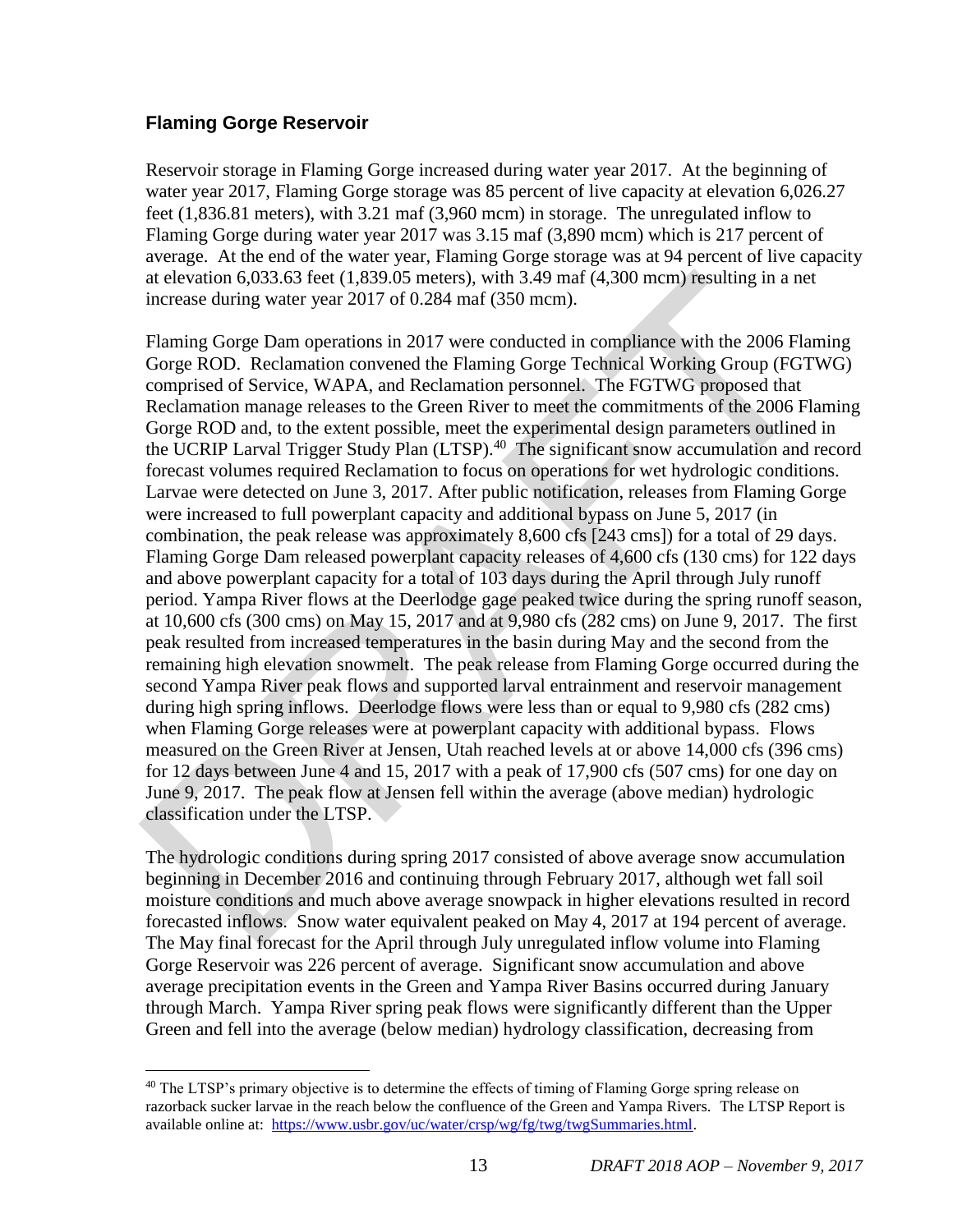average (above median) hydrology classification on May 1. The 2006 Flaming Gorge ROD hydrologic classification for the Upper Green was characterized as wet. The flexibility in the ROD allows for a change in hydrology classification two higher and one lower than that designated by the unregulated inflow volume on May 1 depending upon Yampa River conditions. It was determined that, with the drier conditions in the Yampa River Basin, the hydrology classification was moderately wet and the LTSP hydrologic classification was moderately wet based on the May 1 forecast. Yampa River conditions were average (below median), while the observed spring flows were average (below median) as well. Releases began increasing in mid-February to 3,000 cfs (84.9 cms) at rates consistent with 2006 Flaming Gorge ROD requirements. Responding to continued increases in the forecast volume, releases were increased to full powerplant capacity (approximately 4,600 cfs [130 cms]) by March 9, 2017. Releases were increased to one-half the total bypass rate plus powerplant capacity totaling 6,600 cfs (187 cms) on March 27, 2017. Record Flaming Gorge inflows in March of 0.400 maf (493 mcm) (392 percent of average) and increasing forecast volumes necessitated increasing to full powerplant and bypass capacity (approximately 8,600 cfs [243 cms]) by March 30, 2017. Forecasted inflow volumes were unrealized in April and May, which allowed Reclamation to conserve storage and releases were decreased to 6,600 cfs (187 cms) on Thursday, May 11, 2017. Releases again increased to full powerplant and bypass capacity (approximately 8,600 cfs [243 cms]) on June 5, 2017, prior to notification of larval razorback sucker emergence, and remained at this level through July 5, 2017. The Yampa River peaked on May 15, 2017 during 6,600 cfs (187 cms) releases from Flaming Gorge Dam. Larvae spawning was delayed due to the cold temperatures and high releases and occurred on June 3, 2017 after the peak of the Yampa River had occurred. Flows at Jensen did not meet or exceed 2006 Flaming Gorge ROD flow targets in Reach 2 for the ROD Flow Recommendation of at least one day peak duration at 20,300 cfs (574 cms) and 18,600 cfs (526 cms) for two weeks in moderately wet years. The LTSP moderately wet flow target of between 20,300 cfs (574 cms) and 26,400 cfs (747 cms) for between one to fourteen days did not occur during larval drift. neatian, while the observed spring flows were average (below neckina) as well. Releases began increasing in mid-February to 3,000 cfs (84.9 cms) at rates consistent with 2006 FHs Gorge ROD requirements. Responding to cont

Consistent with the 2006 Flaming Gorge ROD, considering information provided to the FGTWG, moderately wet hydrologic conditions and in response to the Recovery Program's request, Reclamation operated Flaming Gorge Dam to produce flows in Reach 2 to assist in the recovery of Colorado Pikeminnow during the summer of 2017. The 2006 Flaming Gorge ROD base flow period hydrologic classification was moderately wet as of August 2017. Daily base flows fluctuated during the summer to meet or exceed 2,500 cfs (70.8 cms) on the Green River at Jensen, Utah through September 30, 2017.

During water year 2018, Flaming Gorge Dam will continue to be operated in accordance with the 2006 Flaming Gorge ROD. Under the August 2017 most probable inflow scenario, winter base flow releases are projected to be in the average classification range with a 16 percent increase above the average daily base flows calculated through the base flow period. Winter releases are projected to be approximately 2,800 cfs (79.2 cms). Daily base flows will likely fluctuate during the winter in response to hydropower needs during November through February and meet the average-year reservoir upper level drawdown elevation target of 6,027.00 feet (1,837.03 meters) by May 1, 2018. A spring peak release is projected to occur in May or June 2018, and will be timed to coincide with either the peak flows of the Yampa River or emergence of razorback sucker larvae. Reclamation is considering long-term implementation strategies for the Recovery Program LTSP.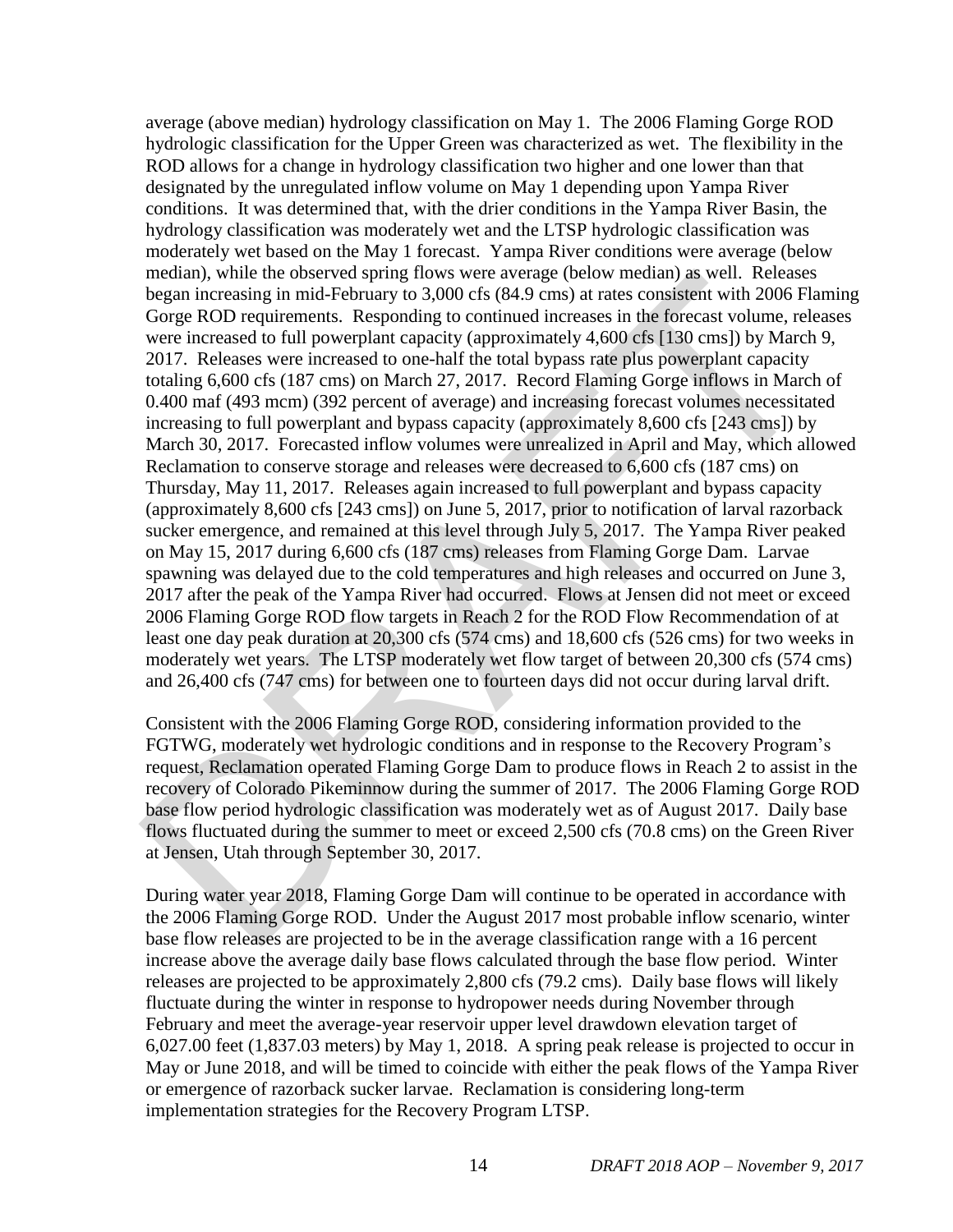The UCRIP, in coordination with Reclamation, the Service, and WAPA, will continue conducting studies associated with floodplain inundation. Such studies may result in alternatives for meeting flow and temperature recommendations at lower peak flow levels where feasible. $41$ 

#### **Blue Mesa, Morrow Point, and Crystal Reservoirs (Aspinall Unit)**

Reservoir storage in Blue Mesa increased during water year 2017. At the beginning of water year 2017, Blue Mesa storage was 80 percent of live capacity at elevation 7,500.48 feet (2,286.15 meters), with 0.665 maf (820 mcm) in storage. The unregulated inflow to Blue Mesa during water year 2017 was 1.25 maf (1,540 mcm) which was 131 percent of average. At the end of the water year, Blue Mesa storage was 88 percent of live capacity at elevation 7,508.43 feet (2,288.57 meters), with 0.732 maf (903 mcm) resulting in a net increase during water year 2017 of 0.067 maf (83 mcm).

Above average snowpack conditions occurred during the winter months of water year 2017 in the Gunnison River Basin. Snow measurement sites in the basin reported above average seasonal snow water equivalent levels throughout the winter and into the spring of 2017 resulting in an April 1, 2017 snow water equivalent for the Gunnison River Basin that was 123 percent of average.

The fall through winter releases from Crystal Dam varied between approximately 600 cfs (17.0 cms) and 1,200 cfs (34.0 cms) from the beginning of November 2016 through the end of March 2017. On March 17, 2017, releases from Crystal Dam were increased for operation of the Gunnison Tunnel. Flows through the Black Canyon were maintained within the range of approximately 600 cfs (17.0 cms) to approximately 1,200 cfs (34.0 cms) until May 14, 2017 when releases from Crystal Dam were increased consistent with the 2012 Aspinall ROD flow targets.

The May 2017 final forecast for the unregulated inflow to Blue Mesa for the April through July runoff period was 0.850 maf (1,050 mcm) which was 126 percent of average. This forecast was used to establish an initial peak flow target for the Gunnison River for the spring of 2017. The peak flow target was established to be a peak flow in the Gunnison River in the Whitewater Reach with a magnitude of no less than 14,350 cfs (406 cms) for a duration of no less than 10 days with 40 days of shoulder flows with a magnitude no less than 8,070 cfs (228 cms). However, the mid-month April through July forecast dropped to 0.825 maf (1,020 mcm) and this lower forecast resulted in Reclamation adjusting the initial peak flow target to 14,040 cfs (397 cms) for a duration of no less than 2 days with 20 days of shoulder flows at a rate of no less than 8,070 cfs (228 cms). Reclamation operated the Aspinall Unit consistent with attempting to meet this peak flow target by increasing total releases from Crystal Dam to between 11,700 and 13,100 cfs (331 and 371 cms, respectively) for four days beginning on **EXECUTE THE SET ASSEM ASSEM ASSEMUATE (ASSEMBLY TO REFORM IN THE RESPANDINGLY (SEE 10.7). BLEW RASS SIGNATE (2.286.15 meters), with 0.065 mat (8.20 mem) in storage. The unregulated inflow to Blue (2.286.15 meters), with** 

<sup>&</sup>lt;sup>41</sup> Flow and Temperature Recommendations for Endangered Fishes in the Green River Downstream of Flaming Gorge Dam, September 2000. Available online at: [http://ulpeis.anl.gov/documents/dpeis/references/pdfs/Muth\\_et\\_al\\_2000.pdf.](http://ulpeis.anl.gov/documents/dpeis/references/pdfs/Muth_et_al_2000.pdf)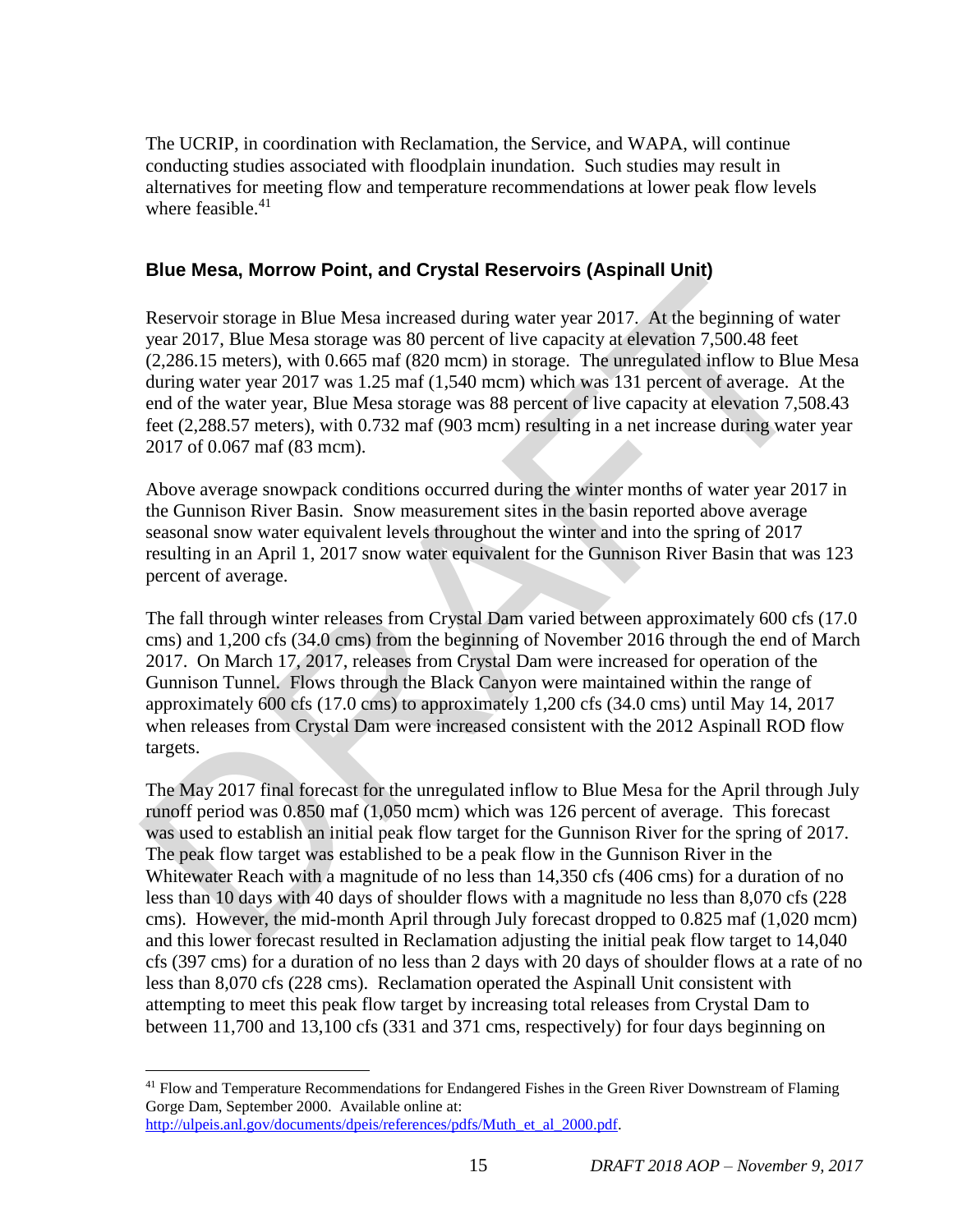May 24, 2017 and ending on May 27, 2017. Gunnison River flows resulted in four consecutive days with flows above 14,040 cfs (397 cms) ending on May 28, 2017.

Releases from Crystal Dam during spring operation, consistent with the 2012 Aspinall ROD peak flow target, resulted in a peak flow through the Black Canyon and the Gunnison River Gorge of 12,200 cfs (345 cms) for 24 hours on May 25, 2017 and Gunnison River flows in the Black Canyon that exceeded the flows described in the Black Canyon Water Right Decree.<sup>42</sup>

The actual April through July unregulated inflow into Blue Mesa Reservoir in 2017 was 0.915 maf (1,130 mcm), which was 137 percent of average.

For water year 2018, the Aspinall Unit will be operated in accordance with the 2012 Aspinall ROD, including all required consultations and consistent with applicable law, while maintaining and continuing to meet its Congressionally-authorized purposes.

Based on the August 2017 24-Month Study, the projected most probable unregulated inflow for water year 2018 into Blue Mesa Reservoir is 0.955 maf (1,080 mcm), or 100 percent of average. The reservoir is expected to reach a seasonal low elevation of 7,482.65 feet (2,280.71 meters) by late March 2018. The peak elevation is expected to be approximately 7,516.74 feet (2,291.10 meters) near the end of July 2018. By the end of water year 2018, Blue Mesa Reservoir is projected to be at elevation 7,506.60 feet (2,288.01 meters), with a storage of 0.717 maf (884 mcm), or 86 percent of capacity.

#### **Navajo Reservoir**

 $\overline{a}$ 

Storage in Navajo Reservoir decreased during water year 2017. At the beginning of water year 2017, Navajo storage was 77 percent of live capacity at elevation 6,056.98 feet (1,846.17 meters), with 1.31 maf (1,620 mcm) in storage. The modified unregulated inflow<sup>43</sup> to Navajo during water year 2017 was 1.16 maf (1,430 mcm) which is 108 percent of average. At the end of the water year, Navajo storage was at 76 percent of live capacity at elevation 6,055.28 feet (1,845.65 meters), with 1.29 maf (1,590 mcm) resulting in a net decrease during water year 2017 of 0.021 maf (26 mcm). The actual April through July unregulated inflow into Blue Mesa Reservoir in 2017 was 0<br>maf (1,130 mcm), which was 137 percent of average.<br>For water year 2018, the Aspinall Unit will be operated in accordance with the 201

Navajo Reservoir reached a peak water surface elevation of 6,078.10 feet (1,852.61 meters) on May 3, 2017, which was 6.9 feet (2.1 meters) below full pool. The April through July modified unregulated inflow into Navajo Reservoir in water year 2017 was 0.776 maf (957 mcm), or 106 percent of average.

The San Juan Flow Recommendations,<sup>44</sup> completed by the SJRIP in May 1999, provide flow recommendations that promote the recovery of the endangered Colorado pikeminnow and

 $42$  Decree quantifying the Federal Reserved Water Right for Black Canyon of the Gunnison National Park (State of Colorado District Court, Water Division Four, Case Number 01CW05), signed on December 31, 2008.

<sup>&</sup>lt;sup>43</sup> Modified unregulated inflow into Navajo Reservoir is calculated as the observed inflow adjusted for the San Juan Chama diversions and change in storage at Vallecito Reservoir.

<sup>44</sup> Flow Recommendations for the San Juan River, May 1999. Available online at: [https://www.fws.gov/southwest/sjrip/pdf/DOC\\_Flow\\_recommendations\\_San\\_Juan\\_River.pdf.](https://www.fws.gov/southwest/sjrip/pdf/DOC_Flow_recommendations_San_Juan_River.pdf)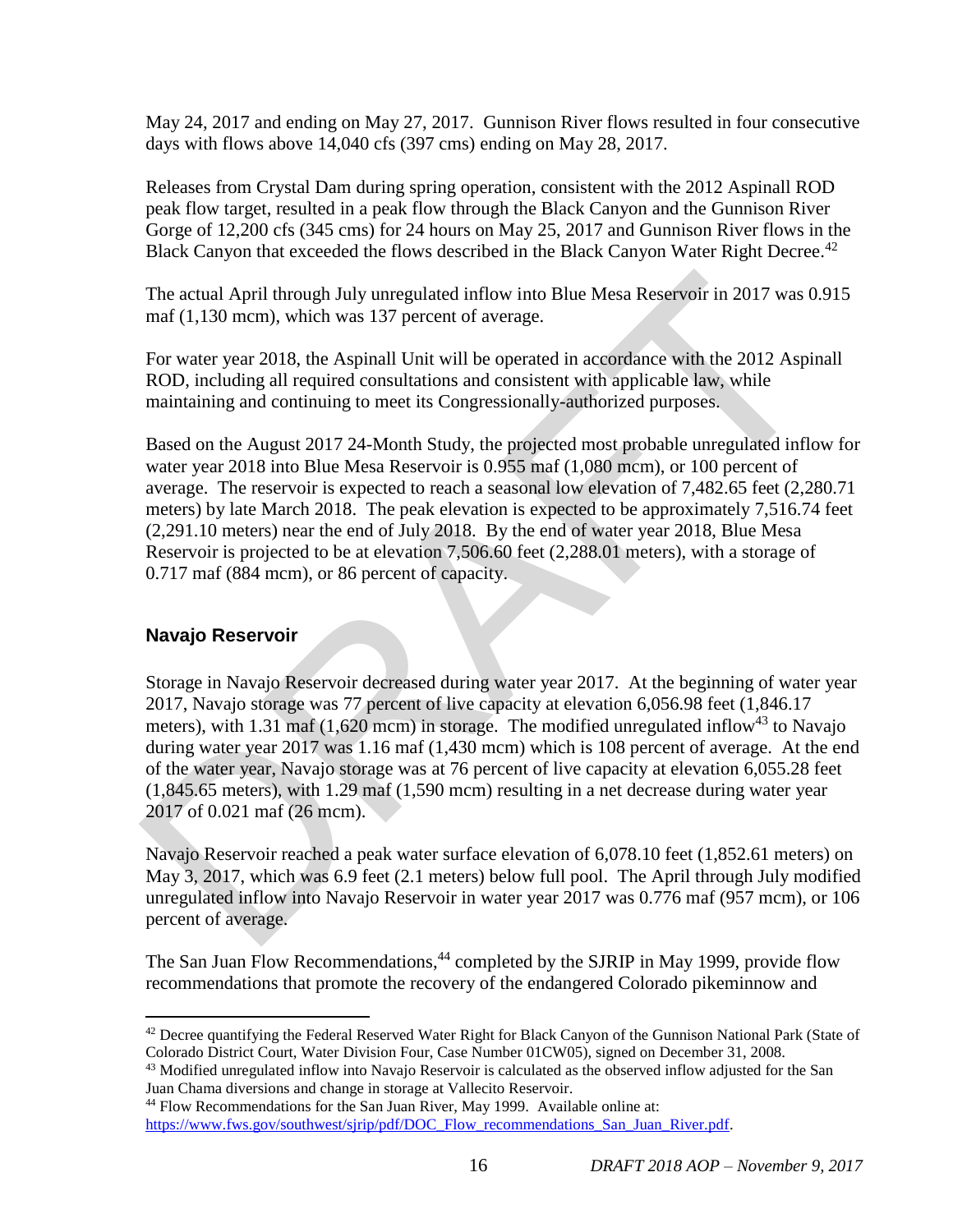razorback sucker, maintain important habitat for these two species as well as the other native species, and provide information for the evaluation of continued water development in the basin. The flow recommendations are currently under review by the SJRIP.

In water year 2017, Navajo Reservoir operated under the SJRIP and Reclamation's interim operations. Under the interim operations, releases for SJRIP recovery purposes are dependent on annual hydrology and available water may be released as a spring peak release, an augmentation of existing target base flows, or for some other SJRIP purposes. The interim operations specify an End of Water Year Storage Target equal to elevation 6,050.00 feet (1,844.04 meters) for the purposes of calculating water available to release as a spring peak release. All available water over this target, minus the water required for minimum releases and contracts, will be available to be released as a spring peak hydrograph. The available water must equate to at least 21 days at 5,000 cfs (142 cms) to be released.

Navajo Reservoir was operated in compliance with the 2006 Navajo Reservoir ROD in 2017, including the SJRIP's target base flows. Based on the SJRIP and Reclamation's interim operations for water year 2017, there was a spring peak release with peak flows for 31 days, a 16-day ramp up and a 12-day ramp down. The release peaked at 4,900 cfs (139 cms) and totaled 0.495 maf (611 mcm).

During water year 2018, Navajo Reservoir will be operated in accordance with the 2006 Navajo Reservoir ROD. Navajo Reservoir storage levels are expected to be near average in 2018 under the most probable inflow forecast. Base releases from the reservoir will likely range from 350 cfs (9.91 cms) to 600 cfs (17.0 cms) through the winter. Based on the August 2017 most probable April through July modified unregulated inflow forecast of 0.616 maf (760 mcm) in 2018, the August 2017 24-Month Study projects a 21-day spring peak release would be recommended by the anticipated SJRIP and Reclamation's interim operations for water year 2018. The reservoir is projected to reach a peak elevation of 6,067.29 feet (1,849.31 meters) in May 2018. The reservoir is projected to reach a minimum elevation of 6,050.96 feet (1,844.33 meters) in September 2018. augmentation of existing target base flows, or for some other SMHP purposes. The internal<br>operations specify an End of Water Year Storage Target equal to elevation 6,050.00 feet<br>(1.844.04 meters) for the purposes of calcul

Under the minimum probable 2018 April through July inflow forecast of 0.347 maf (428 mcm), there will be no spring peak release during the spring of 2018. Under the maximum probable 2018 April through July inflow forecast of 1.19 maf (1,470 mcm), a 60-day spring peak release will be recommended as described by the anticipated SJRIP and Reclamation's interim operations for water year 2018.

In 2012, a four-year agreement on recommendations for San Juan River operations and administration was developed among major users to limit their water use in years 2013-2016 to the rates and volumes indicated in the agreement.<sup>45</sup> The agreement includes limitations on diversions for 2013-2016, criteria for determining a shortage, and shortage-sharing requirements in the event of a water supply shortfall, including sharing of shortages between the water users and the flows for endangered fish habitat. This agreement is currently being revised for 2017-2020.

<sup>45</sup> Recommendations for San Juan River Operations and Administration for 2013-2016, July 2, 2012. Available online at: https://www.fws.gov/southwest/sirip/DR\_SS03.cfm.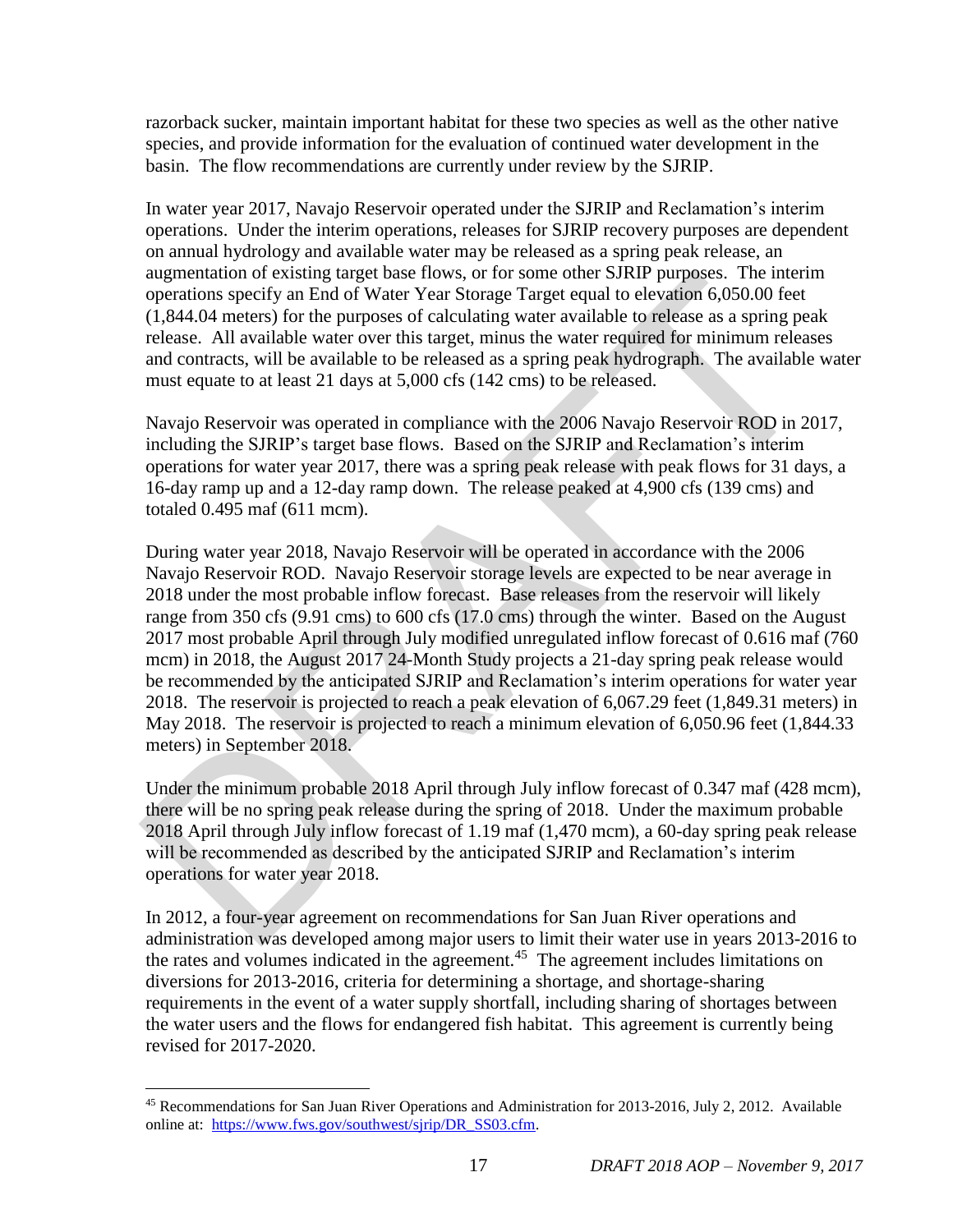#### **Lake Powell**

Reservoir storage in Lake Powell increased during water year 2017. At the beginning of water year 2017, Lake Powell storage was 53 percent of live capacity at elevation 3,610.93 feet (1,100.61 meters), with 12.82 maf (15,810 mcm) in storage. The unregulated inflow to Lake Powell during water year 2017 was 11.90 maf (14,680 mcm) which is 110 percent of average. At the end of the water year, Lake Powell storage was at 60 percent of live capacity at elevation 3,628.31 feet (1,105.91 meters), with 14.66 maf (18,080 mcm) resulting in a net increase during water year 2017 of 1.84 maf (2,270 mcm).

The August 2016 24-Month Study was run to project the January 1, 2017, elevations of Lake Powell and Lake Mead and determine the water year 2017 operating tier for Lake Powell. Using the most probable inflow scenario, and with an 8.23 maf (10,150 mcm) annual release pattern for Lake Powell, the January 1, 2017, reservoir elevations of Lake Powell and Lake Mead were projected to be 3,605.83 feet (1,099.06 meters) and 1,078.93 feet (328.86 meters), respectively. Given these projections, the annual release volume from Lake Powell during water year 2017 was consistent with the Upper Elevation Balancing Tier (Section 6.B of the 2007 Interim Guidelines) and under Section 6.B.1, the annual release would be 8.23 maf (10,150 mcm).

The Upper Elevation Balancing Tier provides for the possibility of adjustments to the operation of Lake Powell based on the projected end of water year condition of Lake Powell and Lake Mead from the April 24-Month Study. The April 2017 24-Month Study was run with an 8.23 maf (10,150 mcm) annual release volume to project the September 30, 2017, elevations of Lake Powell and Lake Mead. Under the most probable inflow scenario, and with an 8.23 maf (10,150 mcm) annual release volume, the projected end of water year elevation at Lake Powell was 3,646.82 feet (1,111.55 meters) and Lake Mead was 1,072.07 feet (326.77 meters). Since the projected end of water year elevation at Lake Powell was below the 2017 Equalization elevation of 3,652.00 feet (1,113.13 meters) and above 3,575.00 feet (1,089.66 meters) and the projected Lake Mead elevation was below 1,075.00 feet (327.66 meters), Section 6.B.4 of the 2007 Interim Guidelines governed for the remainder of water year 2017. Under Section 6.B.4, the Secretary shall balance the contents of Lake Mead and Lake Powell, but shall release not more than 9.00 maf (11,100 mcm) and not less than 8.23 maf (10,150 mcm) from Lake Powell. The annual release volume during water year 2017 was 9.00 maf (11,100 mcm). Powell during water year 2017 was 11.90 mai (14,680 mcm) which is 110 percent of aver<br>
21. At the end of the water year, Lake Powell storage was at 60 percent of live capacity at de<br>
3.628.31 feet (1,105.91 meters), with

The April through July unregulated inflow to Lake Powell in water year 2017 was 8.17 maf (10,080 mcm) which was 114 percent of average. Lake Powell reached a peak elevation of 3,635.80 feet (1,108.19 meters) for water year 2017 on July 11, 2017, which was 64.20 feet (19.57 meters) below full pool. This peak elevation corresponds to a live storage content of 15.51 maf (19, 130 mcm).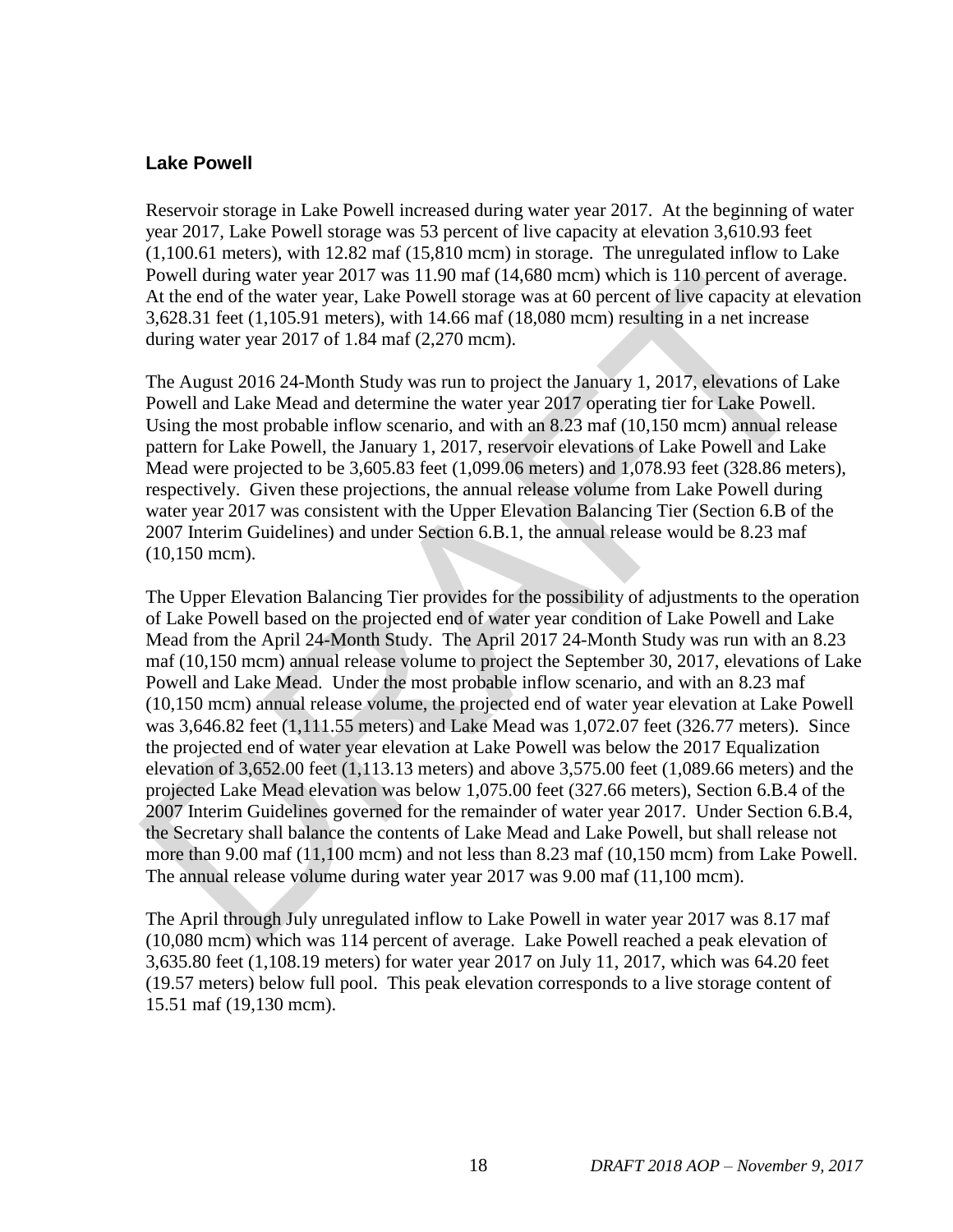The fourth experimental release under the High-Flow Experimental Protocol<sup>46</sup> was conducted during November 2016 (water year 2017). Reclamation released 38,000 cfs (1,080 cms), the maximum capacity available during the experiment, beginning on November 7 and ending on November 12, 2016. The release at its maximum rate consisted of approximately 23,000 cfs (651 cms) through the turbines and 15,000 cfs (425 cms) through the bypass tubes. Approximately 0.132 maf (163 mcm) was bypassed during the experiment. The total annual release from Glen Canyon Dam in water year 2017 did not change as a result of the High Flow Experiment (HFE).

In December 2016, the Secretary signed the LTEMP ROD. In water year 2017, Glen Canyon Dam operations transitioned to implement the LTEMP ROD.

The ten-year total flow of the Colorado River at Lee Ferry<sup>47</sup> for water years  $2008$  through 2017 is 91.67 maf (113,070 mcm). This total is computed as the sum of the flow of the Colorado River at Lees Ferry, Arizona, and the Paria River at Lees Ferry, Arizona, surface water discharge stations which are operated and maintained by the United States Geological Survey.

**2018 Operating Tier and Projected Operations for Glen Canyon Dam.** The January 1, 2018 reservoir elevations of Lake Powell and Lake Mead are projected under the most probable inflow scenario to be 3,627.34 feet (1,105.61 meters) and 1,083.46 feet (330.24 meters), respectively, based on the August 2017 24-Month Study. Given these projections, the operating tier and annual release volume from Lake Powell during water year 2018 will be consistent with the Upper Elevation Balancing Tier (Section 6.B of the 2007 Interim Guidelines) and, under Section 6.B.1, the annual release would be 8.23 maf (10,150 mcm). The Upper Elevation Balancing Tier provides for the possibility of adjustments to the operation of Lake Powell based on the projected end of water year conditions of Lake Powell and Lake Mead from the April 24-Month Study. Experiment (HFE).<br>
In December 2016, the Secretary signed the LTEMP ROD. In water year 2017, Glen Can<br>
Dam operations taristioned to implement the LTEMP ROD.<br>
The ten-year total flow of the Colorado River at Lee Ferry<sup>17</sup>

If the April 2018 24-Month Study, with a water year release volume of 8.23 maf (10,150 mcm) projects the September 30, 2018, Lake Powell elevation to be greater than 3,654.00 feet (1,113.74 meters), operations will be adjusted and the Equalization Tier will govern the operation of Lake Powell for the remainder of the water year consistent with Section 6.B.3. If this condition occurs, and an adjustment is made, the water year release volume will likely be greater than 8.23 maf (10,150 mcm) and will be determined based on the Equalization Tier as described in Section 6.A of the 2007 Interim Guidelines.

If the April 2018 24-Month Study, with a water year release volume of 8.23 maf (10,150 mcm), projects the September 30, 2018, Lake Powell elevation to be at or above 3,575.00 feet (1,089.66 meters) and below the 2018 Equalization level of 3,654.00 feet (1,113.74 meters), and the September 30, 2018, Lake Mead elevation to be below 1,075.00 feet (327.66 meters), the Secretary shall balance the contents of Lake Mead and Lake Powell, but shall release not more than 9.00 maf (11,100 mcm) and not less than 8.23 maf (10,150 mcm) from Lake Powell in water year 2018 consistent with Section 6.B.4 of the 2007 Interim Guidelines.

<sup>&</sup>lt;sup>46</sup> Finding of No Significant Impact for the Environmental Assessment for Development and Implementation of a Protocol for High-Flow Experimental Releases from Glen Canyon Dam, Arizona through 2020. Available online at: [https://www.usbr.gov/uc/envdocs/ea/gc/HFEProtocol/index.html.](https://www.usbr.gov/uc/envdocs/ea/gc/HFEProtocol/index.html) 

<sup>&</sup>lt;sup>47</sup> A point in the mainstream of the Colorado River one mile below the mouth of the Paria River.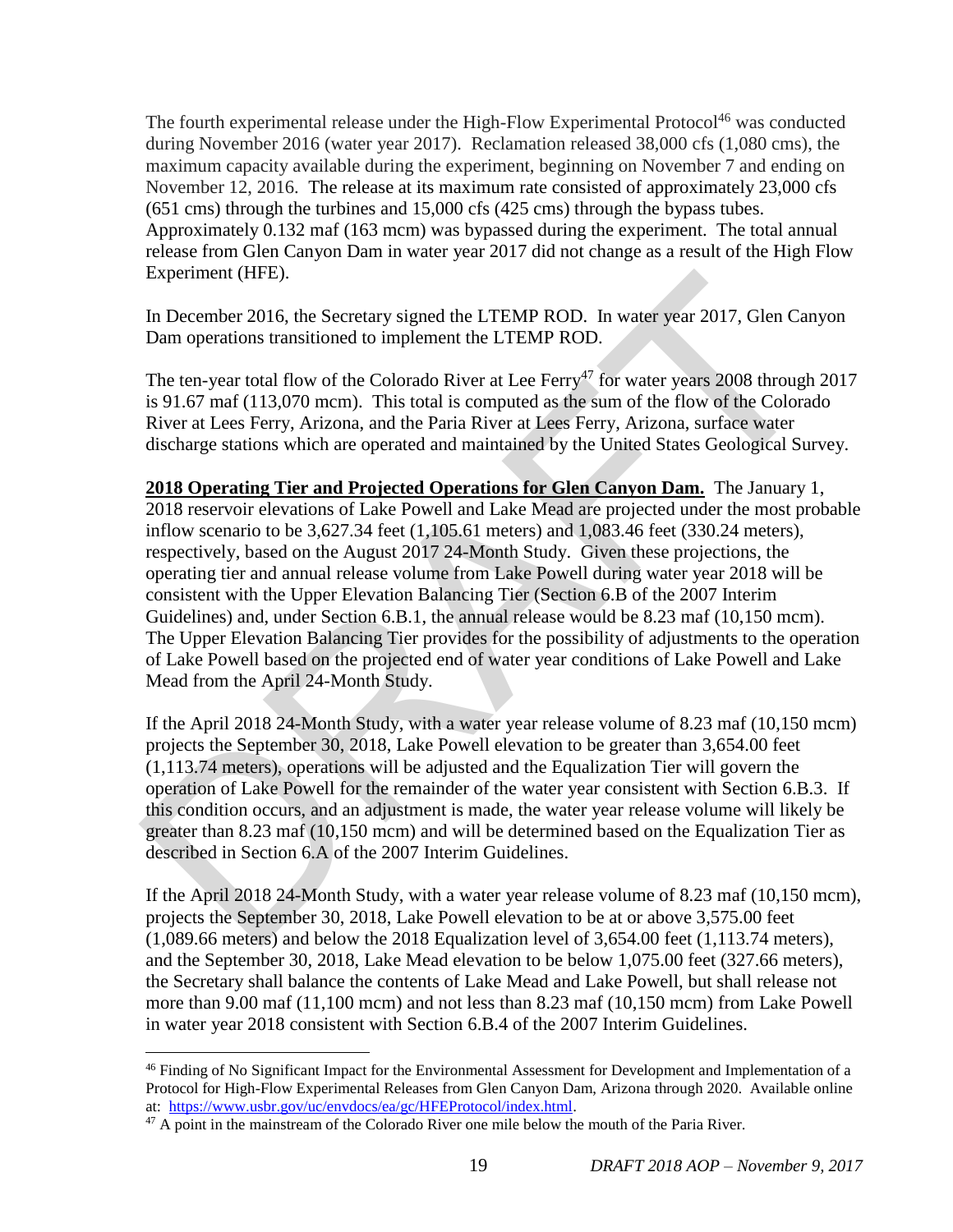Under the minimum probable inflow scenario, the August 2017 24-Month Study, with a projected water year release volume of 8.23 maf (10,150 mcm) in water year 2018, projects that the elevations of Lake Powell and Lake Mead on September 30, 2018, would be 3,613.22 feet (1,101.31 meters) and 1,064.43 feet (324.44 meters), respectively. Based on these projections, an April adjustment to balancing is projected to govern Lake Powell operations under the minimum probable inflow scenario and the water year release for 2018 is projected to be 9.00 maf (11,100 mcm). The end of water year elevation and storage of Lake Powell is projected to be 3,606.21 feet (1,099.17 meters) and 12.35 maf (15,230 mcm), respectively, based on the minimum probable inflow scenario.

Under the most probable inflow scenario, the August 2017 24-Month Study, with a projected water year release volume of 8.23 maf (10,150 mcm) in water year 2018, projects that the elevations of Lake Powell and Lake Mead on September 30, 2018, would be 3,641.00 feet (1,109.78 meters) and 1,067.10 feet (325.25 meters), respectively. Based on these projections, under the most probable inflow scenario, an April adjustment to balancing is projected to occur during water year 2018. Consistent with Section 6.B.4, the 2018 water year release volume projected under the most probable inflow scenario is 9.00 maf (11,100 mcm) and the end of water year elevation and storage of Lake Powell is projected to be 3,634.82 feet (1,107.89 meters) and 15.40 maf (19,000 mcm), respectively. mat (11,100 mem). The end of water year elevation and storage of Lake Powell is propect<br>nnimum probable inflow scenario, the August 2017 24-Month Study, with a project<br>minimum probable inflow scenario, the August 2017 24-

Under the maximum probable inflow scenario, the August 2017 24-Month Study, with a projected water year release volume of 8.23 maf (10,150 mcm) in water year 2018, projects that the elevation of Lake Powell on September 30, 2018, would be 3,690.53 feet (1,124.87 meters). This elevation is above the Equalization Level for water year 2018 of 3,654.00 feet (1,113.74 meters). Based on this projection, an April adjustment to equalization is projected to occur under the maximum probable inflow scenario and the water year release for 2018 is projected to be 13.82 maf (17,050 mcm). The end of water year elevation and storage of Lake Powell is projected to be  $3,654.00$  feet  $(1,113.74$  meters) and  $17.72$  maf  $(21,860$  mcm), respectively, based on the maximum probable inflow scenario.

In 2018, scheduled maintenance activities at Glen Canyon Dam powerplant will require that one or more of the eight generating units periodically be offline. Coordination between Reclamation offices in Salt Lake City, Utah, and Page, Arizona, and WAPA will take place in the scheduling of maintenance activities to minimize impacts to operations.

Because of less than full storage conditions in Lake Powell resulting from drought in the Colorado River Basin, releases from Glen Canyon Dam for dam safety purposes are highly unlikely in 2018. If implemented, releases greater than powerplant capacity would be made consistent with the 1956 Colorado River Storage Project Act, $48$  the CRBPA, the LTEMP ROD, and the Glen Canyon Dam Operating Criteria.

Releases from Lake Powell in water year 2018 will continue to reflect consideration of the uses and purposes identified in the authorizing legislation for Glen Canyon Dam. Monthly releases will also be consistent with the LTEMP ROD and applicable Secretarial decisions, and are

<sup>48</sup> Available online at: https://www.usbr.gov/lc/region/pao/pdfiles/crspuc.pdf.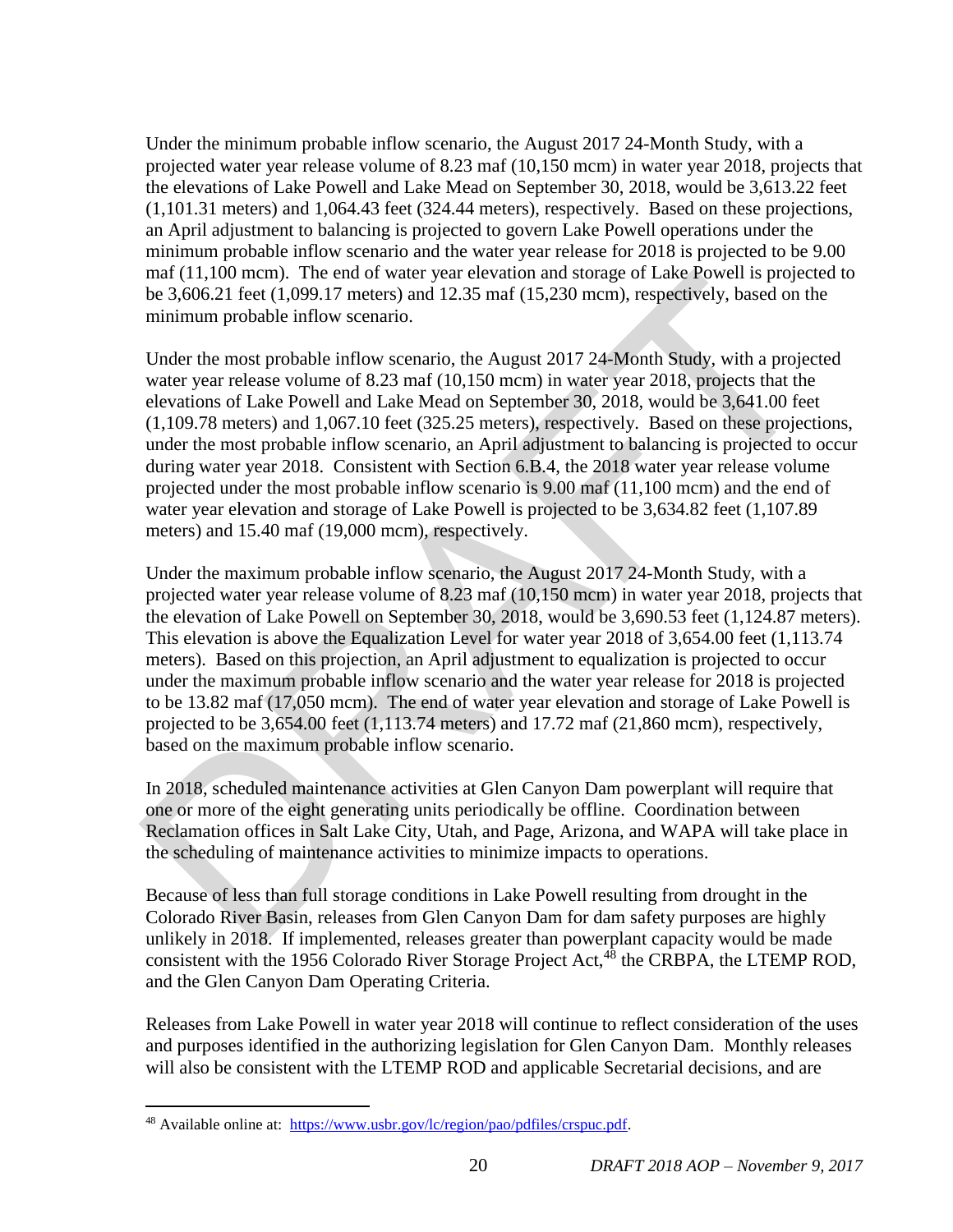updated to be consistent with annual volumes determined pursuant to the 2007 Interim Guidelines.

For the latest monthly projections for Lake Powell, please see the most recent 24-Month Study report available on Reclamation's Upper Colorado Region Water Operations website: [https://www.usbr.gov/uc/water/crsp/studies/index.html.](https://www.usbr.gov/uc/water/crsp/studies/index.html)

Daily and hourly releases in 2018 will be made according to the parameters of the Glen Canyon Dam Operating Criteria. These parameters set the maximum and minimum flows and ramp rates within which reservoir releases must be made. Exceptions to these parameters will be made in accordance with the Emergency Exception Criteria as described in the Glen Canyon Dam Operating Criteria.

During water year 2018, the Department of the Interior will coordinate planning for experimental flows from Glen Canyon Dam in accordance with the 2016 Glen Canyon Dam LTEMP ROD.

#### **Lake Mead**

 $\overline{a}$ 

For calendar year 2017, the ICS Surplus Condition was the criterion governing the operation of Lake Mead in accordance with Article III(3)(b) of the Operating Criteria, Article II(B)(2) of the Consolidated Decree, and Section 2.B.5 of the 2007 Interim Guidelines. Delivery of water to Mexico was scheduled in accordance with Article 15 of the 1944 United States-Mexico Treaty and Minutes No. 242, 319, 322, and 323 of the IBWC.

Lake Mead began water year 2017 on October 1, 2016, at elevation 1,075.23 feet (327.73 meters), with 9.62 maf (11,870 mcm) in storage, which is 37 percent of the conservation capacity<sup>49</sup> of 26.12 maf (32,220 mcm). Lake Mead ended water year 2017 at elevation 1,082.05 feet (329.81 meters) with 10.18 maf (12,560 mcm) in storage (39 percent of capacity) on September 30, 2017. Daily and hourity releases in 2018 will be made according to the parameters of the Gire C.<br>Dam Operating Criteria. These parameters set the maximum and minimum flows and ran<br>trates within which reservoir releases must be

The total release from Lake Mead through Hoover Dam during water year 2017 was 8.62 maf (10,630 mcm). The total release from Lake Mead through Hoover Dam during calendar year 2017 is projected to be 8.65 maf (10,670 mcm).

The total inflow into Lake Mead is a combination of water released from Glen Canyon Dam plus inflows in the reach between Glen Canyon and Hoover Dams. In water year 2017, inflow into Lake Mead was 9.99 maf (12,320 mcm), consisting of 9.00 maf (11,100 mcm) of water released from Glen Canyon Dam and 0.994 maf (1,230 mcm) of inflows between Glen Canyon and Hoover Dams. For water year 2018, under the most probable inflow scenario, total inflow into Lake Mead is anticipated to be 9.76 maf (12,040 mcm).

<sup>&</sup>lt;sup>49</sup> Conservation capacity is the amount of space available for water storage between Lake Mead's water surface elevations 895 feet (272.8 meters) and 1,219.6 feet (371.7 meters), the start of the exclusive flood control space as defined in the Field Working Agreement Between Department of the Interior, Bureau of Reclamation and Department of the Army, Corps of Engineers for Flood Control of Hoover Dam and Lake Mead, Colorado River, Nevada-Arizona, February 8, 1984.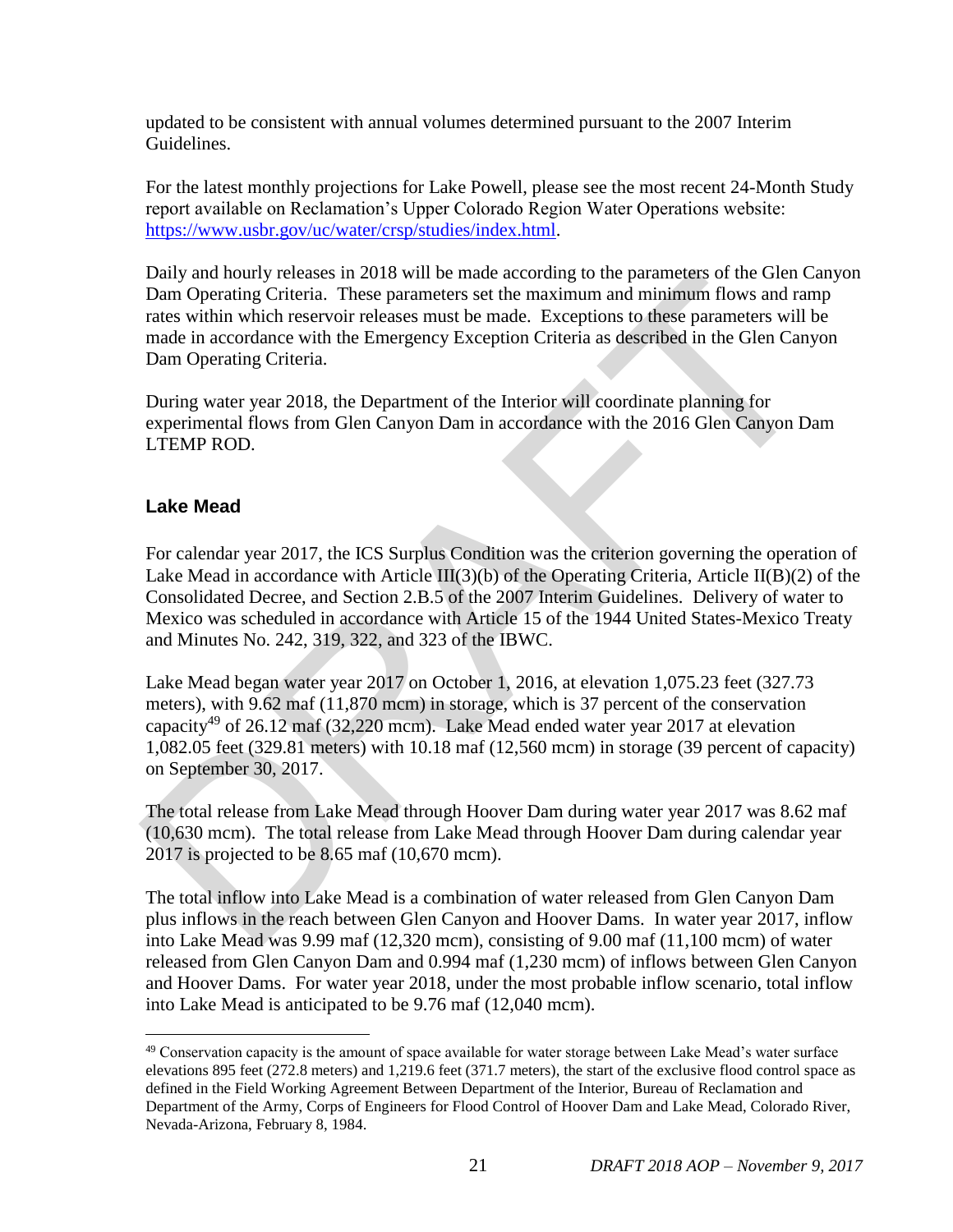Based on the August 2017 24-Month Study, Lake Mead's elevation on January 1, 2018, is projected to be 1,083.46 feet (330.24 meters). In accordance with Section 2.B.5 of the 2007 Interim Guidelines, the ICS Surplus Condition will govern the releases and diversions from Lake Mead in calendar year 2018. Releases from Lake Mead through Hoover Dam for water year and calendar year 2018 are anticipated to be approximately the same as 2017 releases.

Under the most probable inflow scenario, Lake Mead is projected to end water year 2018 at elevation 1,076.04 feet (327.98 meters), with 9.69 maf (11,950 mcm) in storage (37 percent of capacity). Lake Mead is projected to increase to elevation 1,079.47 feet (329.02 meters) with 9.97 maf (12,300 mcm) in storage (38 percent of capacity) at the end of calendar year 2018.

For the latest monthly projections for Lake Mead, please see the most recent 24-Month Study report available on Reclamation's Lower Colorado Region Water Operations website: https://www.usbr.gov/lc/region/g4000/24mo/index.html.

#### **Lakes Mohave and Havasu**

Lake Mohave started water year 2017 at an elevation of 640.34 feet (195.18 meters) with 1.63 maf (2,010 mcm) in storage. The water level of Lake Mohave was regulated between elevation 634.86 feet (193.51 meters) and 644.65 feet (196.49 meters) during the water year, ending at an elevation of 639.47 feet (194.91 meters), with 1.60 maf (1,980 mcm) in storage. During water year 2017, 8.26 maf (10,190 mcm) was released from Davis Dam. The calendar year 2017 total release is projected to be 8.37 maf (10,320 mcm).

For water and calendar years 2018, Davis Dam is projected to release approximately the same amount of water as in 2017, and the water level in Lake Mohave will be regulated between an elevation of approximately 633 feet (193 meters) and 645 feet (197 meters).

Lake Havasu started water year 2017 at an elevation of 447.97 feet (136.54 meters) with 0.579 maf (714 mcm) in storage. The water level of Lake Havasu was regulated between elevation 446.33 feet (136.04 meters) and 448.73 feet (136.77 meters) during the water year, ending at an elevation of 447.17 feet (136.30 meters), with 0.564 maf (696 mcm) in storage. During water year 2017, 6.20 maf (7,650 mcm) was released from Parker Dam. The calendar year 2017 total release is projected to be 6.32 maf (7,790 mcm). Under the most probable influor scenario, Lake Mead is projected to end water year 2018<br>
elevation 1.076.04 feet (327.98 meters), with 9.69 maf (11,950 mcm) in storage (37 perce<br>
equatity). Lake Mead is projected to incre

For water and calendar years 2018, Parker Dam is expected to release approximately the same amount of water as in 2017, and the water level in Lake Havasu will be regulated between an elevation of approximately 446 feet (136 meters) and 450 feet (137 meters).

Lakes Mohave and Havasu are scheduled to be drawn down in the late summer and fall months to provide storage space for local storm runoff and will be filled in the winter to meet higher summer water needs. This drawdown also corresponds with normal maintenance at both Davis and Parker powerplants scheduled for September through March.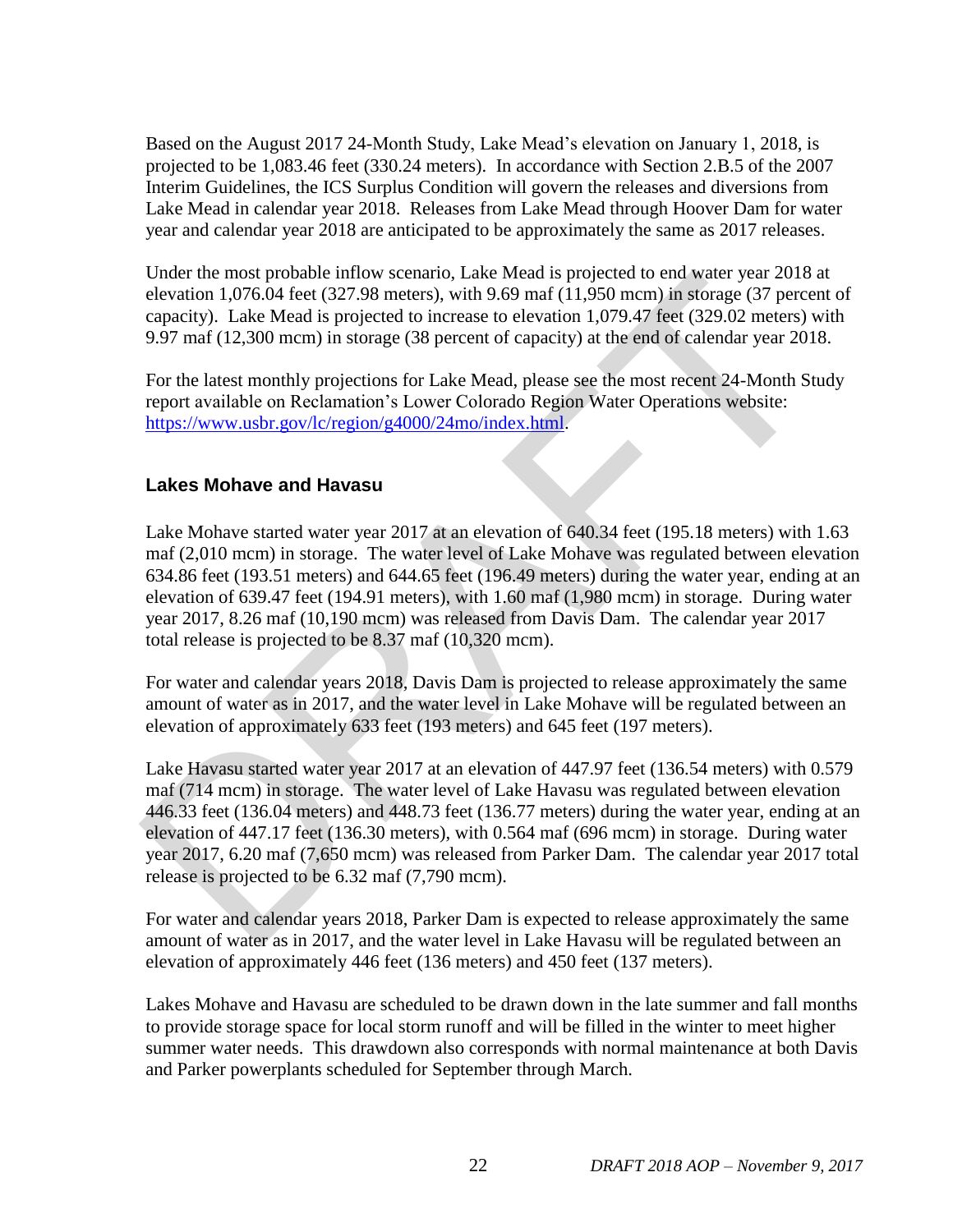#### **Bill Williams River**

Alamo Lake elevation and storage increased during water year 2017. Alamo Lake started water year 2017 at elevation 1,079.48 feet (329.03 meters) with 0.037 maf (45.9 mcm) in storage, and ended water year 2017 at elevation 1,113.58 feet (339.42 meters) with 0.120 maf (148 mcm) in storage. In water year 2017, average daily releases from Alamo Lake ranged from about 10 to 50 cfs (0.28 to 1.13 cms). Water released by the U.S. Army Corps of Engineers (USACE) from Alamo Dam totaled 0.022 maf (27 mcm) for water year 2017.

#### **Senator Wash and Laguna Reservoirs**

Senator Wash Reservoir is an off-stream regulating storage facility below Parker Dam (approximately 142 river miles downstream) and has a storage capacity of 0.014 maf (17 mcm) at full pool elevation of 251.00 feet (76.50 meters). The reservoir is used to store excess flows from the river caused by water user cutbacks, side wash inflows due to rain, and other factors. Stored waters are utilized to meet the water demands in Arizona and California and the delivery obligation to Mexico.

Since 1992, elevation restrictions have been in place on Senator Wash Reservoir due to potential piping and liquefaction of foundation and embankment materials at West Squaw Lake Dike and Senator Wash Dam. Senator Wash Reservoir is restricted to an elevation of 240.00 feet (73.15 meters) with 0.009 maf (11 mcm) of storage, a loss of about 0.005 maf (6.2 mcm) of storage from its original capacity. Senator Wash Reservoir must not exceed an elevation of 238.00 feet (72.54 meters) for more than 10 consecutive days. This reservoir restriction is expected to continue in 2018. Engineers (USACE) from Alamo Dam totaled 0.022 maf (27 mcm) for water year 2017.<br> **Senator Wash and Laguna Reservoirs**<br>
Senator Wash **and Laguna Reservoirs**<br>
Senator Wash Reservoir is an off-stream regulating storage faci

Laguna Reservoir is a regulating storage facility located approximately five river miles downstream of Imperial Dam and is primarily used to capture sluicing flows from Imperial Dam. The storage capability of Laguna Reservoir has diminished from about 0.0015 maf (1.9 mcm) to approximately 0.0004 maf (0.5 mcm) due to sediment accumulation and vegetation growth. Sediment accumulation in the reservoir has occurred primarily due to flood releases that occurred in 1983 and 1984, and flood control or space building releases that occurred between 1985 and 1988 and from 1997 through 1999.

Sediment removal at Laguna Reservoir has begun so that operational sluicing can be reestablished. The Laguna Basin Dredging project will dredge approximately 2.25 million cubic yards (1.73 mcm) of sediment, reestablishing 140 acres (0.57 square kilometers) of open water. As of October 2017, approximately 1.83 million cubic yards (1.40 mcm) of material have been removed. All dredged material will be disposed of in a designated area adjacent to the project site. The project incorporates the use of both land-based and waterborne heavy equipment. The project permit was obtained from the USACE in May 2013 and is valid through May 201 9.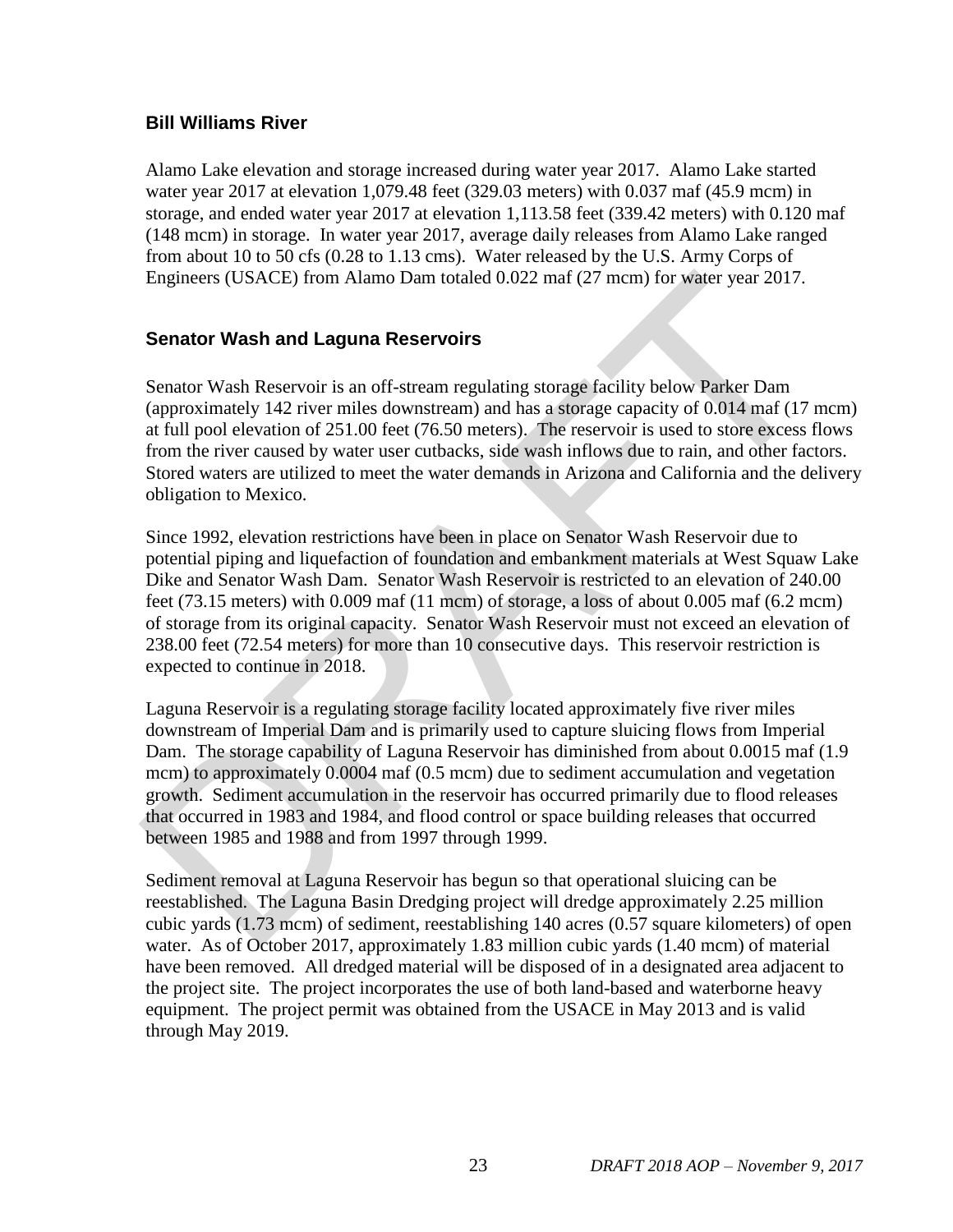#### **Imperial Dam**

Imperial Dam is the last diversion dam on the Colorado River for United States water users. From the head works at Imperial Dam, water is diverted into the All-American Canal on the California side of the dam and into the Gila Gravity Main Canal on the Arizona side of the dam. These diversions provide water to the Gila Project, the Yuma Project, the Imperial Irrigation District (IID), the Coachella Valley Water District, and the City of Yuma, and through Siphon Drop and Pilot Knob to the Northerly International Boundary (NIB) for diversion at Morelos Dam in Mexico. Flows arriving at Imperial Dam for calendar year 2017 are projected to be 5.34 maf (6,590 mcm). The flows arriving at Imperial Dam for calendar year 2018 are projected to be 5.45 maf (6,720 mcm).

#### **Gila River Flows**

During water year 2017, there was above average snowfall in the Gila River Basin, including the Salt and Verde River watersheds. The Salt River Project did not release water from its system in excess of diversion requirements at Granite Reef Diversion Dam; therefore, no water reached or was released from Painted Rock Dam by the USACE in water year 2017.

#### **Warren H. Brock Reservoir**

The Warren H. Brock (Brock) Reservoir is located near the All-American Canal in Imperial County, California. The purpose of the 0.008 maf (9.9 mcm) Brock Reservoir is to reduce nonstorable flows and to enhance beneficial use of Colorado River water within the United States. The reservoir reduces the impact of loss of water storage at Senator Wash due to operational restrictions and provides additional regulatory storage, allowing for more efficient management of water below Parker Dam. through Siphon Drop and Pilot Knob to the Northerly International Boundary (NIB) for<br>diversion at Morelos Dam in Mexico. Flows arriving at Imperial Dam for calendar year 2<br>are projected to be 5.34 maf (6,590 mem). The flo

#### **Yuma Desalting Plant**

 $\overline{a}$ 

The Yuma Desalting Plant (YDP) was authorized in 1974 under the Colorado River Basin Salinity Control Act (Public Law  $93-320$ )<sup>50</sup> which authorized the federal government to construct the YDP to desalt the drainage flows from the Wellton-Mohawk Division of the Gila Project. This would allow the treated water to be delivered to Mexico as part of its 1944 United States-Mexico Water Treaty allotment. The United States has met salinity requirements established in IBWC Minute No. 242 primarily through use of a canal to bypass Wellton-Mohawk drain water to the Ciénega de Santa Clara (Ciénega), a wetland of open water, vegetation, and mudflats within a Biosphere Reserve in Mexico. In calendar year 2017, the amount of water discharged from the Wellton-Mohawk Division through the bypass canal is anticipated to be 0.106 maf (131 mcm) measured at station 0+00 and 0.120 maf (148 mcm) measured at the Southerly International Boundary (SIB), at an approximate concentration of total dissolved solids of 2,400 parts per million (ppm).

<sup>&</sup>lt;sup>50</sup> Available online at: https://www.usbr.gov/lc/region/pao/pdfiles/crbsalct.pdf.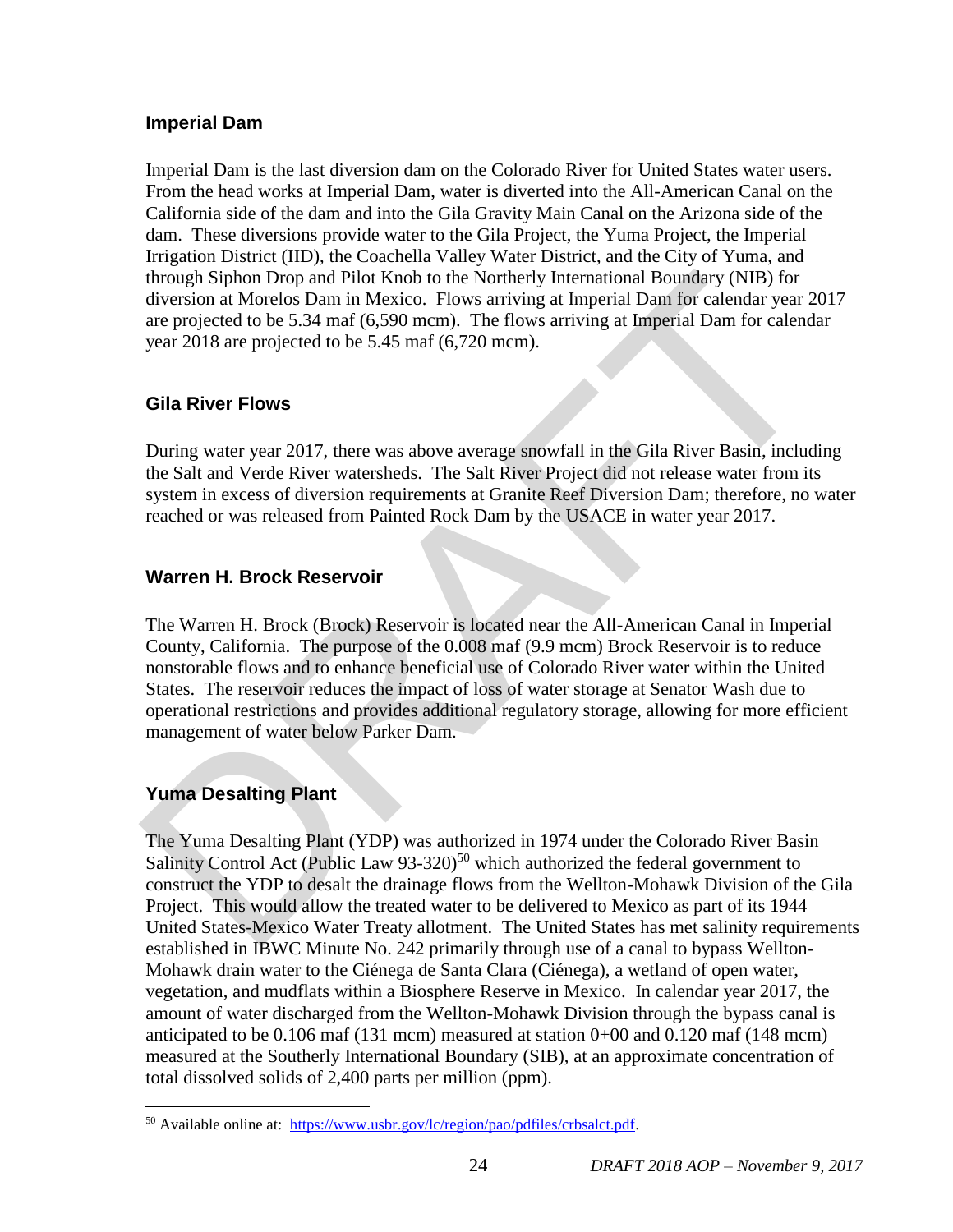#### **Off-stream Storage Agreements**

Colorado River water may be stored off-stream pursuant to individual SIRAs and 43 CFR Part 414 within the Lower Division States. The Secretary shall make ICUA available to contractors in Arizona, California, or Nevada pursuant to individual SIRAs and 43 CFR Part 414. SNWA may propose to make unused Nevada basic apportionment available for storage by MWD and/or the Arizona Water Banking Authority (AWBA) in calendar years 2017 and 2018.<sup>51,52</sup>

#### **Intentionally Created Surplus**

 $\overline{a}$ 

The 2007 Interim Guidelines included the adoption of the ICS mechanism that, among other things, encourages the efficient use and management of Colorado River water in the Lower Basin. ICS may be created through several types of activities that include improvements in system efficiency, extraordinary conservation, tributary conservation, and the importation of non-Colorado River System water into the Colorado River mainstream over the course of a calendar year. Several implementing agreements<sup>53</sup> were executed concurrent with the issuance of the ROD for the 2007 Interim Guidelines. ICS credits may be created and delivered in calendar years 2017 and 2018 pursuant to the 2007 Interim Guidelines and the implementing agreements. ICS balances by state, user, and type of ICS may be found in the annual Colorado River Accounting and Water Use Report, Arizona, California, and Nevada.<sup>54</sup> may propose to make unset netwate a osses approachment a variance or source of the Arizona Water Banking Authority (AWBA) in calendar years 2017 and 2018.<sup>21</sup><br>Intentionally Created Surplus<br>The 2007 Interim Guidelines inclu

IBWC Minute No. 319 identifies cooperative measures that the United States and Mexico will take through December 31, 2017, including a pilot program for ICMA/ICS Exchange. Consistent with Section III.6.e.iii of IBWC Minute No. 319, a total of 0.124 maf (153 mcm) of water will be converted from Intentionally Created Mexican Allocation (ICMA), water deferred under Section III.1 of IBWC Minute No. 319, or from any other source for use in the United States before December 31, 2017.

<sup>51</sup> Storage and Interstate Release Agreement among The United States of America, acting through the Secretary of the Interior; The Metropolitan Water District of Southern California; the Southern Nevada Water Authority; and the Colorado River Commission of Nevada, October 21, 2004. Available online at: [https://www.usbr.gov/lc/region/g4000/contracts/SNWA\\_MWDSIRAfinal.pdf.](https://www.usbr.gov/lc/region/g4000/contracts/SNWA_MWDSIRAfinal.pdf)

<sup>52</sup> Storage and Interstate Release Agreement among The United States of America, acting through the Secretary of the Interior; The Arizona Water Banking Authority; the Southern Nevada Water Authority; and the Colorado River Commission of Nevada, December 18, 2002. Available online at: [https://www.usbr.gov/lc/region/g4000/contracts/SIRAfinal.pdf.](https://www.usbr.gov/lc/region/g4000/contracts/SIRAfinal.pdf)

<sup>&</sup>lt;sup>53</sup> Information on forbearance and delivery agreements related to the creation and delivery of ICS can be found at: [https://www.usbr.gov/lc/region/programs/strategies/documents.html.](https://www.usbr.gov/lc/region/programs/strategies/documents.html)

<sup>54</sup> Available online at: [https://www.usbr.gov/lc/region/g4000/wtracct.html.](https://www.usbr.gov/lc/region/g4000/wtracct.html)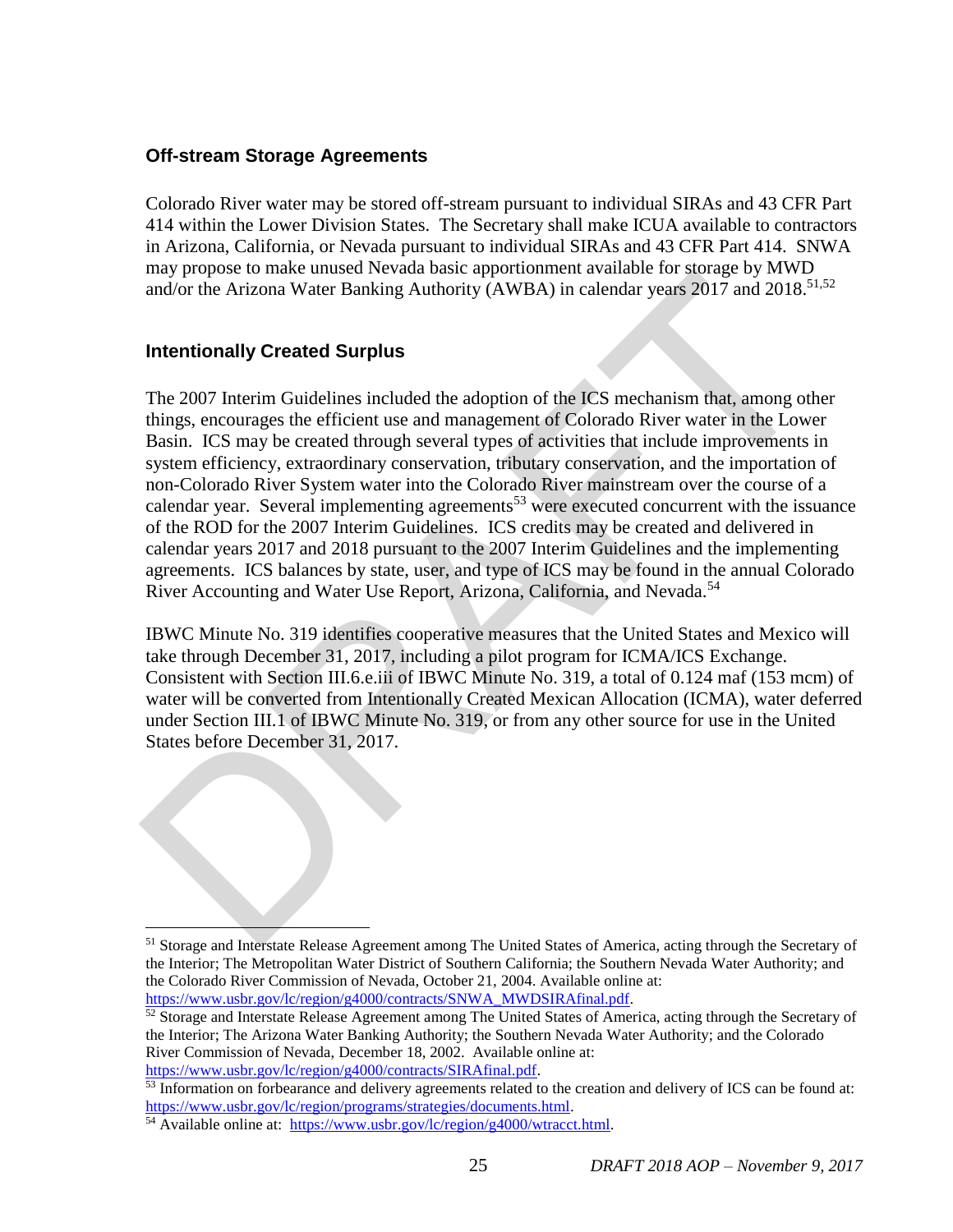**Extraordinary Conservation ICS.** IID has approved plans to create up to 0.025 maf (31) mcm) of Extraordinary Conservation ICS in 2017 and 2018. MWD has an approved plan to create up to 0.398 maf (491 mcm) of Extraordinary Conservation ICS in  $2017^{55}$  and has submitted a plan to create up to 0.390 maf (481 mcm) in 2018. Contractors with available Extraordinary Conservation ICS may request delivery of ICS credits in 2017 and 2018.

**System Efficiency ICS.** In 2017 and 2018, CAWCD, MWD, and SNWA may request delivery of Brock Reservoir System Efficiency ICS credits. The annual maximum delivery of Brock Reservoir System Efficiency ICS is 0.065 maf (80 mcm). In 2017 and 2018, CAWCD, MWD, and SNWA may request delivery of YDP Pilot Run System Efficiency ICS credits in proportion to their capital contributions.

**Tributary Conservation ICS.** SNWA has approved plans to create up to 0.047 maf (58 mcm) of Tributary Conservation ICS in 2017 and 2018. Any Tributary Conservation ICS not delivered for use by SNWA in the calendar year created will, at the beginning of the following year, be converted to Extraordinary Conservation ICS pursuant to the 2007 Interim Guidelines.

**Imported ICS.** SNWA has an approved plan to create up to 0.009 maf (11 mcm) of Imported ICS in 2017 and may submit a plan to create Imported ICS in 2018. Any Imported ICS not delivered for use by SNWA in the calendar year created will, at the beginning of the following year, be converted to Extraordinary Conservation ICS pursuant to the 2007 Interim Guidelines.

**Binational ICS.** Parties to the funding agreement for the IBWC Minute No. 319 ICMA/ICS Exchange pilot program (CAWCD, MWD, and SNWA) may request delivery of Binational ICS credits subsequent to their conversion in proportion to each party's net capital contributions. Subject to the provisions of an exhibit to the funding agreement, dated September 21, 2017, IID may request delivery of Binational ICS credits subsequent to their conversion in proportion to its capital contribution funded through an agreement with MWD.

#### **Delivery of Water to Mexico**

Delivery to Mexico pursuant to the 1944 United States-Mexico Water Treaty and IBWC Minutes No. 319 and 323 is anticipated to be 1.500 maf (1,850 mcm) in calendar year 2017. It is not anticipated that Mexico will create water for or take delivery of water from Mexico's Water Reserve pursuant to Section V of IBWC Minute No. 323 in calendar year 2017. Balances of water deferred by Mexico in previous years may be found in the annual Colorado River Accounting and Water Use Report, Arizona, California, and Nevada.<sup>56</sup> of Brock Reservoir System Efficiency ICS credits. The annual maximum delivery of Brock<br>Reservoir System Efficiency ICS is 0.065 maf (80 mcm). In 2017 and 2018, CAWCD, M<br>and SNWA may request delivery of YDP Pilot Run Syste

Of the scheduled delivery to Mexico in calendar year 2017, approximately 1.360 maf (1,680 mcm) is projected to be delivered at NIB and approximately 0.140 maf (173 mcm) is projected

 $\overline{a}$ <sup>55</sup> MWD's initial plan to create up to 0.200 maf (247 mcm) of Extraordinary Conservation ICS in 2017 was approved by Reclamation on November 30, 2016. In July 2017, MWD submitted a modified plan to create up to 0.398 maf (491 mcm) in 2017, which was recommended for approval by the Colorado River Basin States Governors' representatives and the Upper Colorado River Commission. Consistent with this recommendation, MWD's modified ICS plan for 2017 was approved by Reclamation on October 11, 2017. <sup>56</sup> Available online at: [https://www.usbr.gov/lc/region/g4000/wtracct.html.](https://www.usbr.gov/lc/region/g4000/wtracct.html)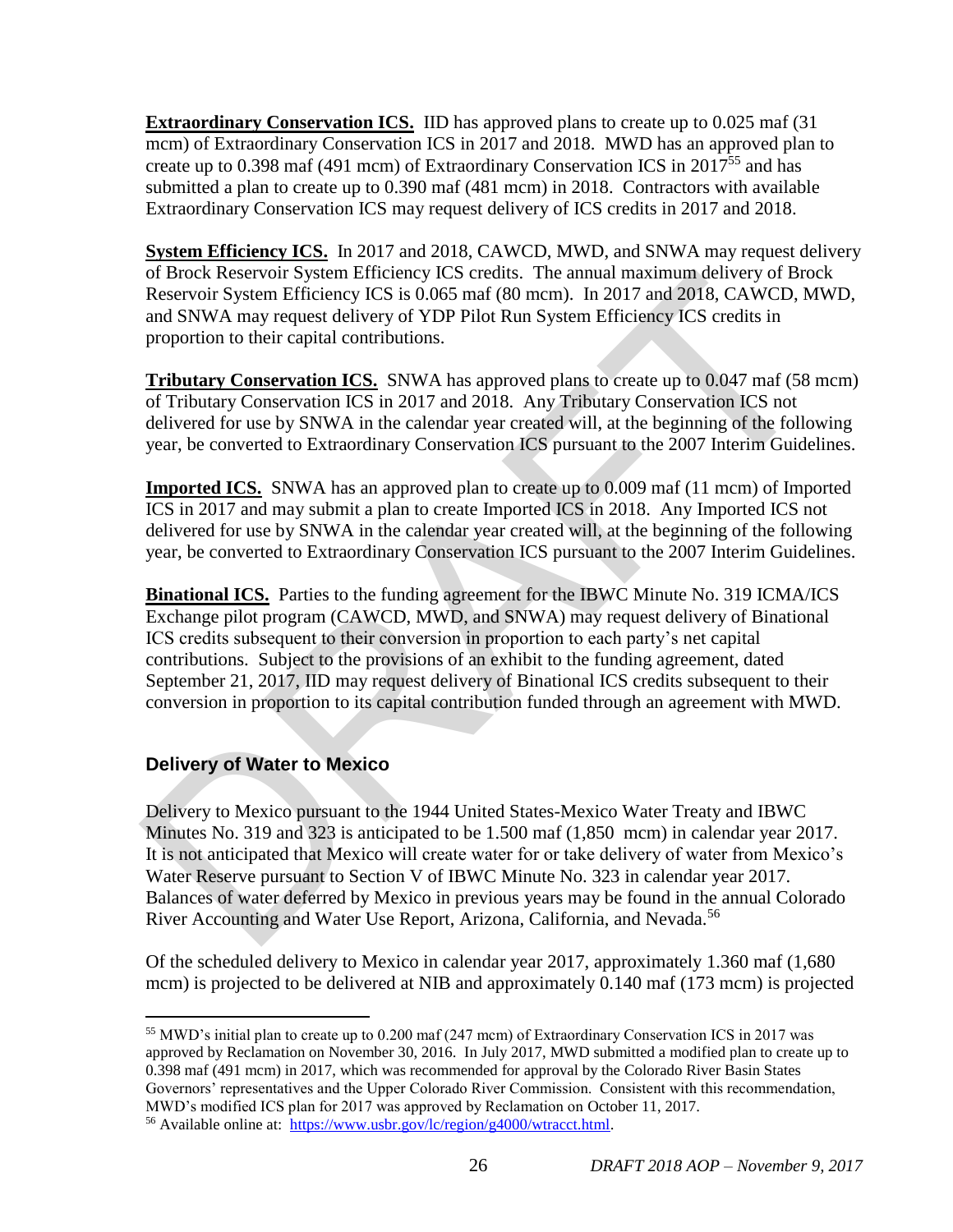to be delivered at SIB. Under IBWC Minute No. 322 and the Emergency Delivery Agreement,<sup>57</sup> water may be delivered for Tijuana through MWD, the San Diego County Water Authority, and the Otay Water District's respective distribution system facilities in California. No water is anticipated to be delivered to Tijuana, Baja California in calendar year 2017.

Of the total delivery at SIB projected in calendar year 2017, approximately 0.110 maf (136 mcm) is projected to be delivered from the Yuma Project Main Drain and approximately 0.030 maf (37 mcm) is expected to be delivered by the Protective and Regulatory Pumping Unit (Minute No. 242 wells).

Excess flows arriving at the NIB are anticipated to be approximately 0.020 maf (25 mcm) in calendar year 2017. Excess flows result from a combination of factors, including heavy rain from winter storms, water ordered but not delivered to United States users downstream of Parker Dam, inflows into the Colorado River below Parker Dam, and spills from irrigation facilities below Imperial Dam.

Pursuant to the 1944 United States-Mexico Water Treaty, a volume of 1.500 maf (1,850 mcm) will be available to be scheduled for delivery to Mexico in calendar year 2018. In accordance with IBWC Minute No. 323, Mexico may create water for or take delivery of water from Mexico's Water Reserve pursuant to Section V of IBWC Minute No. 323. Approximately 0.140 maf (173 mcm) is projected to be delivered at SIB and the remainder of the water to be scheduled for delivery to Mexico in 2018 will be delivered at NIB. Mexico, through IBWC, may request water to be delivered to Tijuana in calendar year 2018, consistent with IBWC Minute No. 322 and the Emergency Delivery Agreement.

Drainage flows to the Colorado River from the Yuma Mesa Conduit and South Gila Drain Pump Outlet Channels are projected to be 0.0045 maf (5.6 mcm) and 0.037 maf (46 mcm), respectively, for calendar year 2017. This water is available for delivery at NIB in satisfaction of the 1944 United States-Mexico Water Treaty. Through February 2017, Reclamation held a permit from the Arizona Department of Water Resources (ADWR)<sup>58</sup> to pump an additional 0.025 maf (31 mcm) of groundwater annually for water delivery to Mexico to replace water bypassed to the Ciénega through the bypass canal. The permit expired on March 1, 2017. Salinity conditions did not allow for increased pumping in 2017. mat (37 men) is expected to be detivered by the Protective and Regulatory Pumping Unit<br>(Mimute No. 242 wells).<br>
Excess flows arriving at the NIB are anticipated to be approximately 0.020 maf (25 mem)<br>
calendar year 2017.

As stated in Minute No. 242, the maximum allowable salinity differential is 145 ppm by the United States' measurement or count and 151 ppm by the Mexican count. The salinity differential for calendar year 2017 is projected to be 138 ppm by the United States' count.

Mexico has identified four critical months for agriculture, September through December, regarding improving the quality of water delivered at SIB. Consistent with an MOU between

<sup>57</sup> Agreement for Temporary Emergency Delivery of a Portion of the Mexican Treaty Waters of the Colorado River to the International Boundary in the Vicinity of Tijuana, Baja California, Mexico and for Operation of Facilities in the United States, dated January 18, 2017.

<sup>&</sup>lt;sup>58</sup> ADWR Transport Permit Number 30-001 entitled Permit to Transport Groundwater Withdrawn from the Yuma Groundwater Basin, March 1, 2007.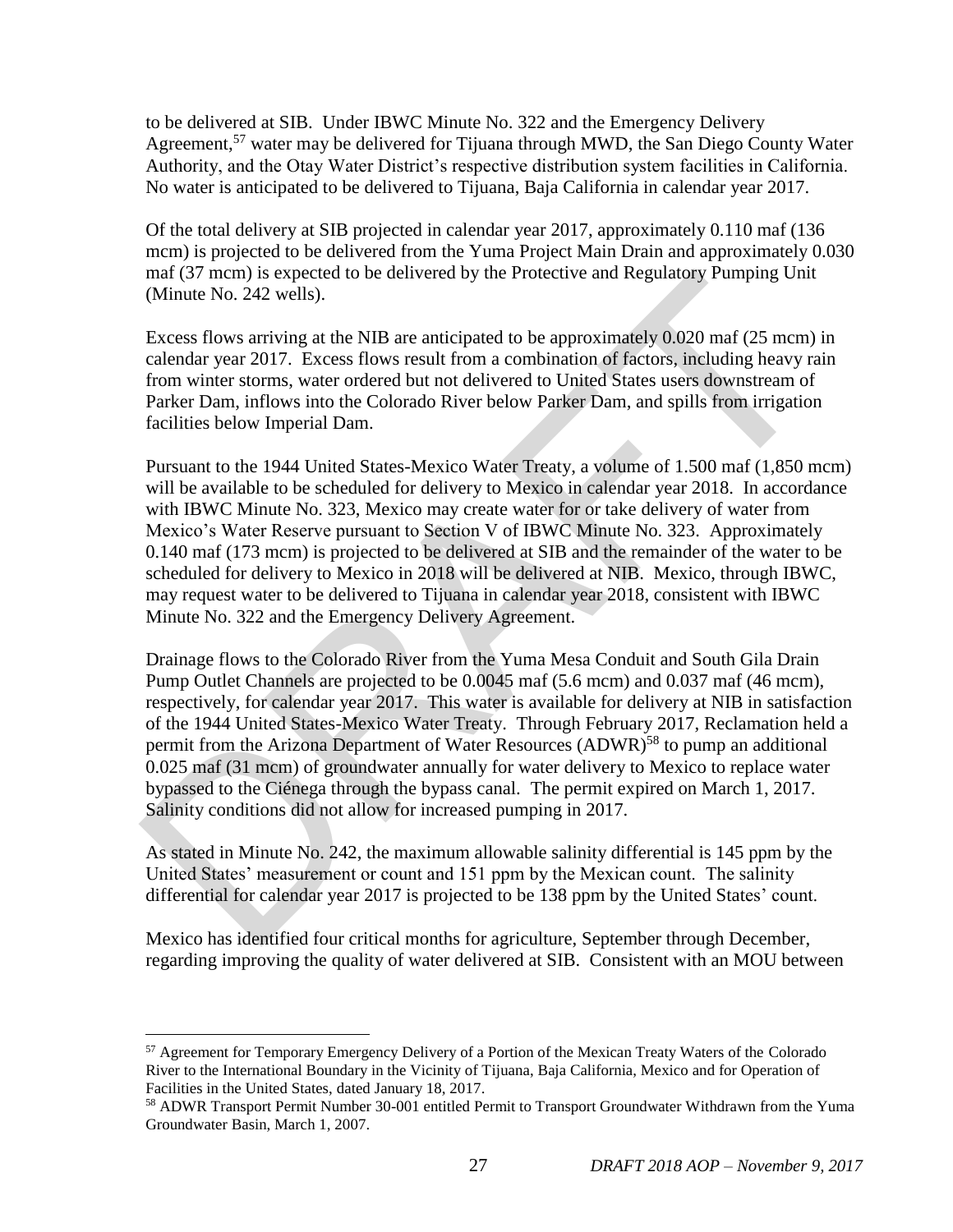Reclamation and the U.S. Section of the IBWC $^{59}$  and Section VI.B of IBWC Minute No. 323,<sup>60</sup> the United States has improved the water quality delivered at the SIB to approximately 1,200 ppm during this four-month period. To accomplish the reduction in salinity, the United States constructed a diversion channel to bypass up to 0.008 maf (9.9 mcm) of Yuma Valley drainage water during the four critical months identified by Mexico. Reclamation anticipates bypassing approximately 0.001 maf (1.2 mcm) in calendar year 2017 to the diversion channel for salinity control and up to 0.008 maf (9.9 mcm) in calendar year 2018.

RAFT

<sup>59</sup> Available online at: [https://www.usbr.gov/lc/region/g4000/10\\_2001MOU.pdf.](https://www.usbr.gov/lc/region/g4000/10_2001MOU.pdf)

<sup>&</sup>lt;sup>60</sup> The MOU between Reclamation and the U.S. Section of the IBWC was in effect in calendar year 2017. Upon entry into force of IBWC Minute No. 323 on September 27, 2017, Section VI.B of IBWC Minute No. 323 was in effect for the remainder of 2017 and in calendar year 2018.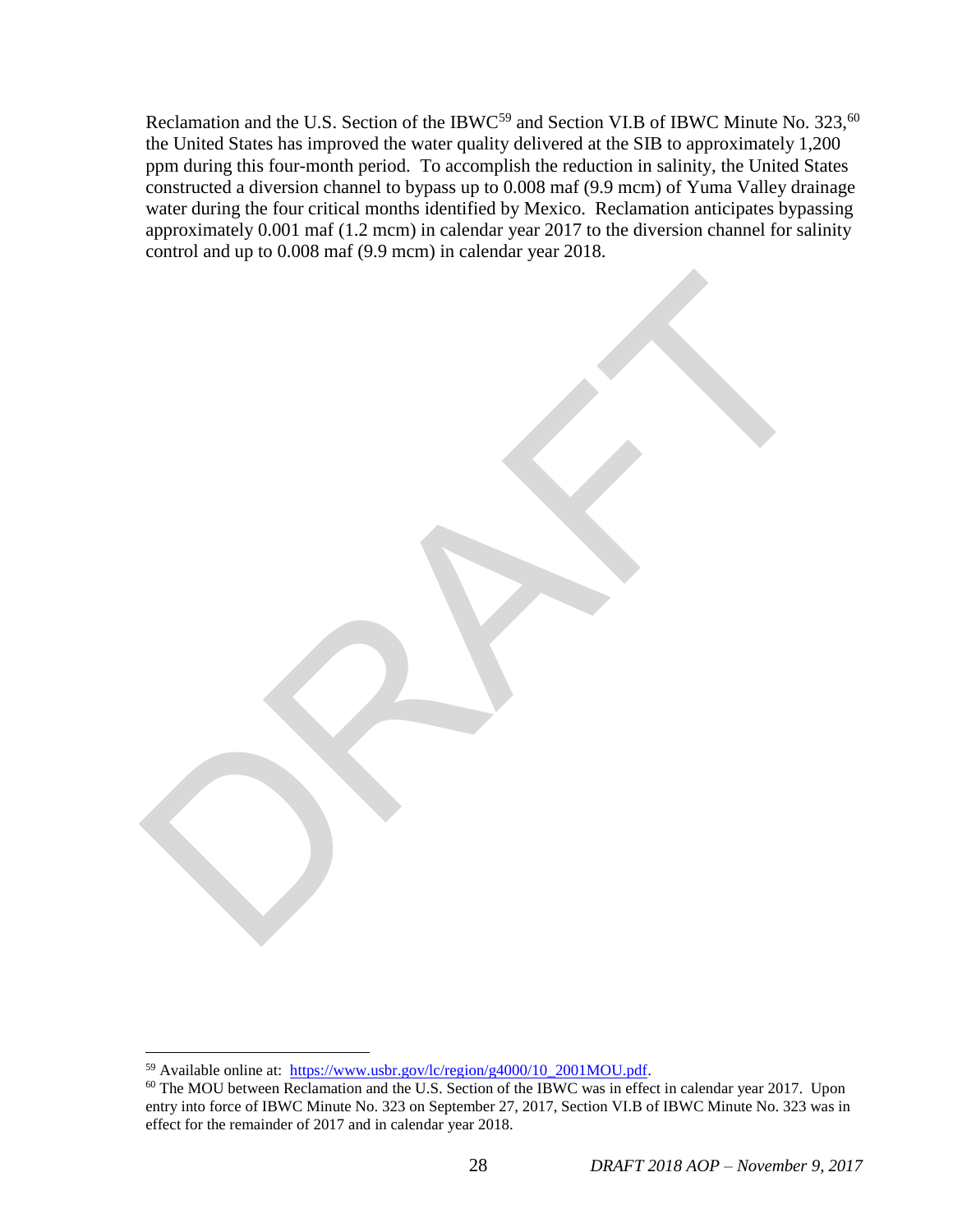## **2018 DETERMINATIONS**

The AOP provides projections regarding reservoir storage and release conditions during the upcoming year, based upon Congressionally-mandated and authorized storage, release, and delivery criteria and determinations. After meeting these criteria and determinations, specific reservoir releases may be modified within these requirements as forecasted inflows change in response to climatic variability and to provide additional benefits coincident to the projects' multiple purposes.

#### **Upper Basin Reservoirs**

Section 602(a) of the CRBPA provides for the storage of Colorado River water in Upper Basin reservoirs and the release of water from Lake Powell that the Secretary finds reasonably necessary to assure deliveries to comply with Articles III(c), III(d), and III(e) of the 1922 Colorado River Compact without impairment to the annual consumptive use in the Upper Basin. The Operating Criteria provide that the annual plan of operation shall include a determination of the quantity of water considered necessary to be in Upper Basin storage at the end of the water year after taking into consideration all relevant factors including historic streamflows, the most critical period of record, the probabilities of water supply, and estimated future depletions. Water not required to be so stored will be released from Lake Powell: multiple purposes.<br> **Upper Basin Reservoirs**<br>
Section 602(a) of the CRBPA provides for the storage of Colorado River water in Upper reservoirs and the relase of vactor from Lake Powell that the Secretary finals research i

- to the extent it can be reasonably applied in the States of the Lower Division to the uses specified in Article III(e) of the 1922 Colorado River Compact, but these releases will not be made when the active storage in Lake Powell is less than the active storage in Lake Mead;
- to maintain, as nearly as practicable, active storage in Lake Mead equal to the active storage in Lake Powell; and
	- to avoid anticipated spills from Lake Powell.

Taking into consideration all relevant factors required by Section 602(a)(3) of the CRBPA and the Operating Criteria, it is determined that the active storage in Upper Basin reservoirs projected for September 30, 2018, under the most probable inflow scenario would be below the threshold required under Section 602(a) of the CRBPA.

Taking into account (1) the existing water storage conditions in the basin, (2) the August 2017 24-Month Study projection of the most probable near-term water supply conditions in the basin, and (3) Section 6.B of the 2007 Interim Guidelines, the Upper Elevation Balancing Tier will govern the operation of Lake Powell for water year 2018. The August 2017 24-Month Study of the most probable inflow scenario projects the water year 2018 release from Glen Canyon Dam to be 9.00 maf (11,100 mcm). Given the hydrologic variability of the Colorado River System and based on actual 2017 water year operations, the projected water year release from Lake Powell in 2018 is likely to be in the estimated range of 8.23 maf (10,150 mcm) to 13.82 maf (17,050 mcm) or greater.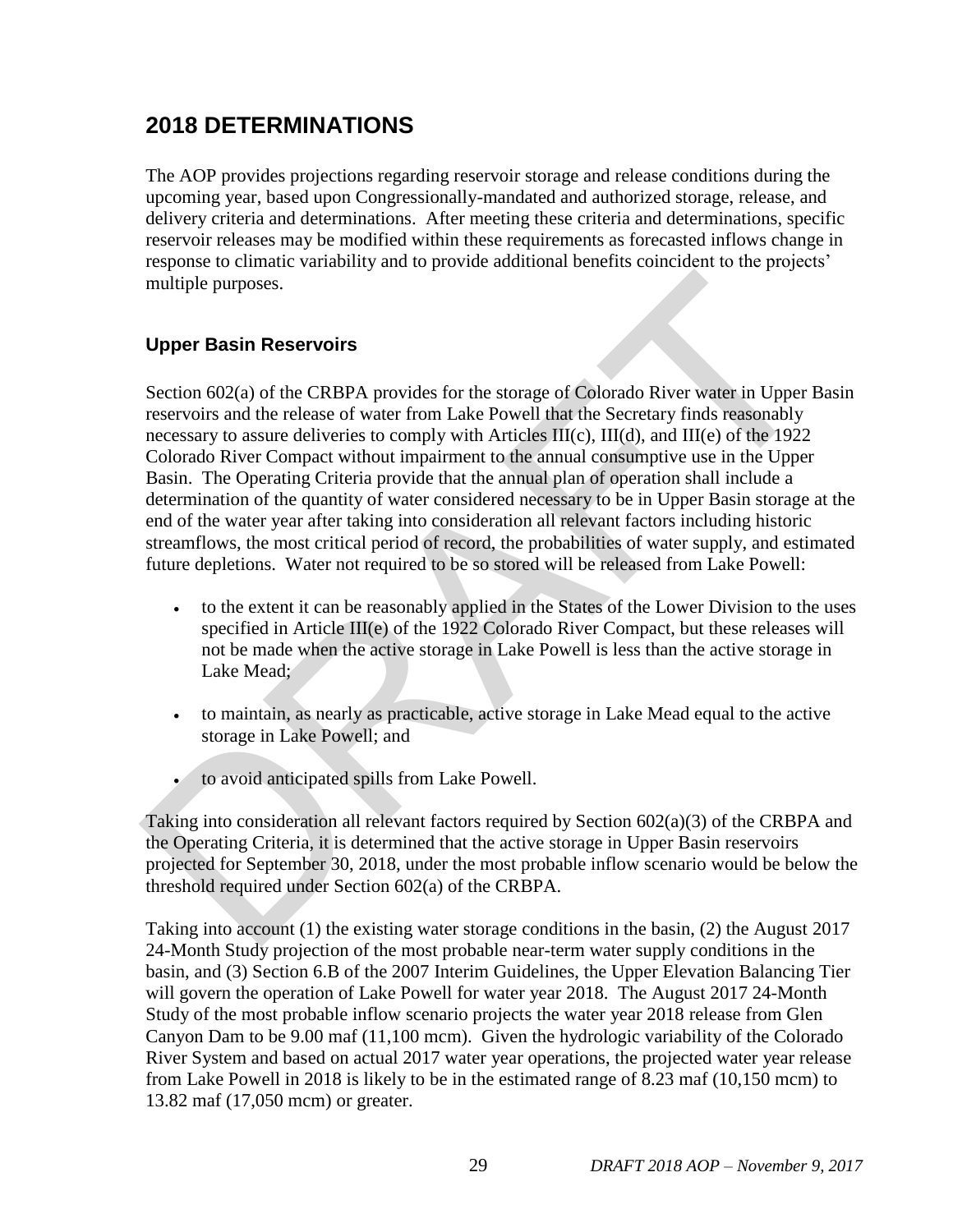#### **Lower Basin Reservoirs**

Pursuant to Article III of the Operating Criteria and consistent with the Consolidated Decree, water shall be released or pumped from Lake Mead to meet the following requirements:

- (a) 1944 United States-Mexico Water Treaty obligations;
- (b) Reasonable beneficial consumptive use requirements of mainstream users in the Lower Division States;
- (c) Net river losses;
- (d) Net reservoir losses;
- (e) Regulatory wastes; and
- (f) Flood control.

The Operating Criteria provide that after the commencement of delivery of mainstream water by means of the Central Arizona Project, the Secretary will determine the extent to which the reasonable beneficial consumptive use requirements of mainstream users are met in the Lower Division States. Reasonable beneficial consumptive use requirements are met depending on whether a Normal, Surplus, or Shortage Condition has been determined. The Normal Condition is defined as annual pumping and release from Lake Mead sufficient to satisfy 7.500 maf  $(9,250 \text{ mcm})$  of consumptive use in accordance with Article III $(3)(a)$  of the Operating Criteria and Article II(B)(1) of the Consolidated Decree. The Surplus Condition is defined as annual pumping and release from Lake Mead sufficient to satisfy in excess of 7.500 maf (9,250 mcm) of consumptive use in accordance with Article III(3)(b) of the Operating Criteria and Article II(B)(2) of the Consolidated Decree. An ICS Surplus Condition is defined as a year in which Lake Mead's elevation is projected to be above elevation 1,075.0 feet (327.7 meters) on January 1, a Flood Control Surplus has not been determined, and delivery of ICS has been requested. The Secretary may determine an ICS Surplus Condition in lieu of a Normal Condition or in addition to other operating conditions that are based solely on the elevation of Lake Mead. The Shortage Condition is defined as annual pumping and release from Lake Mead insufficient to satisfy 7.500 maf (9,250 mcm) of consumptive use in accordance with Article III(3)(c) of the Operating Criteria and Article II(B)(3) of the Consolidated Decree. Division States;<br>
(c) Net river losses;<br>
(d) Net reservoir losses;<br>
(e) Regiudatory wastes; and<br>
(f) Flood control.<br>
The Operating Criteria provide that after the commencement of delivery of mainstream w<br>
by means of the

The 2007 Interim Guidelines are being utilized in calendar year 2018 and serve to implement the narrative provisions of Article III(3)(a), Article III(3)(b), and Article III(3)(c) of the Operating Criteria and Article II(B)(1), Article II(B)(2), and Article II(B)(3) of the Consolidated Decree for the period through 2026. The 2007 Interim Guidelines will be used annually by the Secretary to determine the quantity of water available for use within the Lower Division States.

Consistent with the 2007 Interim Guidelines, the August 2017 24-Month Study was used to forecast the system storage as of January 1, 2018. Based on a projected January 1, 2018 Lake Mead elevation of 1,083.46 feet (330.24 meters) and consistent with Section 2.B.5 of the 2007 Interim Guidelines, the ICS Surplus Condition will govern releases for use in the states of Arizona, Nevada, and California during calendar year 2018 in accordance with Article III(3)(b) of the Operating Criteria and Article II(B)(2) of the Consolidated Decree. Water deliveries in the Lower Basin during calendar year 2018 will be limited to 7.500 maf (9,250 mcm) plus or minus any credits for ICS.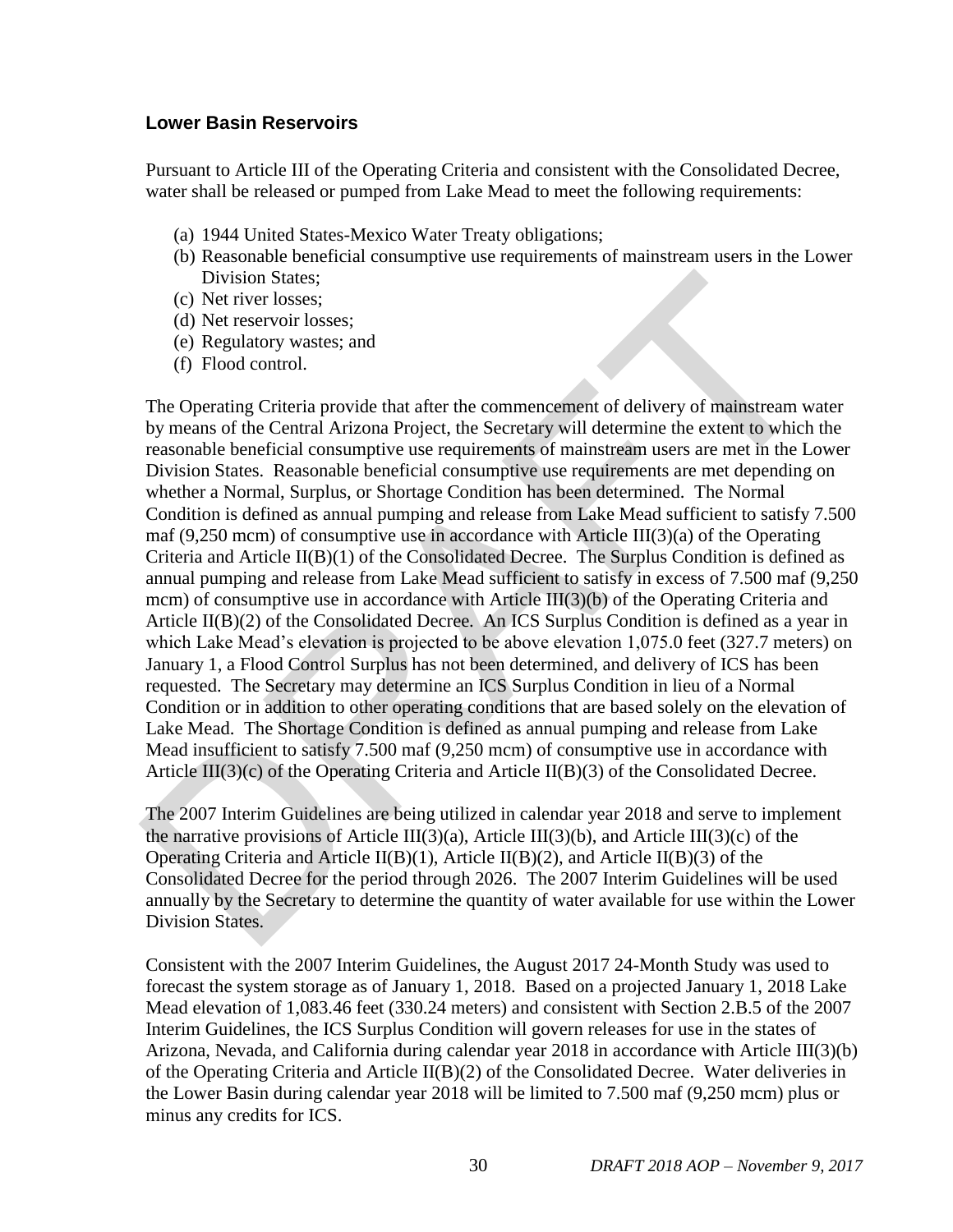Article II(B)(6) of the Consolidated Decree allows the Secretary to allocate water that is apportioned to one Lower Division State but is for any reason unused in that state to another Lower Division State. This determination is made for one year only, and no rights to recurrent use of the water accrue to the state that receives the allocated water. No unused apportionment for calendar year 2018 is anticipated. If any unused apportionment becomes available after adoption of this AOP, Reclamation, on behalf of the Secretary, may allocate any such available unused apportionment for calendar year 2018 in accordance with Article II(B)(6) of the Consolidated Decree, the Unused Water Policy, and giving further consideration to the water conservation objectives of the July 30, 2014 agreement for the PSCP and the December 10, 2014 MOU for Lower Basin Pilot Drought Response Actions.

In calendar year 2018, water may be stored off-stream pursuant to individual SIRAs and 43 CFR Part 414 within the Lower Division States. The Secretary shall make ICUA available to contractors in Arizona, California, or Nevada pursuant to individual SIRAs and 43 CFR Part 414. SNWA may propose to make unused Nevada basic apportionment available for storage by MWD and/or AWBA in calendar year 2018.

The IOPP, which became effective January 1, 2004, will be in effect during calendar year 2018. Payback balances by state and user may be found in the annual Colorado River Accounting and Water Use Report, Arizona, California, and Nevada.<sup>61</sup>

In calendar year 2018, conserved Colorado River water is anticipated to be added to system reservoirs pursuant to system conservation agreements.

The 2007 Interim Guidelines included the adoption of the ICS mechanism that among other things encourages the efficient use and management of Colorado River water in the Lower Basin. The ICS Surplus Condition will govern Lower Basin operations in calendar year 2018 and ICS credits will be created and delivered pursuant to the 2007 Interim Guidelines and appropriate forbearance and delivery agreements. unased apportionment for calendar gear 2018 in accordance with Article I(IB)(6) of the<br>Consolidated Decree, the Unused Water Policy, and giving further consideration to the we<br>onservation objectives of the July 30, 2014 ag

Given the limitation of available supply and recent low inflow amounts within the Colorado River Basin, the Secretary, through Reclamation, will continue to review Lower Basin operations to assure that all deliveries and diversions of mainstream water are in strict accordance with the Consolidated Decree, applicable statutes, contracts, rules, and agreements.

As provided in Section 7.C of the 2007 Interim Guidelines, the Secretary may undertake a midyear review to consider revisions of the current AOP. For Lake Mead, the Secretary shall revise the determination in any mid-year review for the current year only to allow for additional deliveries from Lake Mead pursuant to Section 7.C of the 2007 Interim Guidelines.

<sup>&</sup>lt;sup>61</sup> Available online at: https://www.usbr.gov/lc/region/g4000/wtracct.html.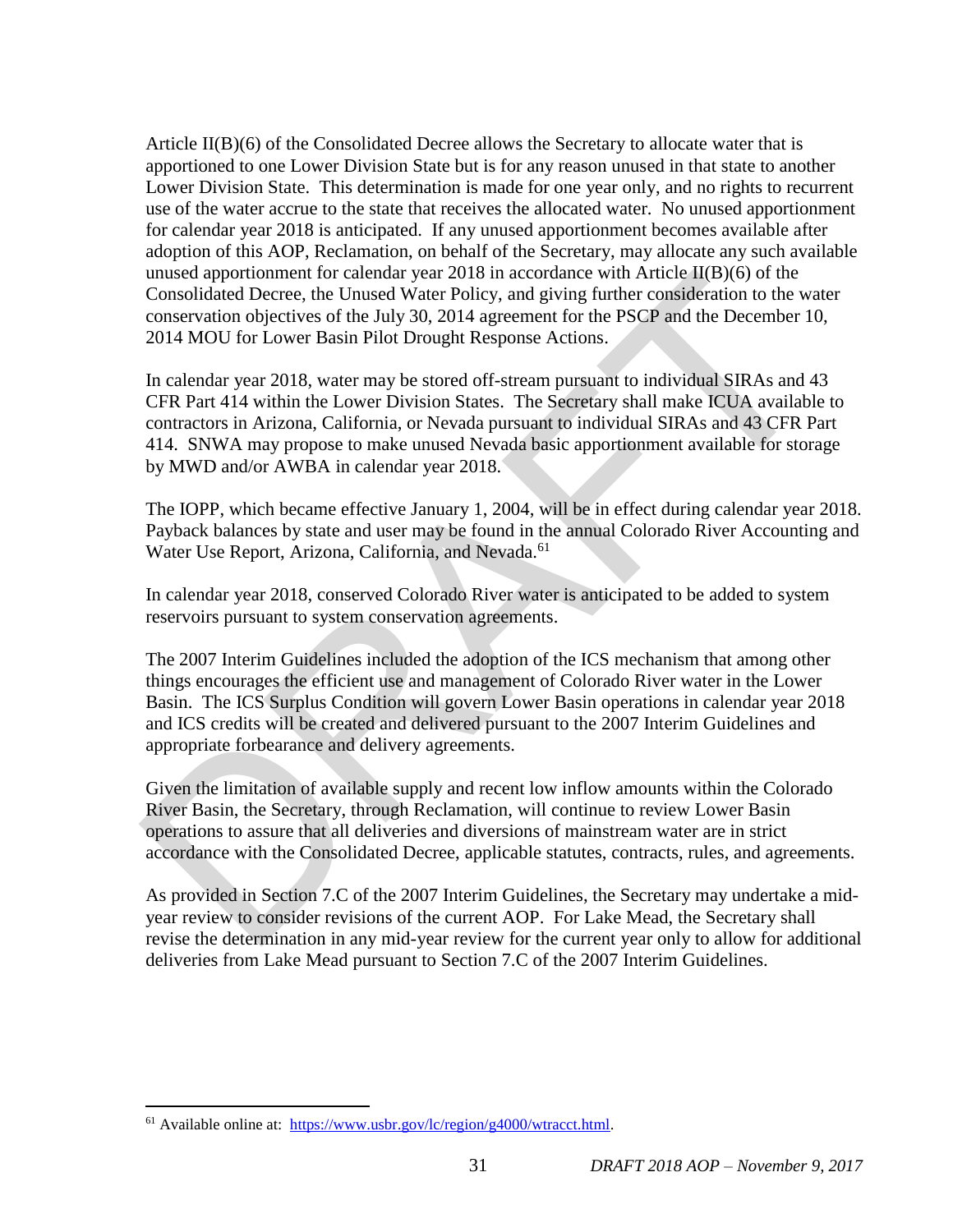#### **1944 United States-Mexico Water Treaty**

Under the minimum probable, most probable, and maximum probable inflow scenarios, water in excess of that required to supply uses in the United States and the guaranteed quantity of 1.500 maf (1,850 mcm) allotted to Mexico will not be available, subject to any increased amounts delivered consistent with Section V of IBWC Minute No. 323. Vacant storage space in mainstream reservoirs is substantially greater than that required by flood control regulations. Therefore, a volume of 1.500 maf (1,850 mcm) of water will be available to be scheduled for delivery to Mexico during calendar year 2018 subject to and in accordance with Article 15 of the 1944 United States-Mexico Water Treaty and Minutes No. 242 and 322 of the IBWC. In accordance with IBWC Minute No. 323, Mexico may create water for or take delivery of water from Mexico's Water Reserve pursuant to Section V of IBWC Minute No. 323.

Calendar year schedules of the monthly deliveries of Colorado River water are formulated by the Mexican Section of the IBWC and presented to the United States Section before the beginning of each calendar year. Pursuant to the 1944 United States-Mexico Water Treaty, the monthly quantity prescribed by those schedules may be increased or decreased by not more than 20 percent of the monthly quantity, upon 30-day notice in advance to the United States Section. Any change in a monthly quantity is offset in another month so that the total delivery for the calendar year is unchanged, subject to the provisions of the 1944 United States-Mexico Water Treaty (which contains specific provisions regarding adjustment of delivery schedules) and IBWC Minute No. 323. Therefore, a volume of 1.500 mar (1.850 men) of water will be available to be scheduled<br>Therefore, a volume of the scheduled the schedule delivery to Mexico during calendary ear 2018 subject to and in accordance with Artic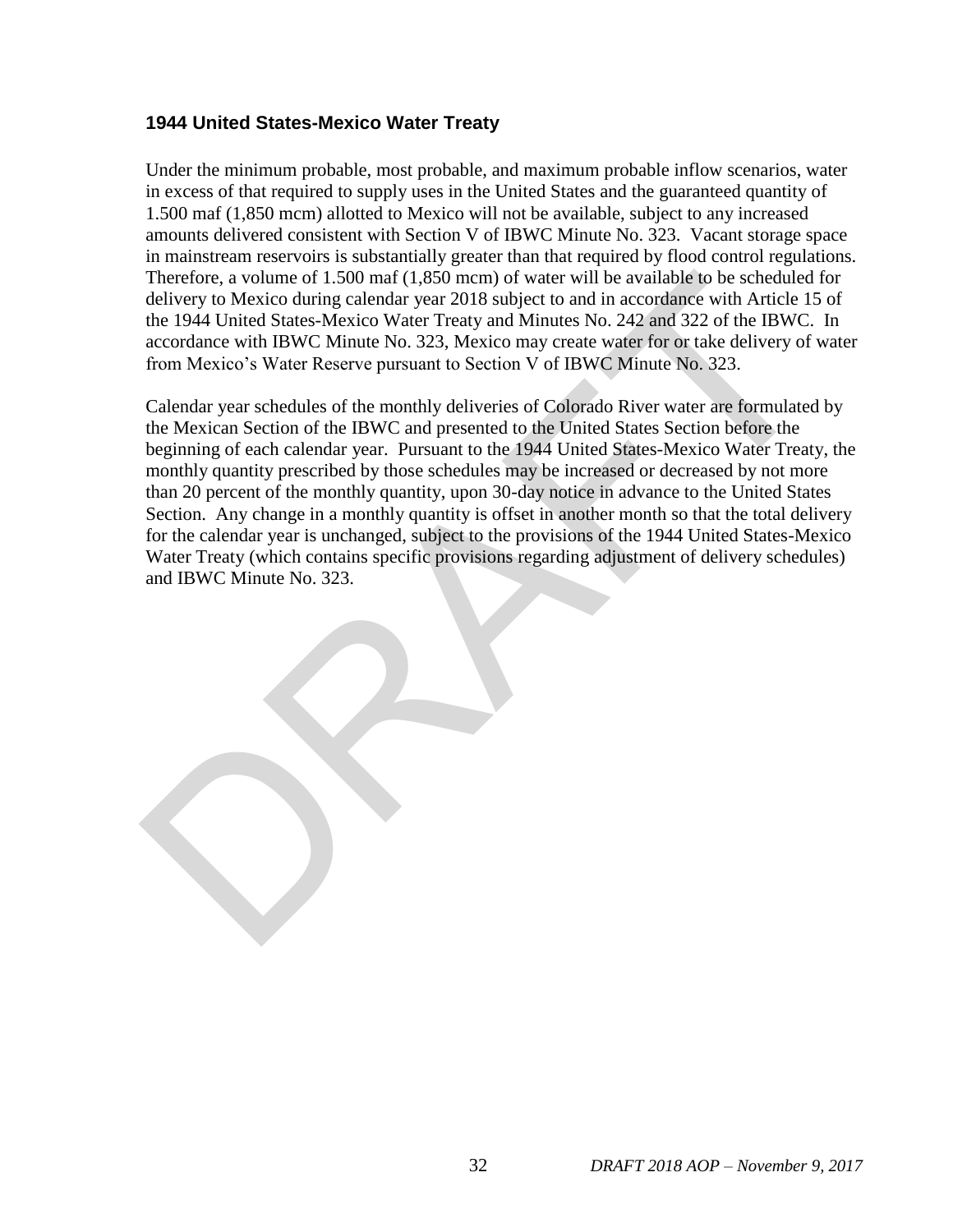## **DISCLAIMER**

Nothing in this AOP is intended to interpret the provisions of the Colorado River Compact (45 Stat. 1057); the Upper Colorado River Basin Compact (63 Stat. 31); the Utilization of Waters of the Colorado and Tijuana Rivers and of the Rio Grande, Treaty Between the United States of America and Mexico (Treaty Series 994, 59 Stat. 1219); the United States/Mexico agreements in Minute No. 242 of August 30, 1973 (Treaty Series 7708; 24 UST 1968), Minute No. 319 of November 20, 2012, Minute No. 322 of January 19, 2017, or Minute No. 323 of September 21, 2017; the Consolidated Decree entered by the Supreme Court of the United States in *Arizona v. California* (547 U.S 150 (2006)); the Boulder Canyon Project Act (45 Stat. 1057; 43 U.S.C. 617); the Boulder Canyon Project Adjustment Act (54 Stat. 774; 43 U.S.C. 618a); the Colorado River Storage Project Act (70 Stat. 105; 43 U.S.C. 620); the Colorado River Basin Project Act (82 Stat. 885; 43 U.S.C. 1501); the Colorado River Basin Salinity Control Act (88 Stat. 266; 43 U.S.C. 1951); the Hoover Power Plant Act of 1984 (98 Stat. 1333); the Hoover Power Allocation Act of 2011 (125 Stat. 777); the Colorado River Floodway Protection Act (100 Stat. 1129; 43 U.S.C. 1600); the Grand Canyon Protection Act of 1992 (Title XVIII of Public Law 102-575, 106 Stat. 4669); the Decree Quantifying the Federal Reserved Right for Black Canyon of the Gunnison National Park (Case No. 01CW05, District Court, Colorado Water Division No. 4, 2008); or the rules, criteria, guidelines, and decisions referenced within this AOP. If smaller to 2.21 of Register of the Boulded Decree entered by the SNOO: *22* OF A Minute No. 322 of January 19, 2017, or Minute No. 323 of September 20, 2012, Minute No. 322 of January 19, 2017, or Minute No. 323 of Sept